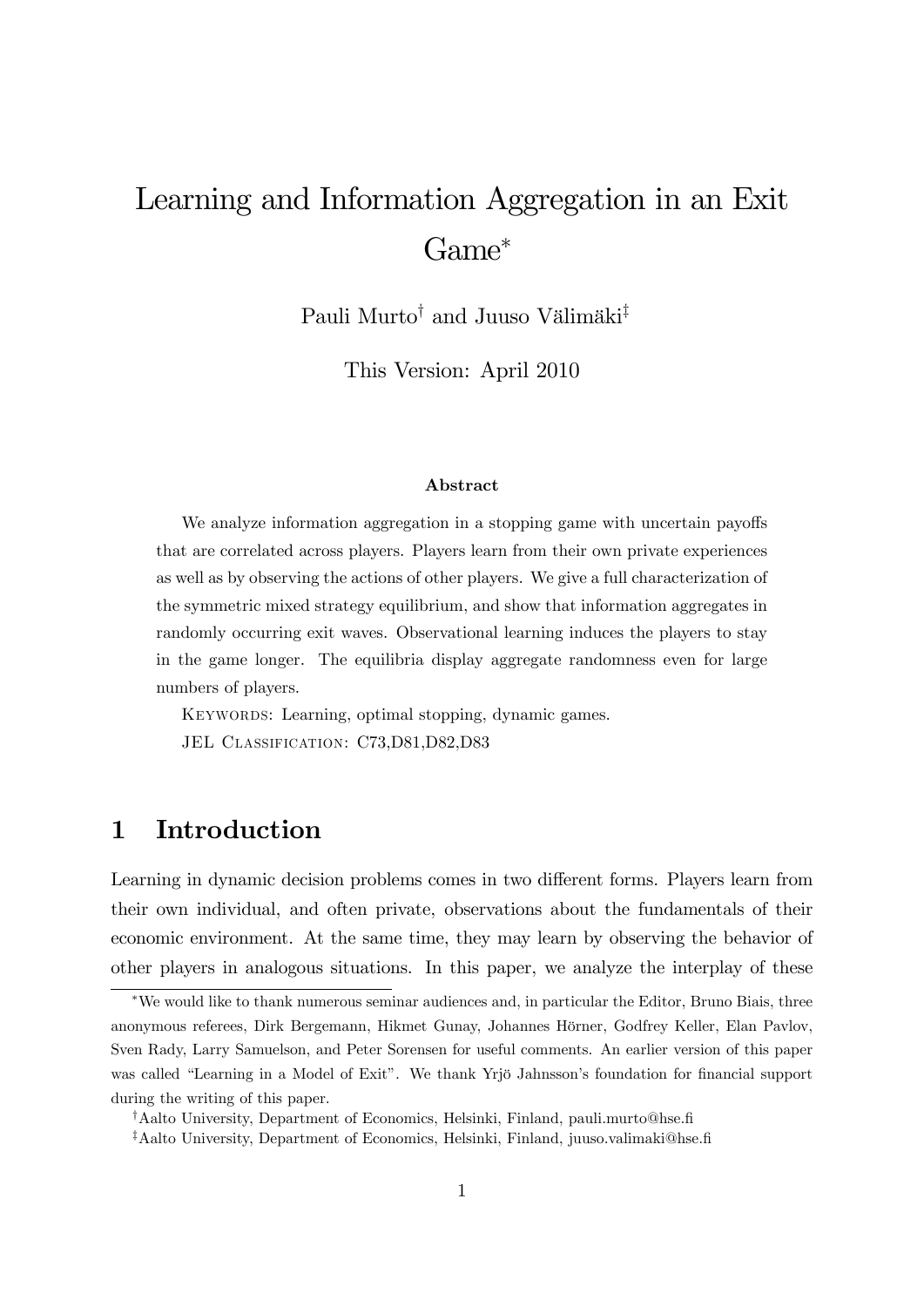two modes of learning in a timing game with pure informational externalities. We show that even though private information accumulates steadily over time in our model, it is revealed in occasional bursts.

There are a number of examples where both forms of learning are important. Learning about the quality of a service, the profitability of a new technology, or the size of a new market are examples of this type. In all these instances, it is reasonable to assume that part of the uncertainty is common to all agents and part is idiosyncratic. Demand may be high or low. For a population of monopolistically competing firms, the market is proÖtable to a larger fraction of Örms if demand is high. Learning from others is useful to the extent that it can be used to determine the overall demand level. It is not sufficient, however, as it may be that the product of an individual firm does not appeal to the consumers even when demand is high.

We use a standard discounted single-player experimentation model in discrete time to represent private learning. Players do not know their type at the beginning of the game. Over time, they learn by observing signals that are correlated with their true payoff type. We assume binary types. Good types gain in expected terms by staying in the game while bad types gain by exiting the game. We assume that information accumulates according to a particularly simple form. Good types observe a perfectly informative signal with a constant probability in each period that they stay in the game while bad types never see any signals.<sup>1</sup> Uninformed players become more pessimistic as time passes and the optimal strategy is to exit the game once a threshold level of pessimism is reached.

When many players face the same decision problem and their types are correlated, then observations of other players' behavior becomes another source of information to the players. We model correlation across players by assuming that there is a binary state of the world that determines the probability distribution of individual types. In the high state, a higher fraction of the players are of the good type. Conditional on the state, the players' types are identically and independently distributed. Whenever the exit decisions of a given player are sensitive to her information, her actions reveal information about her informational type and hence also about the state of the world (since more players are informed in the high state). Uninformed players gain from additional information on the state, which creates an incentive to wait as in Chamley & Gale (1994). But in contrast to Chamley  $&$  Gale (1994), private learning prevents the players from waiting indefinitely. Our model strikes a balance between the benefits from delaying in order to learn more

<sup>&</sup>lt;sup>1</sup>The actual form of information revelation is not very important for the logic of our model. The important assumption is that it takes some time for any player to become so pessimistic that exiting is optimal.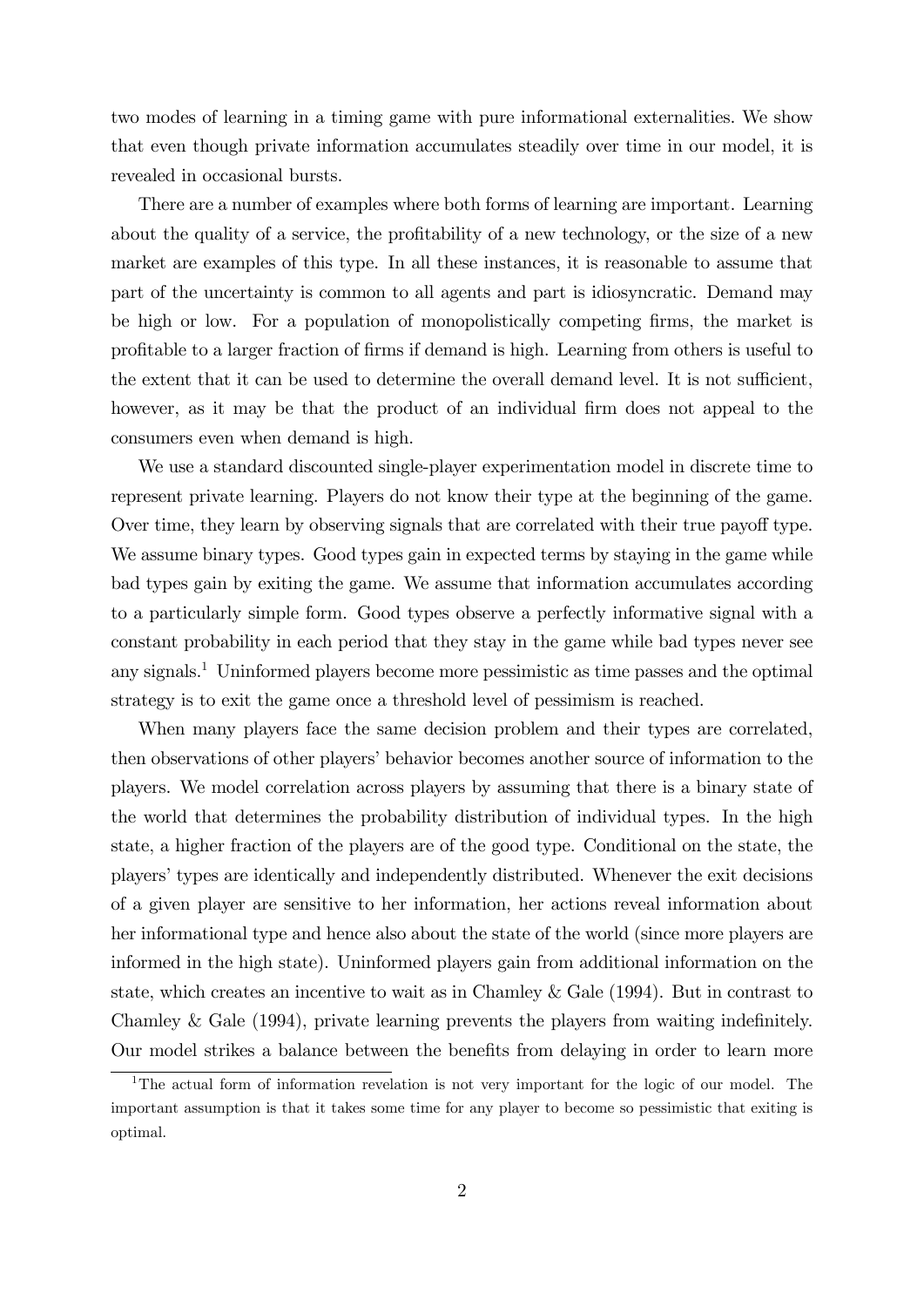from others and the costs from increased pessimism as a result of private learning.

We show that the game has a unique symmetric equilibrium in mixed strategies. In order to highlight the effects of learning and waiting, we eliminate the observation lags by reducing the time interval between consecutive decision moments. We show that the symmetric equilibrium can be characterized by two modes of behavior: In the *flow mode*, bad news from no informative signals is balanced by the good news from the observation that no other player exits. Exits are infrequent and prior to any exit, the beliefs of the uninformed players evolve smoothly.

When a player exits, the beliefs of the other players become more pessimistic. This means that from the perspective of an individual uninformed player, it is suddenly optimal to exit as well. However, immediate exit by all uninformed players would release so much information that an individual player might find it optimal to wait (since the cost of delay is small for frequent periods). As a result, the equilibrium must be in mixed strategies that balance the incentives to exit and wait. If there are further exits from the market as a result of the randomization, pessimism persists and yet another round of randomizations is called for. We call this phase of consecutive exits an exit wave. <sup>2</sup> Only when there is a period with no exits, a sufficient level of optimism is restored in the market and the exit wave ends. An exit wave thus ends either in a collapse of the game where the last uninformed player exits, or in a reversion to the flow mode. In the symmetric equilibrium, play áuctuates randomly between these two modes until a collapse ends the game. In Section 7, we argue that exit decisions are bunched together also in similar models where we allow for heterogeneity between the uninformed players.<sup>3</sup>

When the number of players is increased towards infinity, the pooled information on the aggregate state becomes accurate. One might conjecture that conditional on the state aggregate randomness would vanish by the law of large numbers. We show that this is not the case. Even in the case with a large number of players, transitions between the modes remain random. The size of an individual exit wave as measured by the total number of exits during the wave also remains random. Information is thus aggregated during quick random bursts. We compute the exit probabilities during exit waves and the hazard rate for their occurrence when the number of players is large.

We show that even though in the large game limit the aggregate state must eventually

<sup>&</sup>lt;sup>2</sup>Other models that display waves of action that resemble our exit waves include Bulow & Klemperer  $(1994)$  and Toxvaerd  $(2008)$ . However, these models depend on the direct payoff externalities arising from scarcity, whereas our waves are purely informational.

<sup>3</sup>Without observational learning, exit decisions would then vary as a function of the private information of the players.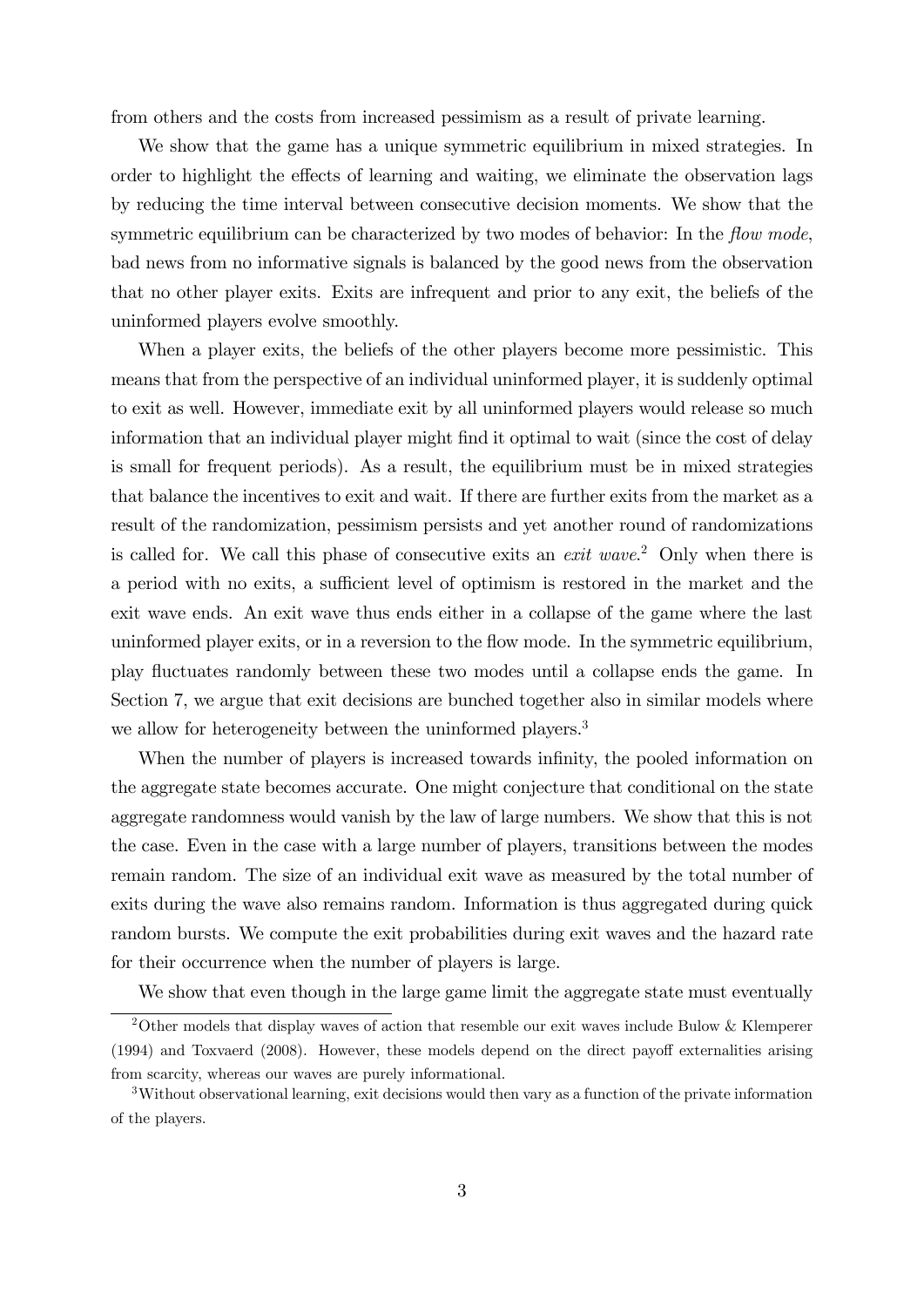be revealed, this can never happen before the efficient stopping time conditional on the true state. In particular, this means that information is aggregated efficiently in the high state: almost all uninformed players exit as if they knew the true state. But if the state is low, information aggregation fails: the players learn the state too late. In terms of the payoffs, the possibility to observe other players' behavior helps the good types by making them less likely to exit the game. At the same time, observational learning hurts the bad types as they are encouraged to stay in the game too long.

#### Related Literature

This paper is related to the literature on herding and observational learning where players have private information about a common state variable at the beginning of the game. Early papers in this literature assumed an exogenously given order of moves for the players, e.g. Banerjee (1992), Bikhchandani, Hirshleifer & Welch (1992), and Smith & Sorensen (2000). A number of later papers have endogenized the timing of action choices. Among those, the most closely related to ours is Chamley & Gale  $(1994).<sup>4</sup>$  In that paper a number of privately informed players consider investing in a market of uncertain aggregate profitability. The model exhibits herding with positive probability: the players' beliefs may get trapped in a region with no investment even if the market is profitable. In our model, private learning during the game prevents the beliefs from getting trapped. The difference between the models is best seen by eliminating observation lags, i.e., letting period length go to zero. In Chamley and Gale, information aggregates incompletely in a single burst at the start of the game. In our model, information is revealed eventually, but at a slow rate.

Caplin & Leahy (1994) and Rosenberg, Solan & Vieille (2007) consider models with gradual private learning about common values. While these papers are close to ours in their motivation, each makes a crucial modeling assumption that leads to qualitatively different information aggregation properties to ours. Caplin and Leahy assume a continuum of players from the beginning. This assumption leads to some problems with the existence of an equilibrium and also rules out what is a key feature of our model. In our model, the actions of a large number of players result in a moderate rate of information revelation. Rosenberg, Solan & Vieille  $(2007)$  assume a finite number of players like we do, but they assume signals that may make a player so pessimistic after one period that exiting is the dominant strategy right away. As a result, when the number of players is increased towards infinity, the exit behavior after the first period reveals the state by the law of large numbers. Due to these modeling assumptions, the aggregate behavior

<sup>&</sup>lt;sup>4</sup>See also a more general model Chamley (2004). An early contribution along these lines is Mariotti (1992).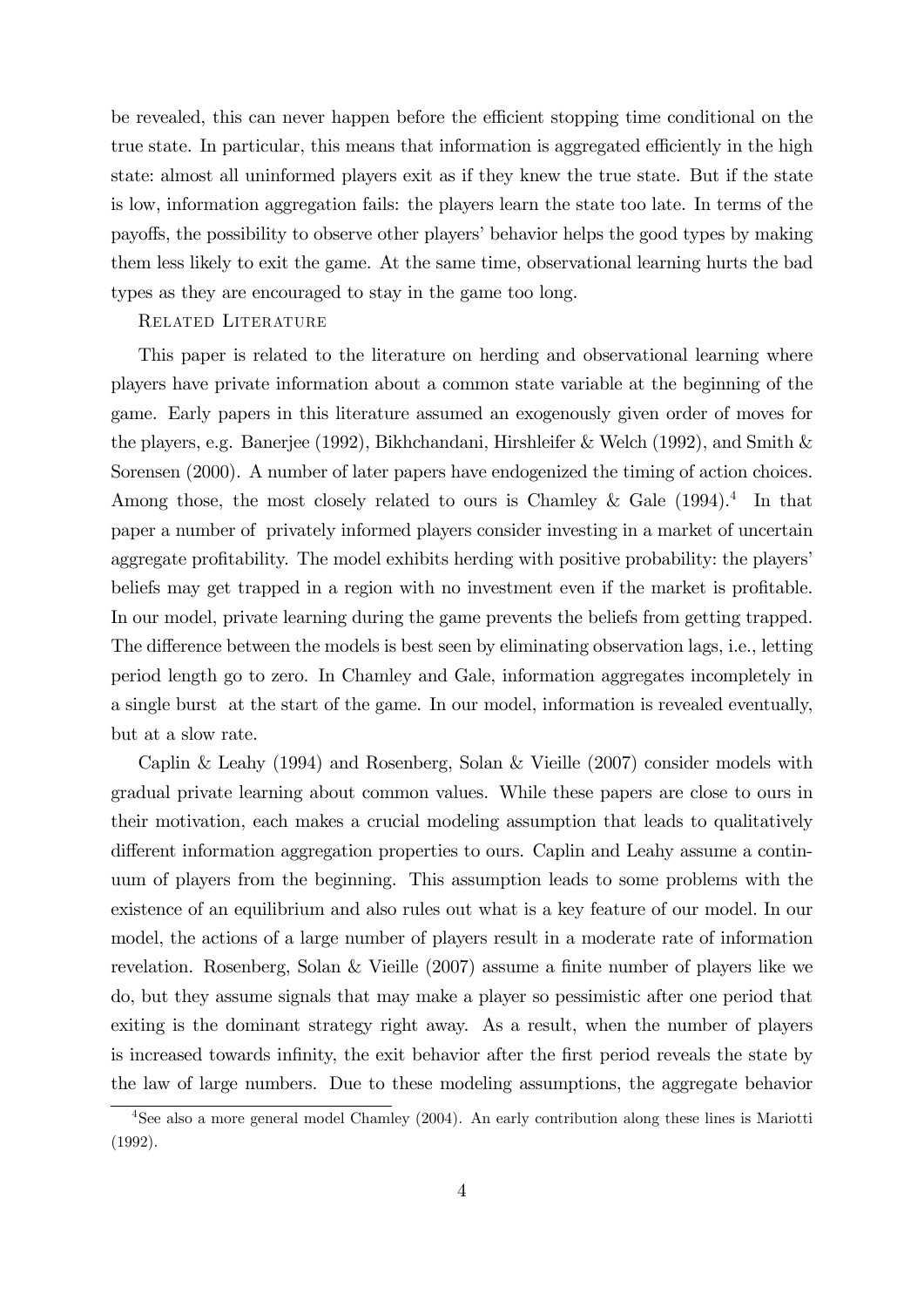in the large game limit is essentially deterministic conditional on state both in Caplin & Leahy (1994) and Rosenberg, Solan & Vieille  $(2007)^5$  Our model displays a qualitatively different form of endogenous information transmission between the players. In our model, private information is accumulated gradually and this information is revealed in randomly occurring exit waves. In Section 7, we discuss some extensions of our main model where the pattern of information aggregation remains similar to the main model.

Another difference to the literature mentioned above is that by combining common and idiosyncratic uncertainty, our paper relaxes the assumption of perfect payoff correlation across players made in Chamley & Gale (1994), Caplin & Leahy (1994), and Rosenberg, Solan & Vieille (2007). This makes it possible to have a richer analysis of the welfare consequences of social learning. The pure common values case is obtained in our model as a special case.

Our paper is also related to the literature on strategic experimentation. That literature focuses on the private provision of public information rather than aggregation of privately held information. Examples of such models are Bolton & Harris (1999) and Keller, Rady & Cripps  $(2005)$ . The key difference is that in those models the signals of all players are publicly observable, whereas in our model the players see only each other's actions.

The paper is organized as follows. Section 2 sets up the discrete time model and Subsection 2.1 presents an alternative interpretation for the model as a model of irreversible investment. Section 3 describes the áow of information in the game, and Section 4 provides the analysis of the symmetric equilibrium. In Section 5, we discuss information aggregation in large games. In Section 6, we characterize the symmetric equilibrium in the continuous time limit. Section 7 presents a number of extensions of the basic model and some suggestions for future work. Appendix A contains the proofs for all results given in Sections 3, 4, and 6. The proofs for Section 5 are longer and they are given in Appendix B.

### 2 Model

The model is in discrete time with periods  $t = 0, 1, ..., \infty$ . The discount factor per period is  $\delta = e^{-r\Delta}$ , where  $\Delta$  is the period length, and  $r > 0$  is the pure rate of time preference. The set of players is  $\{1, ..., N\}$ .

Before the game starts, nature chooses an (aggregate) state randomly from two alternatives:  $\theta \in \{H, L\}$ . Let  $q^0$  denote the common prior  $q^0 = Pr\{\theta = H\}$ . After choosing

<sup>&</sup>lt;sup>5</sup>The main emphasis in Rosenberg, Solan & Vieille  $(2007)$  is on the characterization of the symmetric equilibrium in games with a small number of players.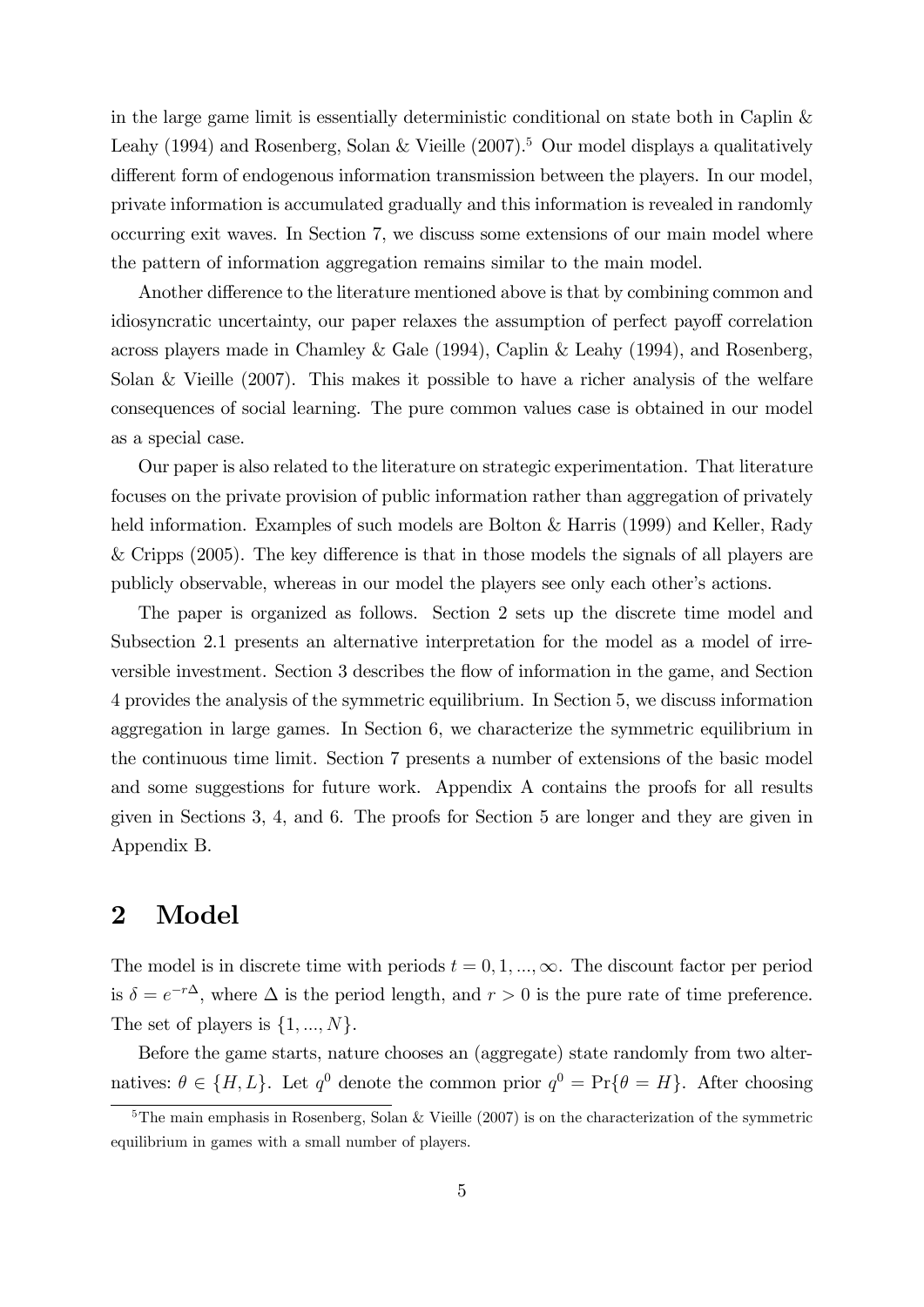the state, nature chooses randomly and independently the type of each player. Each player is either good or bad, but the players do not know their type at the beginning of the game. If  $\theta = H$ , the probability of being good is  $\rho^H$ , while if  $\theta = L$ , the probability of being good is  $\rho^L$ , where  $0 \leq \rho^L < \rho^H \leq 1$ . In the special case, where  $\rho^H = 1$  and  $\rho^L = 0$ , the players' types are perfectly correlated and the game is one of pure common values. Conditional on the state, the player types are drawn independently for all players. All types are initially unobservable to all players, but the parameters  $q^0$ ,  $\rho^H$ , and  $\rho^L$  are common knowledge.

The information about the aggregate state and the individual types arrives gradually during the game. As long as a player stays in the game, she receives a random signal  $\zeta \in \{0, 1\}$  in each period. Signals have two functions: they generate payoffs and transmit information. For a bad-type player,  $\zeta = 0$  with probability 1. For a good player,  $Pr\{\zeta =$  $1\} = \lambda \Delta$ , where  $\lambda > 0$  is a commonly known parameter. Upon receiving the signal, the players collect a payoff  $\zeta \cdot v$ , where v is the value of the good signal  $\zeta = 1$  for the players. Notice that informative signals arrive at a rate that depends linearly on the period length, and as a result, information arrives at a constant rate that is independent of period length. The signal realizations across periods and players (conditional on the state and the type) are assumed to be independent. Each player observes only her own signals. We use the terms *informed* and *uninformed* to refer to the players' knowledge of their own type: players who have had a good signal are informed, other players are uninformed.

At the beginning of each period t, all active players i make a binary decision  $a_i^t$ . They either exit,  $a_i^t = 0$ , or continue,  $a_i^t = 1$ . Exiting is costless, but irreversible: once a player exits, she becomes inactive and receives the outside option payoff 0. Hence we require that whenever  $a_i^t = 0$ , then  $a_i^s = 0$  for all  $s > t$ . We call player i active in period t if she has stayed in the game up to that point in time. We denote by  $\mathcal N$  the set of active players and we let  $n$  denote their number. If the player continues in the game, she pays the (opportunity) cost  $c \cdot \Delta$ . The cost c and the benefit v are parameters for which we assume  $0 < c < \lambda v$ . We also assume risk neutrality (i.e. we measure the costs and benefits in utils). The expected payoff per period is  $(\lambda v - c) \Delta > 0$  for a good player and  $-c\Delta < 0$ for a bad player. This means that if the players knew their types, bad types would exit immediately, and good types would never  $exit<sup>6</sup>$ 

Within each period, the players act simultaneously, but they know each others' previous actions. However, they do not observe each others' signals, and therefore they do not know whether the other players are informed or uninformed.

 ${}^{6}$ In Section 7, we discuss the possibility that the value of the signal is different in the two states.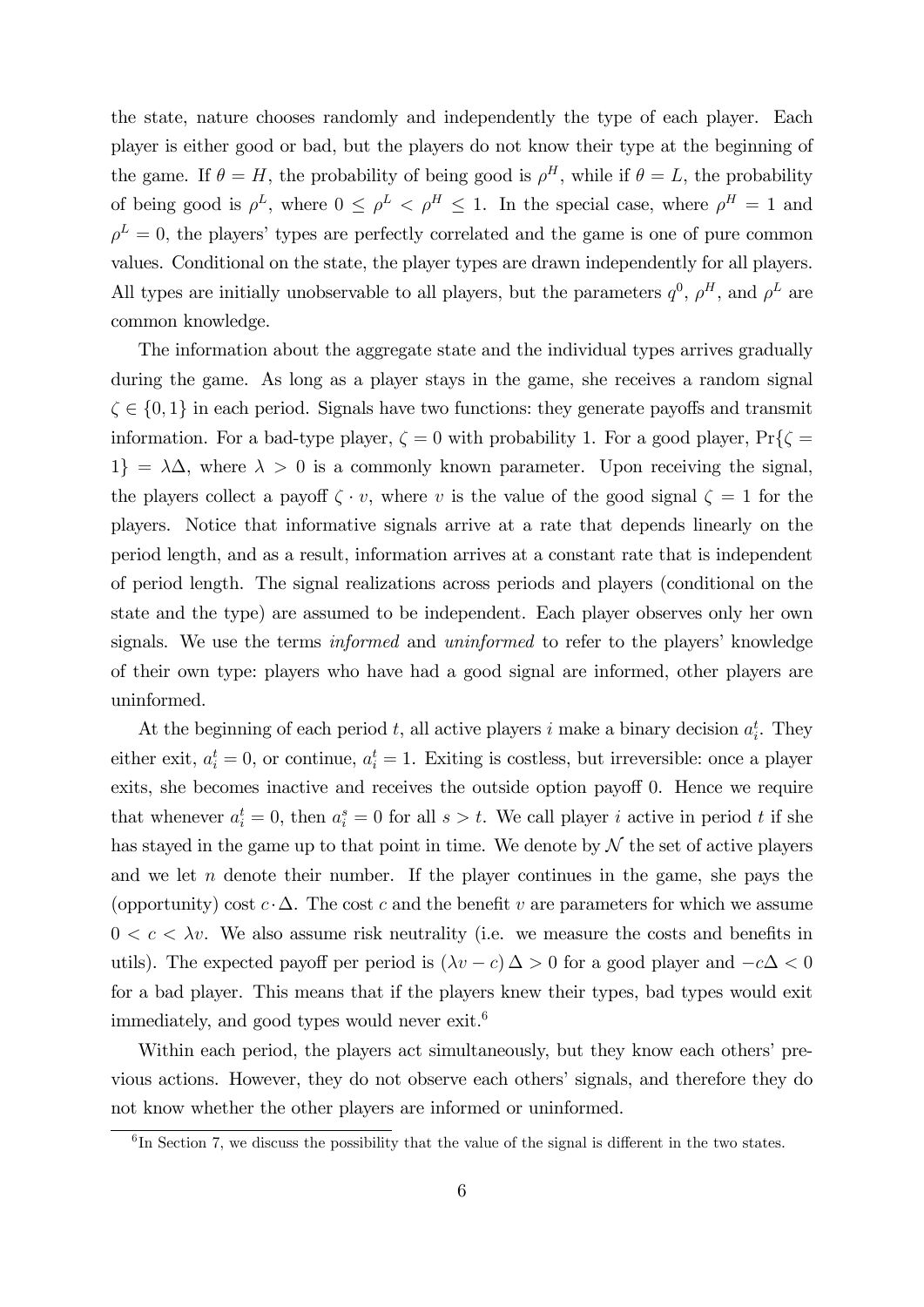The history of player i consists of her private history of own past signals, and the public history consisting of the actions of all players. Since a good signal reveals fully the player's type, the uninformed have never observed the good signal. Conditional on a good signal, it is a dominant strategy to stay in the game forever. It is therefore sufficient to specify the exit behavior of the uninformed players. For the uninformed players, all relevant information is contained in the public history of past actions, and therefore we call this public information simply the *history*. Formally, a history  $h^t$  in period t is a sequence of actions:

$$
h^{t} = (a^{0}, a^{1}, ..., a^{t-1}),
$$

where  $a^t = (a_1^t, ..., a_N^t)$ . Denote by  $H^t$  the set of all such histories up to t and let  $H =$  $\bigcup^{\infty} H^t$ . A history  $h^{\infty} = \{a^t\}_{t=0}^{\infty}$  gives a sequence of action profiles for the entire game.  $t=0$ A (behavior) strategy for an uninformed player  $i$  is a mapping

$$
\sigma_i: H \to [0,1]
$$

that maps all histories where  $i$  is active to an exit probability. A strategy profile in the game is a vector  $\boldsymbol{\sigma} = (\sigma_1, ..., \sigma_N)$ .

A player maximizes her expected discounted sum of future cash flows as estimated on the basis of her own signal history, observations of other players' behavior, and initial prior probability  $q^0$ . By equilibrium, we mean a Perfect Bayesian Equilibrium of the above game. In an equilibrium, all actions in the support of  $\sigma_i(h^t)$  are best responses to  $\sigma_{-i}$  for all i and for all  $h^t$ .

#### 2.1 Interpretation as an Investment Game

We can interpret the game as an investment model where a number of firms have the option of undertaking an irreversible investment. The project qualities are correlated across firms. A good project yields  $c\Delta > 0$  per period whereas a bad project yields  $(c - \lambda v)$   $\Delta$  < 0 per period. The fixed investment cost is normalized to zero. Before undertaking the project, each firm learns about the quality of her individual potential project as follows. In each period of this prior experimentation phase, a "failure" signal occurs with probability  $\lambda\Delta$  if and only if the project is bad.<sup>7</sup> The firms do not, however, earn the proceeds  $c\Delta$  before the actual investment has been made.

To see that this is equivalent to our exit game, consider the capitalized value of undertaking the action "exit" in our original model. If the player type is bad, then

<sup>&</sup>lt;sup>7</sup>See Décamps & Mariotti (2004) for another investment model with this kind of learning.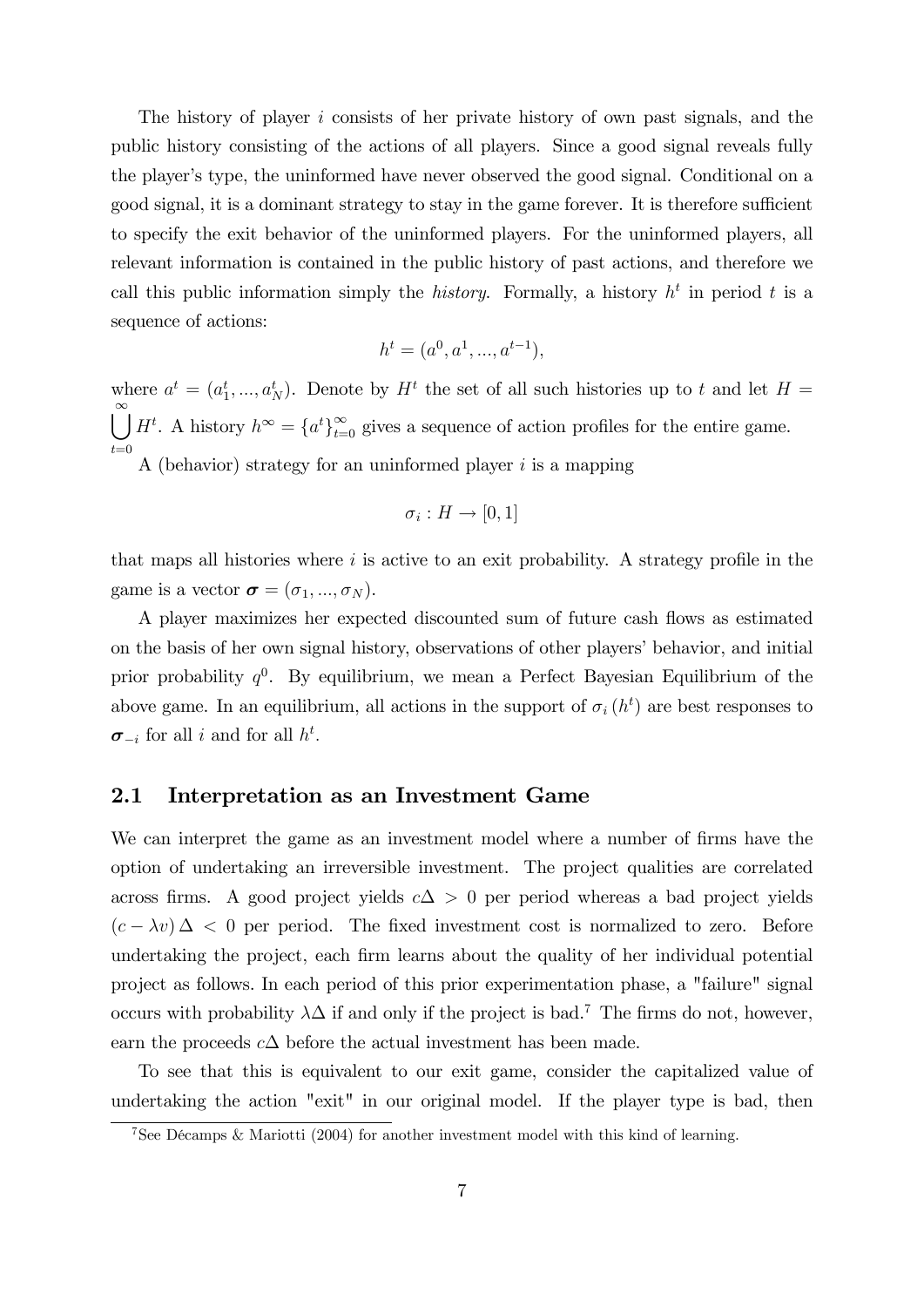by exiting the player avoids the fixed cost  $c\Delta$  from today to eternity. Therefore the capitalized value of exit is equal to the value of investing in a "good" project in the investment model. A "good" type in the original model avoids the cost  $c\Delta$  by exiting, but at the same time she forgoes the expected payoff  $\lambda v \Delta$  per period. The net capitalized value of exit is then equal to the value of investing in a "bad" project. This shows that the two models are isomorphic (with "good" types interpreted as "bad" projects and "bad" types as "good" projects).

### 3 Beliefs

In this section we fix a strategy profile  $\sigma$  and describe the two different forms of learning in our model. First, as long as a player stays in the game, she receives in every period a direct signal on her type. The strength of this signal is exogenously given, and Bayesian updating resulting from such signals has been studied extensively in the literature. Subsection 3.1 below describes this private learning.

The second form of learning depends on the publicly observed actions and is endogenous in our model. Since all past exit decisions are observable to all players remaining in the game, these decisions may convey information on the aggregate state. Since types are correlated with state, this information is also relevant for learning each player's own type. We let  $\xi_i^{\theta}$  $\frac{\theta}{i}(h^t)$  denote the probability with which player i exits after history  $h^t$  in state  $\theta$ . Denoting by  $\pi_i^{\theta}(h^t)$  the posterior probability with which player i is uninformed given history  $h^t$ , we have

$$
\xi_i^{\theta}\left(h^t\right) := \sigma_i\left(h^t\right)\pi_i^{\theta}\left(h^t\right). \tag{1}
$$

As long as  $\xi_i^H$  $\binom{H}{i}(h^t) \neq \xi_i^L$  $\frac{L}{i}(h^t)$ , other players learn about the true aggregate state by observing the exit decisions of player  $i$ . In contrast to the individual learning, the information content in observational learning from others is endogenous. First of all, if  $\sigma_i(h^t) = 0$ ,  $\text{then }\xi_i^H$  $i<sup>H</sup>(h<sup>t</sup>) = \xi<sup>L</sup><sub>i</sub>$  $\frac{L}{i}(h^t) = 0$  and exit decisions are uninformative. Second, the amount of information depends on  $\pi_i^{\theta}(h^t)$ . It is important to note that  $\pi_i^{\theta}(h^t)$  depends on  $\sigma_i(h^s)$ for  $s < t$  and hence is also endogenously determined. Subsection 3.2 describes how beliefs are updated based on observational learning from others. Subsection 3.3 combines the two forms of learning to derive the beliefs of an uninformed player in our model.<sup>8</sup>

<sup>&</sup>lt;sup>8</sup>The reader more interested in the equilibrium analysis may jump to Section 4 and return to the present section as needed.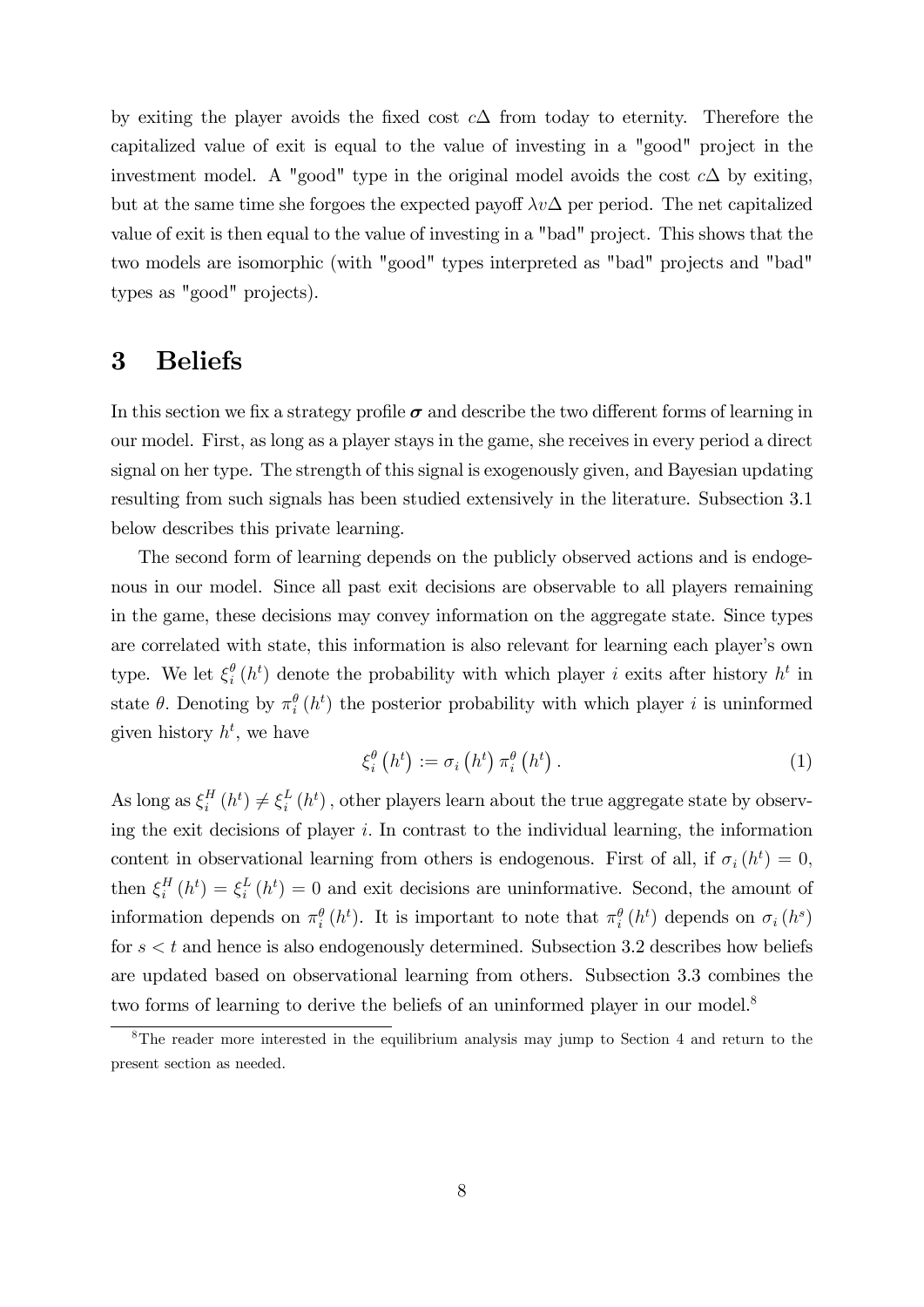### 3.1 Private Learning

We start with the analysis of an isolated player that can only learn from her own signals. Denote by  $p_t$  the current belief of an uninformed player about her type, i.e.

$$
p_t := \Pr\{\text{"type of player } i \text{ is good"} \mid \text{"i is uninformed in period } t\text{" }}.
$$

If the player continues for another period, and receives a bad signal  $\zeta = 0$ , the new posterior  $p_{t+1}$  is obtained by Bayes' rule:

$$
p_{t+1} = \frac{p_t (1 - \lambda \Delta)}{p_t (1 - \lambda \Delta) + 1 - p_t}.
$$
\n
$$
(2)
$$

The updating formula is essentially the same if the player knows the true aggregate state. We let  $p_t^{\theta}$  denote the player's belief on her own type conditional on state  $\theta$ . Using  $p_0^{\theta} = \rho^{\theta}$ , equation (2) gives us the formula for  $p_t^{\theta}$ :

$$
p_t^{\theta} = \frac{\rho^{\theta} (1 - \lambda \Delta)^t}{\rho^{\theta} (1 - \lambda \Delta)^t + (1 - \rho^{\theta})}.
$$
\n(3)

Notice that  $p_t^{\theta}$  is a monotonic function of t and since it conditions on the state of the world, it will not be affected by learning from others.

To make the connection to the case with learning from others, we also describe the isolated player's beliefs on the aggregate state. We let  $q_t$  denote the probability that the individual player assigns on the state being  $H$ . By the law of iterated expectation,

$$
p_t = q_t p_t^H + (1 - q_t) p_t^L. \tag{4}
$$

Therefore

$$
q_t = \frac{p_t - p_t^L}{p_t^H - p_t^L},\tag{5}
$$

and as a consequence, we see that the beliefs  $p_t$  and  $q_t$  move tightly together.

#### 3.2 Observational Learning

To describe observational learning in our model, we consider for the moment how player i learns from the behavior of players  $j \neq i$ . We denote by  $\hat{q}_i(h^t)$  the belief of i on the aggregate state, when learning is based only on the behavior of the other players. Alternatively, we may think of  $\hat{q}_i(h^t)$  as the belief of player i as an *outside observer* to the game.

Recall that  $\xi_i^{\theta}$  $_j^{\theta}(h^t)$  denotes the probability with which an active player  $j \in \mathcal{N}(h^t)$  exits at history  $h^t$ . If  $\xi_i^L$  $_j^L(h^t) > \xi_j^H(h^t) > 0$  and j does not exit, then i believes that j is more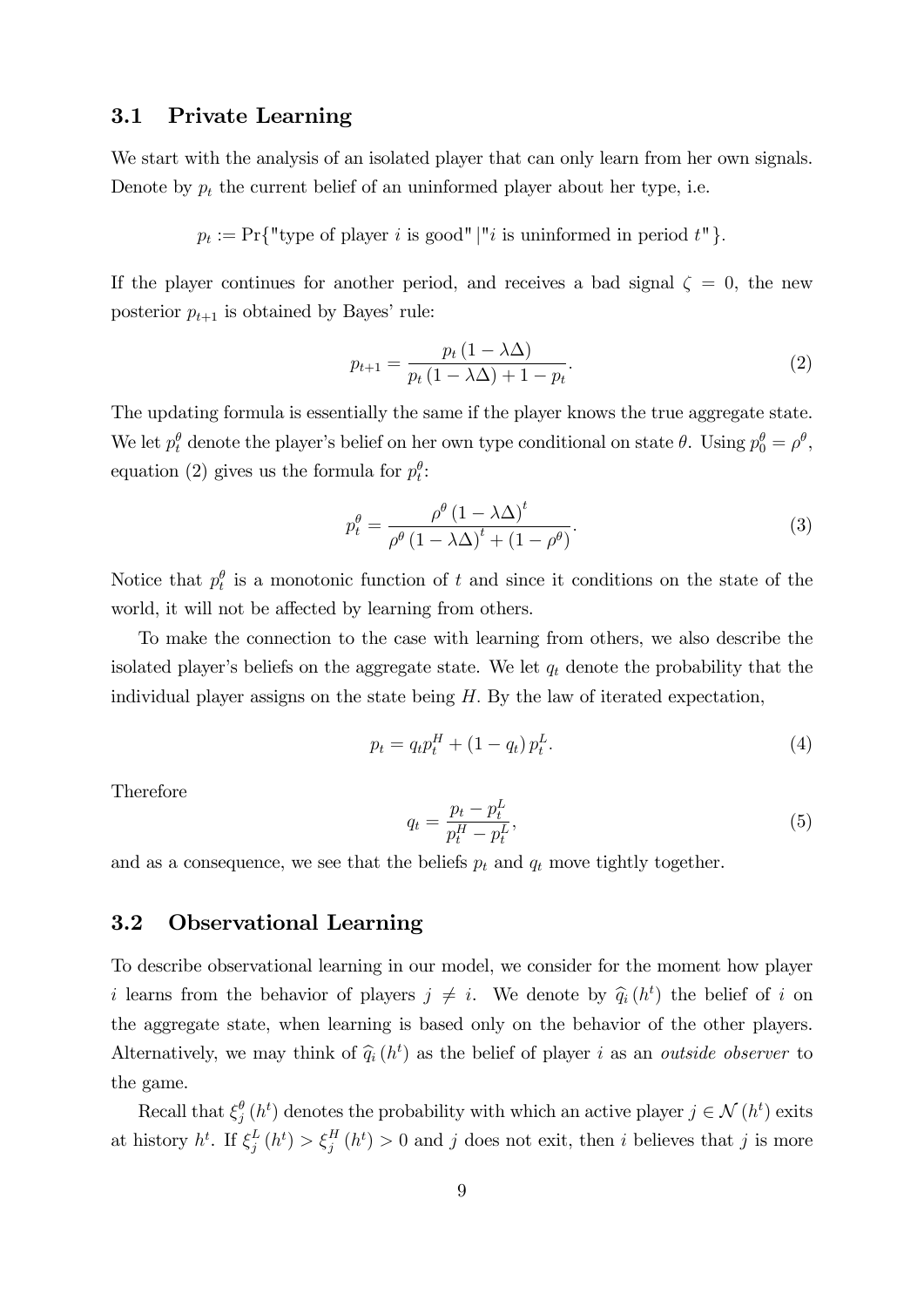likely to be informed, and that state  $H$  is relatively more likely. To describe the belief updating, we denote by  $A_{-i}(h^t)$  the random vector containing the actions of all active players, excluding *i*, at history  $h^t$ . The probability of a given exit vector  $a_{-i}^t$  is then:

$$
P_{\theta}\left(A_{-i}\left(h^{t}\right)=a_{-i}^{t}\right)=\prod_{j\neq i}\left((1-a_{j}^{t})\xi_{j}^{\theta}\left(h^{t}\right)+a_{j}^{t}\left(1-\xi_{j}^{\theta}\left(h^{t}\right)\right)\right),\tag{6}
$$

where we use shorthand notation  $P_{\theta}$  to denote probability conditional on state:

$$
P_H(\cdot) := \Pr(\cdot | \theta = H), P_L(\cdot) := \Pr(\cdot | \theta = L).
$$

After observing the exit vector  $a_{-i}^t$ , player i updates her belief  $\hat{q}_i(h^t)$  according to Bayes' rule as follows:

$$
\widehat{q}_{i}\left(h^{t+1}\right) = \frac{\widehat{q}_{i}\left(h^{t}\right)P_{H}\left(A_{-i}\left(h^{t}\right) = a_{-i}^{t}\right)}{\widehat{q}_{i}\left(h^{t}\right)P_{H}\left(A_{-i}\left(h^{t}\right) = a_{-i}^{t}\right) + (1 - \widehat{q}_{i}\left(h^{t}\right))P_{L}\left(A_{-i}\left(h^{t}\right) = a_{-i}^{t}\right)}.
$$
\n(7)

Note that  $\hat{q}_i(h^{t+1})$  depends on  $\xi_j^{\theta}$  $_j^\theta(h^t)$  through (6), which in turn depends on  $\pi_j^\theta(h^t)$ through (1). Therefore, in order to complete the description of observational learning in our model, we must also specify the evolution of  $\pi_i^{\theta}(h^t)$ ,  $i = 1, ..., N$ , for the fixed strategy profile  $\sigma$ . These posteriors change for two reasons within each period. First, at the beginning of each period exit decisions are realized. If player  $i$  continues, then the other players believe that  $i$  is more likely to be informed and update their beliefs using Bayes' rule as follows:

$$
\pi_i^{\theta}\left(h^t\right) = \frac{\pi_i^{\theta}\left(h^t\right)\left(1 - \sigma_i\left(h^t\right)\right)}{1 - \sigma_i\left(h^t\right)\pi_i^{\theta}\left(h^t\right)}, \ \theta \in \{H, L\}.\tag{8}
$$

Second, uninformed players become informed within the current period with probability  $1 - p_t^{\theta} \lambda \Delta$  (conditional on not exiting). Combining these two steps, the updated belief after history  $h^{t+1}$  is:

$$
\pi_i^{\theta}\left(h^{t+1}\right) = \frac{\pi_i^{\theta}\left(h^t\right)\left(1 - \sigma_i\left(h^t\right)\right)}{1 - \sigma_i\left(h^t\right)\pi_i^{\theta}\left(h^t\right)} \cdot \left(1 - p_t^{\theta}\lambda\Delta\right), \ \theta \in \{H, L\}.\tag{9}
$$

#### 3.3 Combined Learning

The remaining task is to combine the two forms of learning to derive the beliefs of the uninformed players in the game. The easiest way of doing this is to connect the information contained in  $\hat{q}_i(h^{t+1})$  with the fact that i is uninformed.

Let  $\pi_t^{\theta}$  denote the ex-ante probability with which a player (that stays in the game with probability 1) is uninformed in period t, conditional on state  $\theta$ . The player is a bad type with probability  $(1 - \rho^{\theta})$ , and all bad types remain uninformed. The player is a good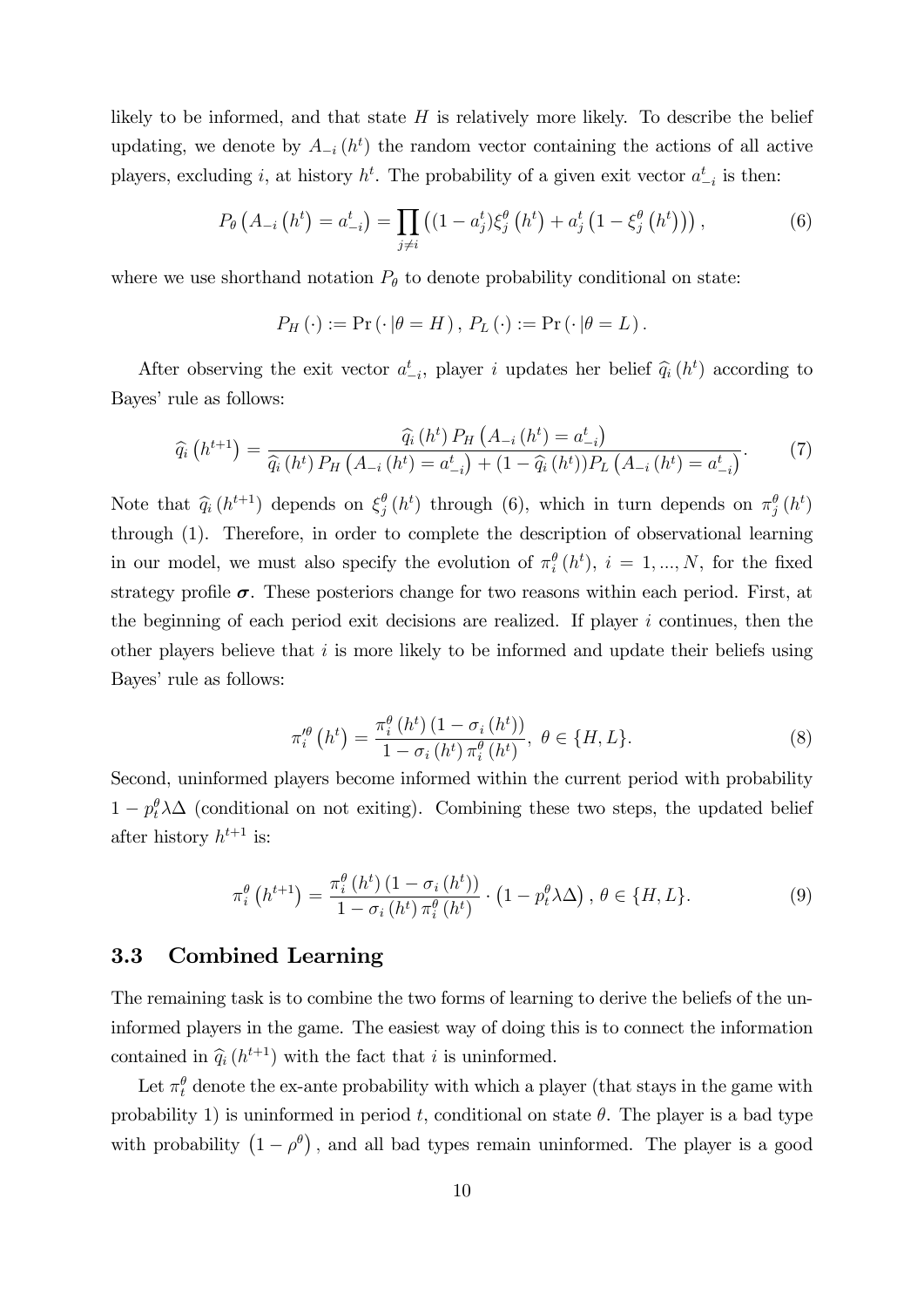type with probability  $\rho^{\theta}$ , and good types remain uninformed with probability  $(1 - \lambda \Delta)$ in each period. Hence we have:

$$
\pi_t^{\theta} = \left(1 - \rho^{\theta}\right) + \rho^{\theta} \left(1 - \lambda \Delta\right)^t. \tag{10}
$$

We denote by  $q_i(h^t)$  the belief of i on the aggregate state (conditional on being uninformed). This belief differs from  $\hat{q}_i(h^t)$  only to the extent that the private history of i affects her belief, and therefore the relationship between the two is given by Bayes' rule as follows:

$$
q_i\left(h^t\right) = \frac{\widehat{q}_i\left(h^t\right)\pi_t^H}{\widehat{q}_i\left(h^t\right)\pi_t^H + \left(1 - \widehat{q}_i\left(h^t\right)\right)\pi_t^L}.\tag{11}
$$

The belief of i on her own type follows now from the law of iterated expectation:

$$
p_i(h^t) = q_i(h^t) p_t^H + (1 - q_i(h^t)) p_t^L
$$
  
= 
$$
\frac{\widehat{q}_i(h^t) \pi_t^H p_t^H + (1 - \widehat{q}_i(h^t)) \pi_t^L p_t^L}{\widehat{q}_i(h^t) \pi_t^H + (1 - \widehat{q}_i(h^t)) \pi_t^L}.
$$
 (12)

where  $p_t^L$  and  $p_t^H$  are given by (3).

We end this section with two propositions that characterize learning in our model. First, we show that the likelihood of exit in state  $L$  is strictly larger than the likelihood of exit in H: Furthermore, the likelihood ratio of exit across the states is increasing over time. This guarantees that an exit is always informative about the aggregate state.

Equation (10) implies that the ex-ante likelihood ratio across states of being uninformed changes monotonically over time:

$$
\frac{\pi_t^L}{\pi_t^H} > \frac{\pi_{t-1}^L}{\pi_{t-1}^H} > \dots > \frac{\pi_1^L}{\pi_1^H} = \frac{1 - \rho^L \lambda \Delta}{1 - \rho^H \lambda \Delta} > 1.
$$
\n(13)

With this observation at hand, we can prove our first result on the informativeness of exits.

**Proposition 1** For any strategy profile  $\sigma$ , we have

$$
\frac{\xi_i^L\left(h^t\right)}{\xi_i^H\left(h^t\right)} \ge \frac{\pi_t^L}{\pi_t^H} > 1
$$

for all  $t > 0$  and  $h^t$  such that  $\sigma_i(h^t) > 0$ .

The second proposition ranks strategy profiles according to their informativeness. For a profile  $\sigma$  and a history  $h^t$ , we let the random variable  $P_i^{t+1}$  $b_i^{t+1}(h^t, \sigma(h^t))$  denote the posterior of player i on her own type at the beginning of period  $t + 1$ , assuming that she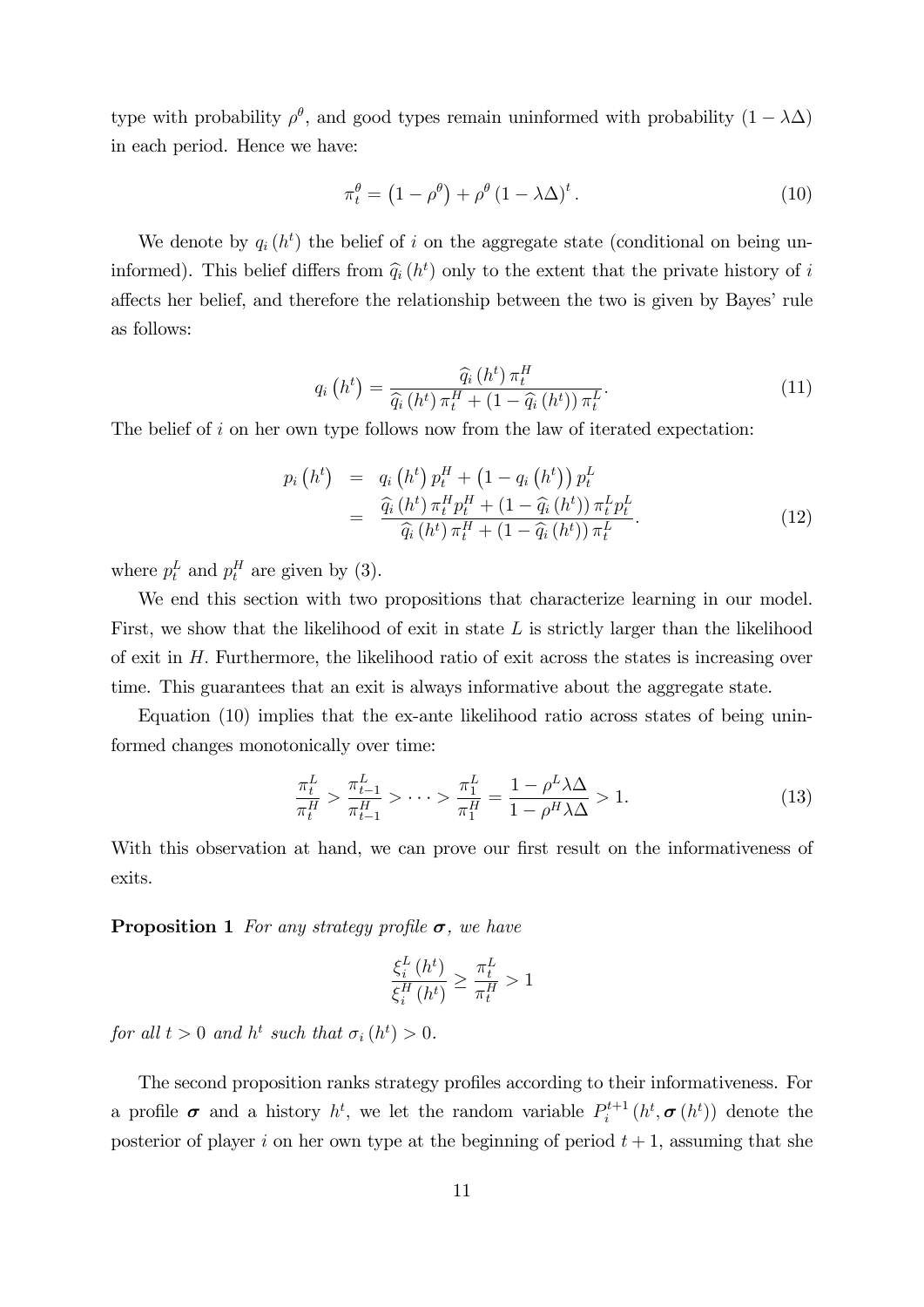is uninformed at the beginning of period t. The randomness in the posterior arises from  $i$ 's private signal realization and the realized exit decisions of the players other than  $i$ . The following Proposition shows that higher exit probabilities by other players induce a mean preserving spread (in the sense of Rothschild & Stiglitz (1970)) on the posterior.

**Proposition 2** Take an arbitrary history  $h^t$  with  $t > 0$  and two strategy profiles  $\sigma$  and  $\sigma'$ with  $\boldsymbol{\sigma}(h^s) = \boldsymbol{\sigma}'(h^s)$  for  $s = 0, ..., t-1$ . Then  $P_i^{t+1}$  $p_i^{t+1}\left(h^t, \bm{\sigma}\left(h^t\right)\right)\,dominates\ P_i^{t+1}$  $p_{i}^{t+1}\left(h^{t},\boldsymbol{\sigma}^{\prime}\left(h^{t}\right)\right)$ in the sense of second order stochastic dominance if  $\sigma'_{j}(h^{t}) \geq \sigma_{j}(h^{t})$  for all  $j \neq i$  and  $\sigma'_{j}(h^{t}) > \sigma_{j}(h^{t})$  for some  $j \neq i$ .

The economic content of this Proposition is rather immediate. Since all players' types are correlated with the state of the world  $\theta$ , having maximal information on the state is also maximal information on an individual type. The total amount of information available to the players is captured by the vector of information types for the players, i.e. an enumeration of all players that are informed. A pure strategy profile  $\boldsymbol{\sigma}(h^t) = 1$ transmits all this information, since under this strategy players exit if and only if they are uninformed. The profile with  $\boldsymbol{\sigma}(h^t) = 0$  conveys no information. Any intermediate exit probability can be seen as a convex combination of these two signal structures, and it is to be expected that the combination with a higher weight on the informative signal is more informative with respect to the true informational state of a player.

### 4 Equilibrium Analysis

#### 4.1 Isolated Player

It is again useful to start with the case of an isolated player. The decision problem of the isolated player is to choose whether to continue or exit at period  $t$ . Standard arguments show that the problem is a Markovian optimal stopping problem with the posterior probability  $p = p_t$  as the state variable. We let  $V_m(p)$  denote the value function of the isolated player. Stopping at posterior  $p$  yields a payoff of 0. If the player continues, she pays the cost  $c\Delta$ , and gets a good signal  $\zeta = 1$  with probability  $p\lambda\Delta$ . In this case, the player learns that her expected payoff per period is  $(\lambda v - c) \cdot \Delta$ , and thus the value function jumps to

$$
V^+(\Delta) := \frac{(\lambda v - c) \cdot \Delta}{1 - \delta}.
$$

If the signal is  $\zeta = 0$ , then p falls to  $p_{t+1}$  according to (2). The Bellman equation for the optimal stopping problem can thus be written as: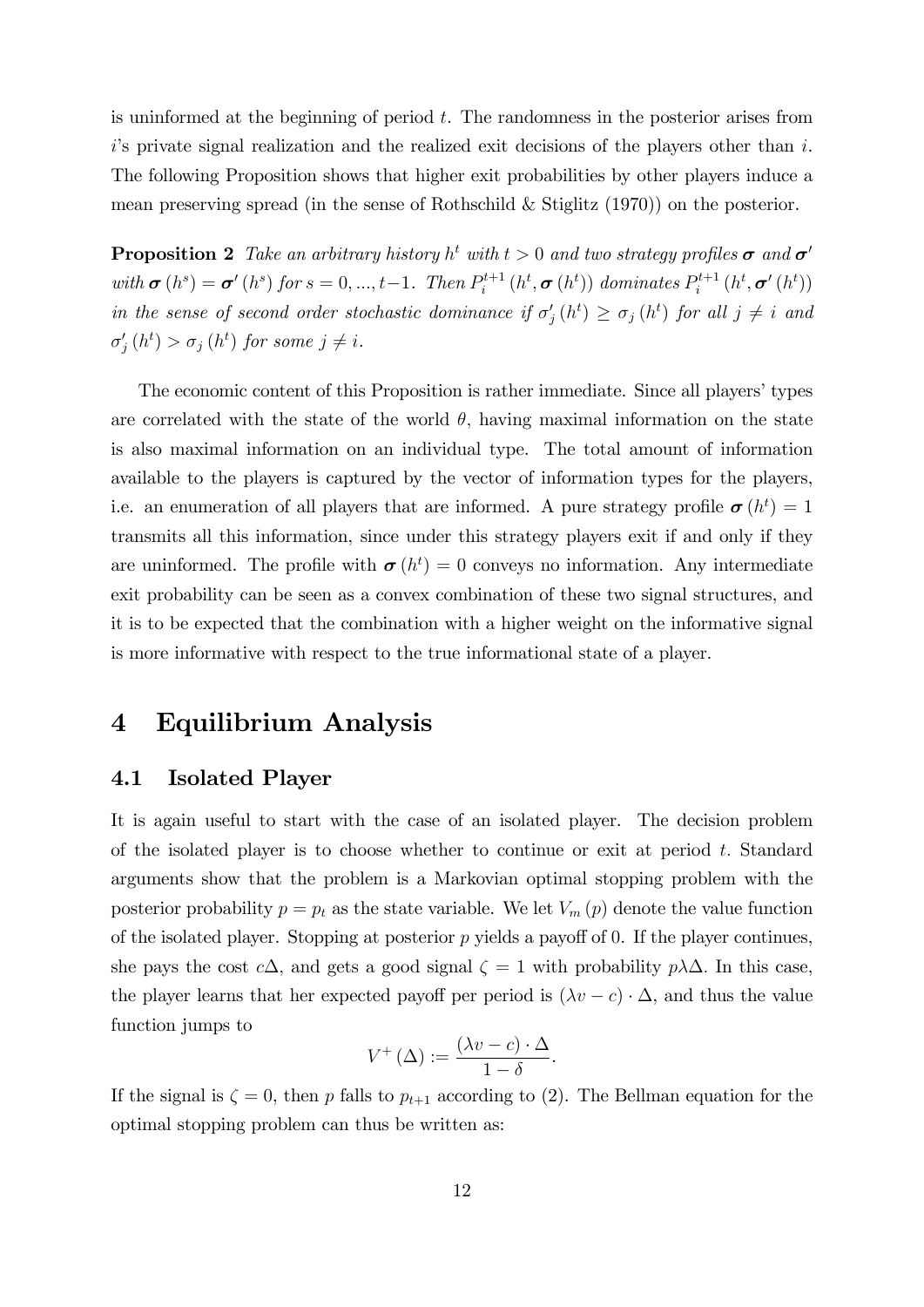$$
V_m(p) = \max\left\{0, -c\Delta + p\lambda\Delta\left(v + \delta V^+(\Delta)\right) + (1 - p\lambda\Delta)\delta V_m\left(\frac{p\left(1 - \lambda\Delta\right)}{p\left(1 - \lambda\Delta\right) + (1 - p)}\right)\right\}.
$$
\n(14)

Since the expected payoff is increasing in  $p$ , the optimal policy is to stop as soon as p falls below a threshold level, which we denote by  $p^*(\Delta)$ . Standard arguments establish that the value function  $V_m(p)$  is increasing, convex and continuous in p. The threshold  $p^*(\Delta)$  is obtained from (14) by setting  $V_m(p^*(\Delta))=0$ :

$$
p^*(\Delta) = \frac{c}{\lambda \left(v + \delta V^+(\Delta)\right)}.\tag{15}
$$

We shall see that  $p^*(\Delta)$  plays a crucial role also in the model with many players. Denote by  $t^*(\Delta)$  the period in which p falls below  $p^*(\Delta)$  if all signals so far have been bad:

$$
t^{\ast} (\Delta) := \min \left\{ t \in \mathbb{N} \left| p_t \leq p^{\ast} (\Delta) \right. \right\}.
$$

We denote the optimal strategy of the isolated player by

$$
a_m(p_t) = \begin{cases} 1 \text{ if } p_t > p^* (\Delta), \\ 0 \text{ if } p_t \leq p^* (\Delta). \end{cases}
$$

#### 4.2 Symmetric Equilibrium

In this subsection, we show that the exit game with observational learning has a unique symmetric equilibrium.<sup>9</sup> Furthermore, the equilibrium value functions of the individual players can be written as functions of their belief on their own type only. With symmetric strategies all uninformed players have identical beliefs, and therefore we drop the subscripts i from the beliefs and the strategies of the uninformed players. In particular, we let  $\sigma(h^t)$  denote the probability with which each uninformed player exits at history  $h<sup>t</sup>$  in symmetric equilibrium.

We start by showing that if a symmetric equilibrium exists for the stopping game, then the equilibrium value function  $V(h^t)$  is closely related to the value function of the isolated player. The key observation for this result is that as long as  $\sigma(h^t) = 0$ , there is no observational learning and thus the information available in the game is identical to the information available to the isolated player. On the other hand, when  $\sigma(h^t) > 0$ ,

 $9$ The game has also asymmetric equilibria, where the players act in a predetermined order conditioning their actions on the outcomes of the previous moves by the other players. Since the properties of such equilibria are essentially similar to the herding models with exogenous order of moves, we do not discuss them further (details about asymmetric equilibria are available from authors upon request).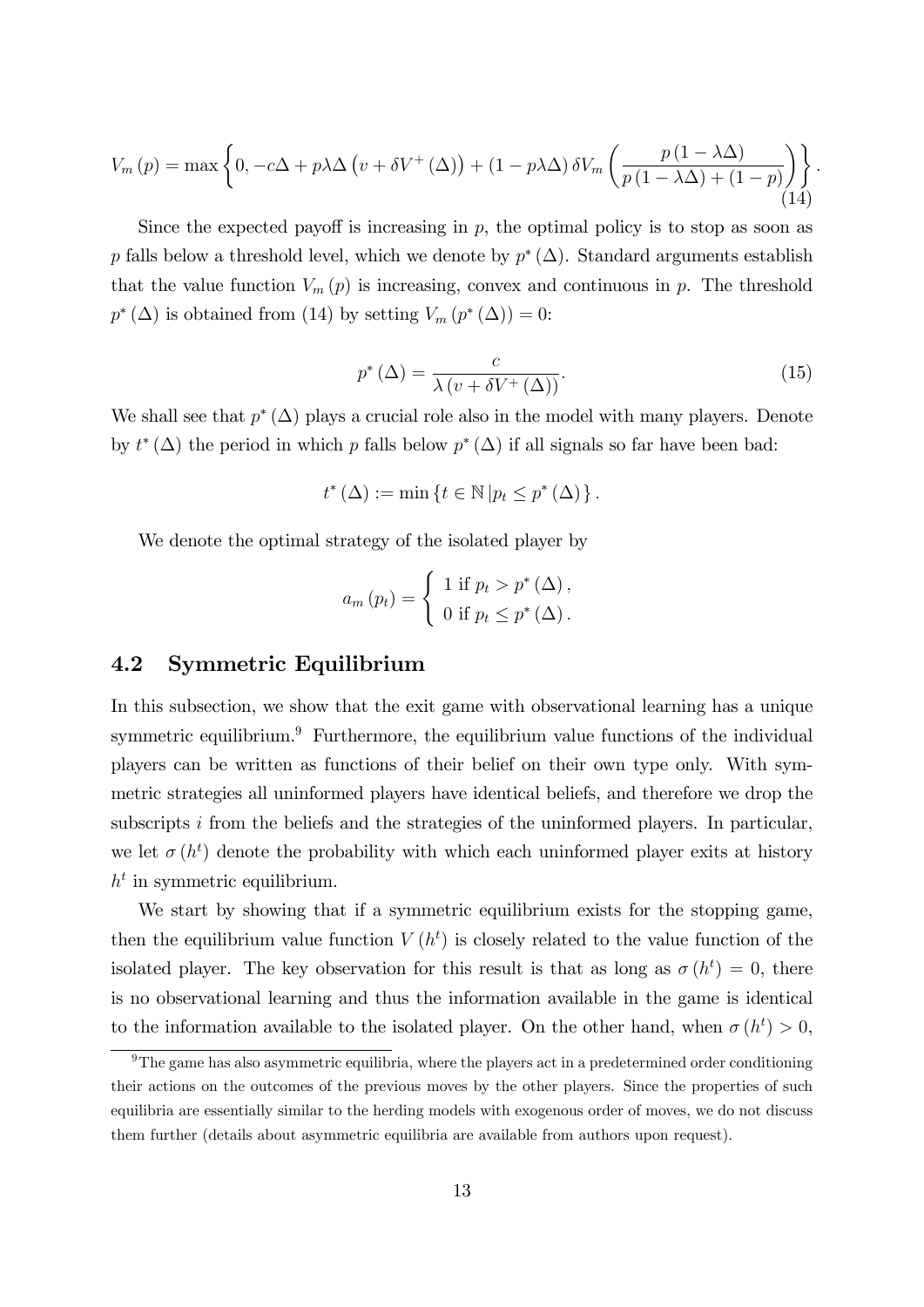the players can learn from each other, but their value must be zero since they exit with a positive probability.<sup>10</sup>

Lemma 1 For any symmetric equilibrium of the exit game,

$$
V\left(h^{t}\right) = V_{m}\left(p\left(h^{t}\right)\right).
$$

With the help of Lemma 1 we can derive a symmetric equilibrium strategy profile recursively. To see this, note that if a symmetric equilibrium is given for periods  $0, ..., t-1$ , we can calculate the beliefs of uninformed players at history  $h<sup>t</sup>$  as explained in Section 3. Consider then exit probabilities at history  $h^t$ . By Lemma 1, the payoff for the next period is given by  $V(h^{t+1}) = V_m(p(h^{t+1}))$ , and therefore, all we have to do is to find an exit probability  $\sigma(h^t)$  that induces a probability distribution for  $p(h^{t+1})$  that makes the players indifferent between exiting and staying. This indifference condition must equate the discounted expected value for the next period with the cost of staying for one period, so we can write it as:

$$
\delta \mathbb{E} V_m\left(P^{t+1}\left(h^t;\sigma\left(h^t\right)\right)\right) = c\left(h^t\right) \cdot \Delta,
$$

where we use notation  $c(h^t)$  to denote cost of staying net of expected payoff per time unit:

$$
c(h^t) := c - p(h^t) \lambda v.
$$

The next Lemma shows that increasing the exit probabilities for the current period increases the players' incentive to stay. This result follows from two observations. First, by Proposition 2, increasing the exit probability for the current period induces a mean preserving spread for the next period belief  $P^{t+1}(h^t, \sigma(h^t))$ . Second, we know from Subsection 4.1 that the isolated player's value function  $V_m$  is convex. The lemma also guarantees that this monotonicity property is strict at the point of indifference, which is essential for the uniqueness of symmetric equilibrium.

**Lemma 2** The expected continuation payoff  $\mathbb{E}V_m(P^{t+1}(h^t; \sigma(h^t)))$  is weakly increasing in  $\sigma(h^t)$ . Furthermore, for each  $h^t$  such that  $p(h^t) < p^*(\Delta)$ , there is at most one exit probability  $\sigma(h^t)$  satisfying

$$
\delta \mathbb{E} V_m\left(P^{t+1}\left(h^t;\sigma\left(h^t\right)\right)\right) = c\left(h^t\right) \cdot \Delta.
$$

 $10$  In Section 7, we discuss how this result is modified in extensions of the current model where the active players may have heterogenous private histories.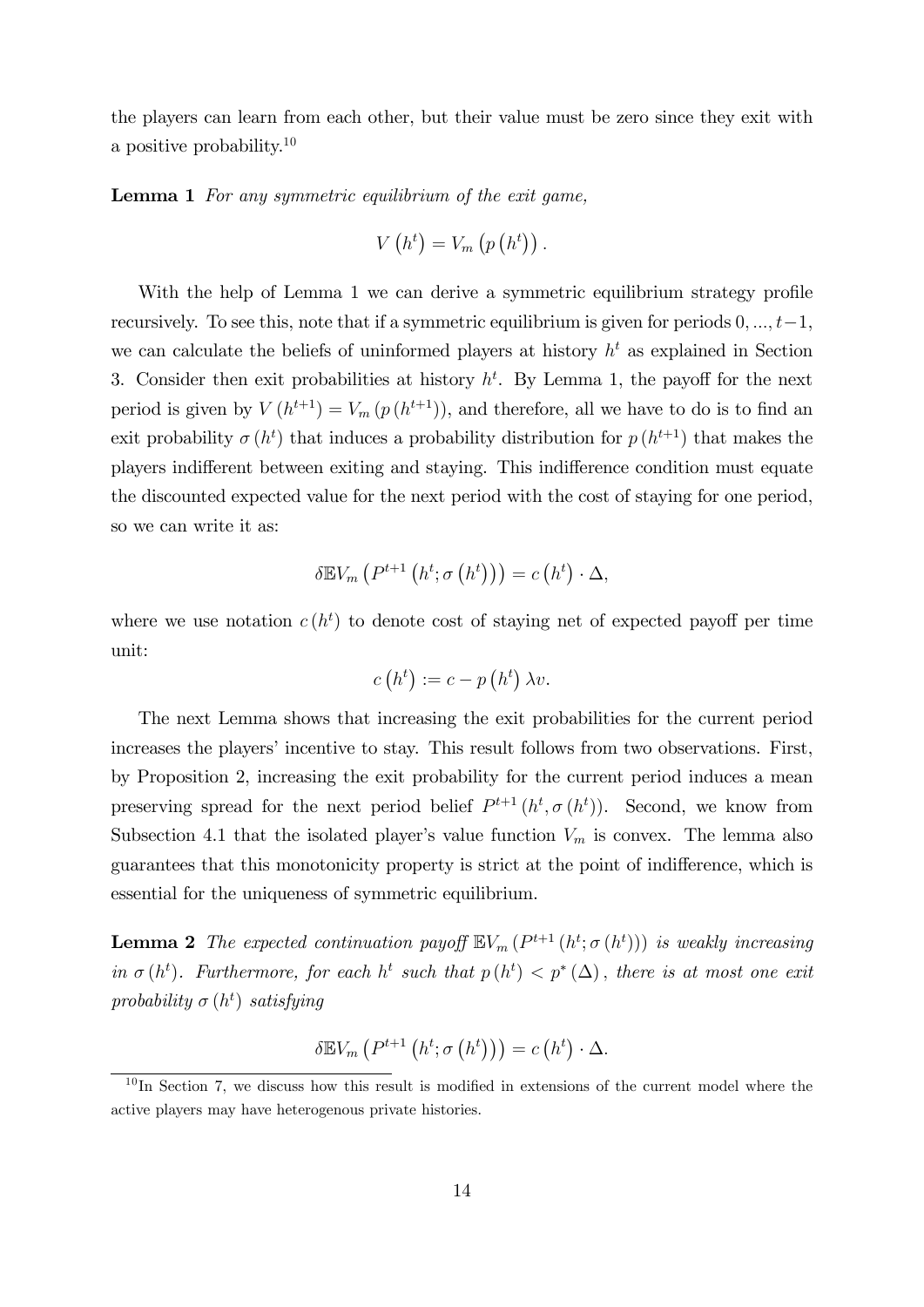Lemma 2 guarantees that for each  $h^t$  (except for the knife-edge case  $p(h^t) = p^*(\Delta)$ ), at most one exit probability can make the players indifferent between exiting and staying.<sup>11</sup> However, if the players are so pessimistic that even the information transmitted by the pure strategy profile  $\boldsymbol{\sigma}(h^t) = (1, ..., 1)$  is not sufficient to compensate for the loss  $c(h^t) \Delta$ of waiting for one more period, then it is a dominant action for all the uninformed players to exit with probability 1. When this happens, we say that the game collapses.

With these preliminaries, we are ready to prove the existence and the uniqueness of a symmetric equilibrium.<sup>12</sup>

**Theorem 1** The stopping game has a unique symmetric equilibrium where the exit probability at history  $h^t$  is given by:

$$
\sigma\left(h^{t}\right) = \begin{cases}\n0 & \text{if } \delta \mathbb{E} V_{m}\left(P^{t+1}\left(h^{t};0\right)\right) > c\left(h^{t}\right) \Delta, \\
\sigma^{*}\left(h^{t}\right) \in [0,1] & \text{if } \delta \mathbb{E} V_{m}\left(P^{t+1}\left(h^{t};0\right)\right) \leq c\left(h^{t}\right) \Delta \leq \delta \mathbb{E} V_{m}\left(P^{t+1}\left(h^{t};1\right)\right), \\
1 & \text{if } \delta \mathbb{E} V_{m}\left(P^{t+1}\left(h^{t};1\right)\right) < c\left(h^{t}\right) \Delta,\n\end{cases}
$$

where  $\sigma^*(h^t)$  solves

$$
\delta \mathbb{E} V_m\left(P^{t+1}\left(h^t; \sigma^*\left(h^t\right)\right)\right) = c\left(h^t\right) \Delta.
$$

The symmetric equilibrium has a simple structure. Whenever the players' beliefs on their own type are above the threshold of the isolated player, i.e.  $p(h^t) > p^*(\Delta)$ , then  $\delta \mathbb{E} V_m (P^{t+1}(h^t;0)) > c(h^t) \Delta$  and thus the equilibrium actions coincide with those prescribed by the optimal decision rule of the isolated player (i.e. stay). On the other hand, if the players are very pessimistic, then  $\delta \mathbb{E} V_m(P^{t+1}(h^t; 1)) < c(h^t) \Delta$ , and again equilibrium actions coincide with the isolated player (i.e. exit with probability one). With intermediate beliefs equilibrium behavior differs from isolated player: in equilibrium the exits take place with a probability that exactly balances the players' incentives to exit and wait, whereas an isolated player would exit with probability one.

We will obtain a sharper characterization of the symmetric equilibrium when we decrease the time lag between successive periods towards zero. This will be done in Section 6.

# 5 Information Aggregation in Large Games

In this section, we analyze information aggregation in the symmetric equilibrium of the game as the number of players grows without bound. For this purpose, the natural point

<sup>&</sup>lt;sup>11</sup>For the non-generic case where  $p(h^t) = p^*(\Delta)$  after some history  $h^t$ , all randomizations  $\sigma(h^t)$  that result in posteriors  $p(h^{t+1}) \leq p^*(\Delta)$  for all  $a^t$  are compatible with equilibrium.

<sup>&</sup>lt;sup>12</sup>The uniqueness is modulo the multiplicity at  $p(h^t) = p^*$  as explained in the previous footnote.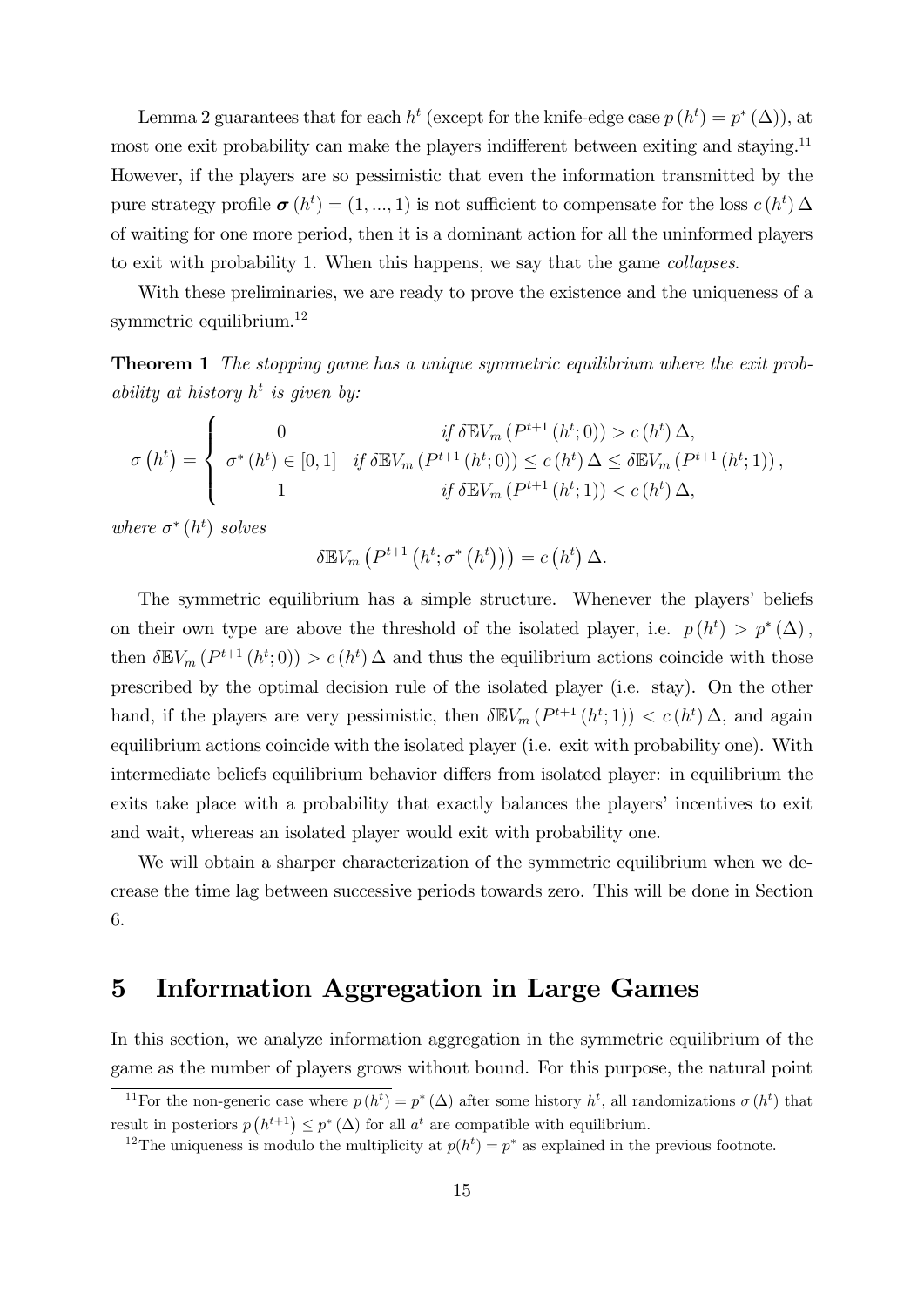of comparison is the case where the players share all information with each other. If the number of players is large and all information is pooled, then the (weak) law of large numbers implies that the players can determine the true aggregate state with arbitrarily high accuracy. Nevertheless, idiosyncratic uncertainty about player types remains: conditional on the state, each player is still uncertain about her own type. As a result, the efficient benchmark in terms of information aggregation for large games is the one where all the uninformed players know the aggregate state  $\theta$ . In state  $\theta$ , an uninformed player believes that she is a good type with probability  $p_t^{\theta}$ . Therefore it is optimal for her to exit as soon as  $p_t^{\theta}$  falls below  $p^*(\Delta)$ . We denote the efficient exit period in state  $\theta$  by  $t^*_{\theta}(\Delta)$ :

$$
t_{\theta}^{*}(\Delta) := \min\left\{ t : p_{t}^{\theta} \le p^{*}(\Delta) \right\}, \, \theta = H, L.
$$

Clearly, we have  $t_L^* (\Delta) < t^* (\Delta) < t_H^* (\Delta)^{13}$ 

The main result of this section is Theorem 2, which says that by decreasing the period length, we eliminate the possibility that a large number of players exit too early relative to this efficient benchmark. This means that for large games, information is aggregated efficiently in state  $\theta = H$  because  $t^*_{H}(\Delta)$  is an upper bound for all exit times of the uninformed players. However, if  $\theta = L$ , information aggregation fails: all players exit too late in expectation.

Since we vary the number of players N and the period length  $\Delta$  while keeping all the other parameters of the model fixed, we denote by  $\Gamma(\Delta, N)$  the game parametrized by  $\Delta$ and N. We denote by  $X(h^t)$  the number of players that exit the game at history  $h^t$  in the unique symmetric equilibrium of the game:

$$
X(h^{t}) := n(h^{t}) - n(h^{t+1}).
$$

As a first step towards Theorem 2, we consider the effect of a large number of exits on the beliefs. We already showed in Proposition 1 that individual exit probabilities are different across the two states, which allows the players to make inferences based on observed exits. It is therefore natural to expect that if a large number of players exit, then all the remaining players should have accurate beliefs on the aggregate state. Proposition 3 shows that this must indeed be the case with a high probability. The idea in the proof is to follow the belief of an outside observer to the game, and to show that this belief must converge to truth at a high rate as the number of exits grows. The argument uses techniques developed in Fudenberg & Levine (1992).

<sup>&</sup>lt;sup>13</sup>Unless  $\rho^L$  and  $\rho^H$  are very close to each other and  $\Delta$  is large, in which case we may have  $t_L^*(\Delta)$  $t^*_{H}(\Delta)$ . In that case the optimal action does not depend on state, and observational learning is irrelevant.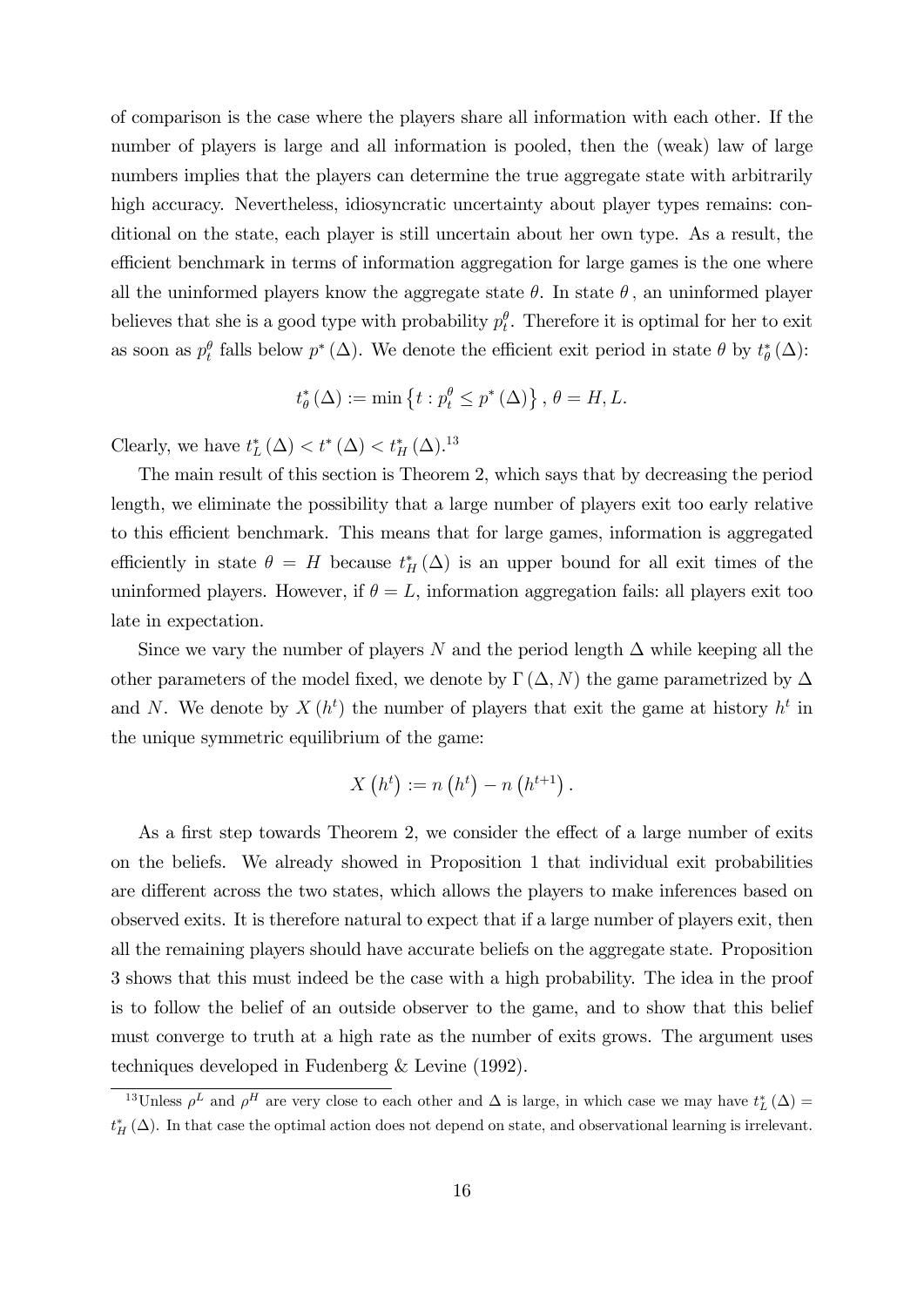**Proposition 3** For all  $\varepsilon > 0$ , there is some  $K \in \mathbb{N}$  such that

$$
P_H\{h^{\infty} : n(h^t) \le N - K \text{ and } q(h^t) < 1 - \varepsilon \text{ for some } h^t \in h^{\infty}\} < \varepsilon,
$$
 (16)

$$
P_L\{h^{\infty} : n(h^t) \le N - K \text{ and } q(h^t) > \varepsilon \text{ for some } h^t \in h^{\infty}\} < \varepsilon,
$$
 (17)

for any game  $\Gamma(\Delta, N)$ .

A couple of remarks are in order. First, Proposition 3 holds for all strategy profiles  $\sigma$  (equilibrium or not) as long as some private information has been accumulated before first exits. Second, the bound  $K$  for the number of exits in the Proposition is independent of  $\Delta$  and N. By increasing N, we can make sure that the state is revealed if an arbitrarily small fraction of players exit.

Proposition 3 implies that once K players have exited and  $\theta = H$ , then with a high probability, no further exits take place before  $t_H^*(\Delta)$ . This would suggest that the total number of suboptimally early exits must be bounded. However, we must also consider the possibility that an unbounded number of players exit within a *single period* before they learn the true state. Our second step towards Theorem 2 is to show that by reducing period length  $\Delta$ , we can eliminate this possibility. This is established in Proposition 4 below.

We need some notation to keep track of the passage of real time as we vary  $\Delta$ .<sup>14</sup> Let  $\tau_{\theta}$  denote the efficient exit time corresponding to state  $\theta$  in the limit  $\Delta \rightarrow 0$ :

$$
\tau_{\theta} := \lim_{\Delta \to 0} \left[ t_{\theta}^{*}(\Delta) \cdot \Delta \right], \, \theta = H, L.
$$

To link real time to the corresponding period of a discrete time model, we define  $t(\tau, \Delta)$ as the last period before an arbitrary real time  $\tau$ :

$$
t(\tau, \Delta) := \max\left\{t : t \cdot \Delta \le \tau\right\}.
$$
 (18)

**Proposition 4** For all  $\tau < \tau_H$  and  $\varepsilon > 0$ , there are constants  $\overline{\Delta} \in \mathbb{R}^+$  and  $K \in \mathbb{N}$  such that

$$
P_H\{h^{\infty}: X\left(h^t\right) > K \text{ for some } t \le t\left(\tau, \Delta\right)\} < \varepsilon,
$$

for any game  $\Gamma(\Delta, N)$  with  $\Delta < \overline{\Delta}$ .

The proof of Proposition 4 is lengthy, but the intuition is straight-forward. If the players were to adopt a strategy that induces a large number of exits with non-negligible

 $14$ This notation will also be useful in the following Section where the continuous time limit of the model is considered.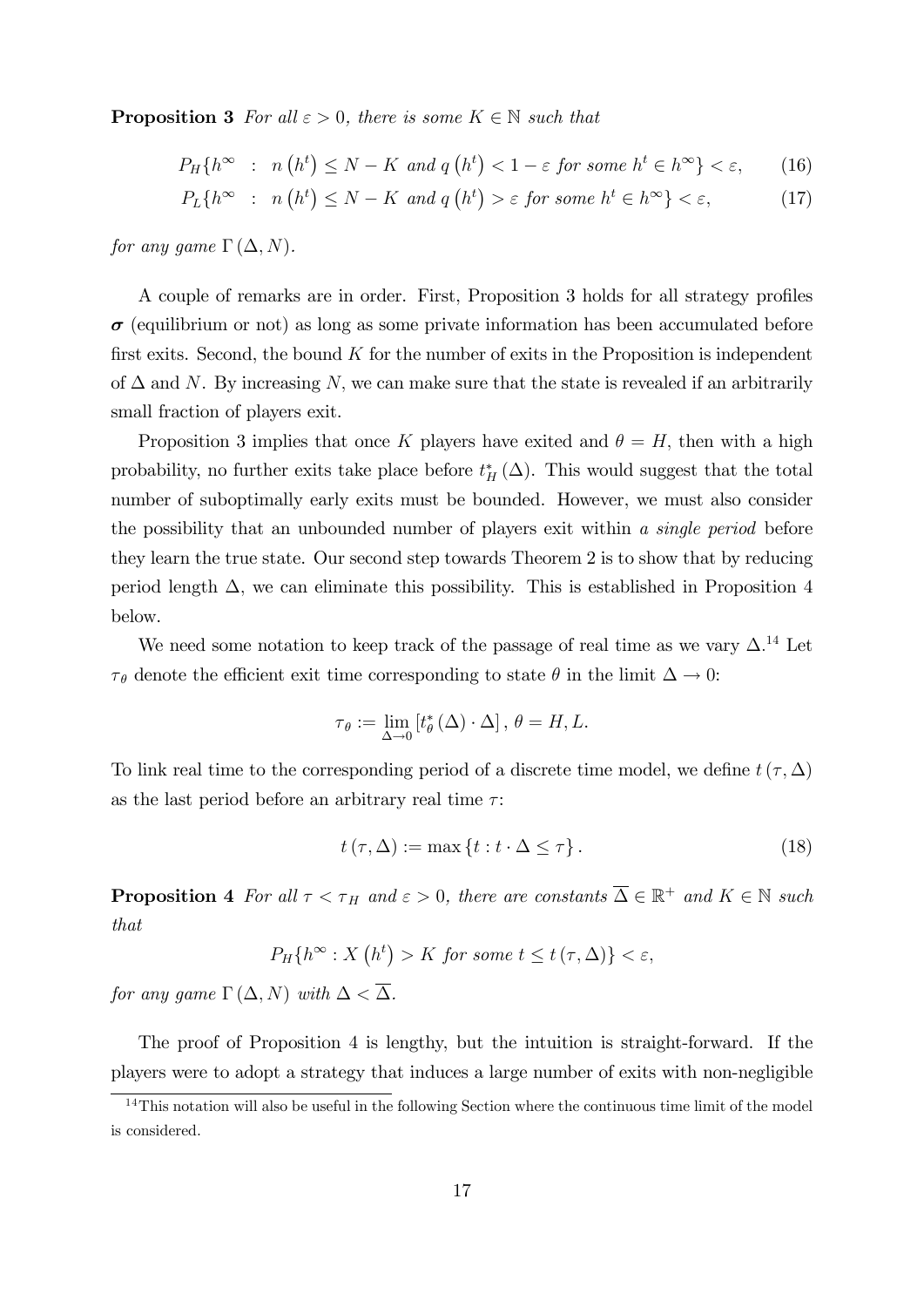probability within a single period, then this would generate a very informative signal about the state. For all  $\tau < \tau_H$ , the value of such a signal is positive. If the waiting cost is low enough, then all the players would have a strict preference to observe the signal rather than exit contradicting the hypothesized positive probability of exits.

Combining Propositions 3 and 4 gives us the theorem that bounds the total number of suboptimally early exits in the game. This result implies that in the double limit where we increase the number of players and reduce the period length, the fraction of players that exit suboptimally early shrinks to zero.

**Theorem 2** For all  $\tau < \tau_H$  and  $\varepsilon > 0$ , there are constants  $\overline{\Delta} \in \mathbb{R}^+$  and  $K \in \mathbb{N}$  such that

$$
P_H\left\{h^{\infty}:\sum_{t=0}^{t(\tau,\Delta)}X\left(h^t\right)>K\right\}<\varepsilon,
$$

for any game  $\Gamma(\Delta, N)$  with  $\Delta < \overline{\Delta}$ .

This theorem is important for us in two respects. First, as we will see in the next section, it allows us to compute explicitly the statistical properties of the equilibrium path in the limit where  $\Delta$  is small and N is large. Second, it carries a central message about information aggregation in our model: information cannot be fully aggregated before the optimal stopping time in the true state.

Perhaps the most illuminating special case is the case of perfectly correlated private types (i.e.  $\rho^H = 1$  and  $\rho^L = 0$ ) where full information on the aggregate state is sufficient to determine all players' payoff types. In this case  $\tau_H = \infty$ , and Theorem 2 implies that in state  $H$  almost all players remain in the game forever. In state  $L$ , all players exit the game eventually, but they do so later than they would in the absence of observational learning.

Although we have assumed symmetry throughout this section, there is very little that depends on this restriction. The proof of Proposition 3 is valid for any asymmetric equilibrium strategy profile as well. The proof of Proposition 4 uses symmetry in two lemmas (Lemma 6 and Lemma 8 in Appendix B). However, even there symmetry is used for notational convenience (the number of exits within a period is binomially distributed, which leads more easily to the desired results).

# 6 Exit Waves

In this section, we characterize the symmetric equilibrium in the limit as  $\Delta \downarrow 0$ . We have several reasons for this. The first reason is substantive. In a model with endogenous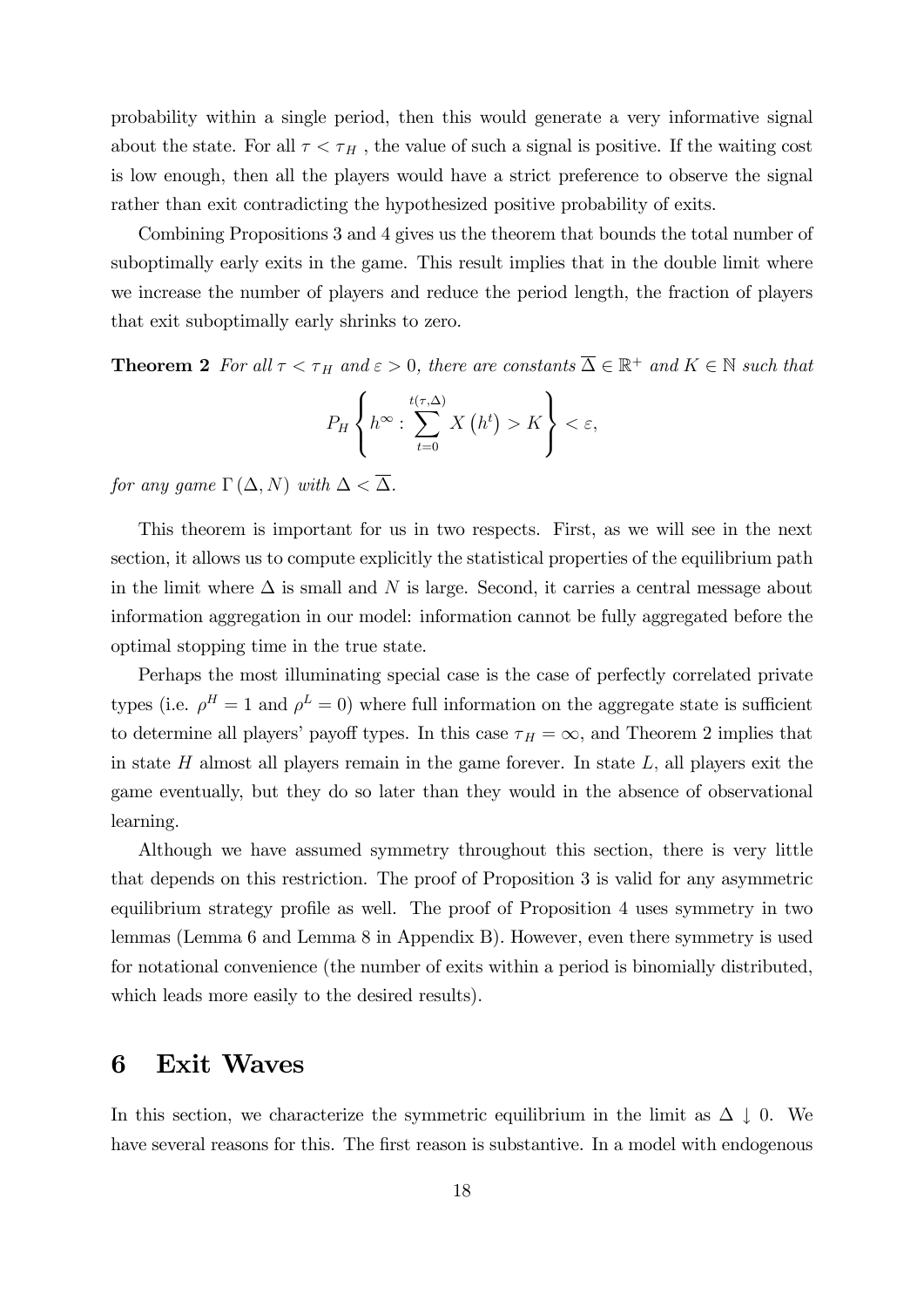timing decisions, it is important to know if the results depend on an exogenously imposed reaction lag  $\Delta$ . Second, it turns out that the inherent dynamics of the model are best displayed in the limit: information aggregation happens in randomly occurring bursts of sudden activity. We call these bursts of activity *exit waves*. Third, when we also let  $N \to \infty$ , we can compute the statistical properties of the equilibrium path in an explicit form.

We may view the public history  $h^{\infty}$  generated by the symmetric equilibrium  $\sigma(\Delta, N)$ in the game  $\Gamma(\Delta, N)$  with period length  $\Delta$  and N players from a slightly different angle. Suppose that the players are to be treated anonymously. Then the vector  $t(\Delta, N)$  $(t_1(\Delta, N), ..., t_N(\Delta, N))$  where  $t_k(\Delta, N)$  indicates the period in which  $k^{th}$  exit took place gives a full account  $h^{\infty}$ . The profile  $\sigma(\Delta, N)$  induces a probability distribution on  $\mathbb{R}^{N}$ on instants of exit measured in continuous time  $\tau$  (that is,  $k^{th}$  exit takes place at time  $\tau_k = t_k (\Delta, N) \cdot \Delta$ ). We denote this distribution, conditional on state  $\theta$ , by  $F^{\theta}_{\Delta, N}(\tau)$ . We investigate the limiting distribution

$$
F_{N}^{\theta}(\boldsymbol{\tau})=\lim_{\Delta\downarrow0}F_{\Delta,N}^{\theta}\left(\boldsymbol{\tau}\right),
$$

where the convergence is taken to be in the sense of weak convergence. Observational learning then results from the differences between  $F_N^H(\tau)$  and  $F_N^L(\tau)$ .

In Subsection 6.1 we keep the number of players fixed at  $N$ . We show that when there was no exit in the previous period, the probability of an exit within the current period is of the order  $\Delta$ . This means that exits arrive according to a well defined hazard rate, and we say that the game is in the *flow mode*. On the other hand, if there was an exit in the previous period, then the probability of an exit in the current period is bounded away from zero, and we say that the game is in an exit wave.

In Subsection 6.2, we consider the limiting distributions

$$
F^{\theta}\left(\boldsymbol{\tau}\right)=\lim_{N\rightarrow\infty}F_{N}^{\theta}\left(\boldsymbol{\tau}\right)
$$

defined on the set of sequences of exit times  $\{\tau_k\}_{k=1}^{\infty}$ . In particular, we compute the distributions for the first  $K$  exit instants and we also calculate the probability of the event that the market collapses by time instant  $\tau$ , i.e. the probability of the event  $\{\tau_k \leq \tau \text{ for }$ all  $k$ . We make use of Poisson approximations and Theorem 2 when computing the size of the exit events and the probability of a collapse given that an exit event started.

### 6.1 The Structure of the Symmetric Equilibrium

In this subsection, we keep the number of players  $N$  fixed. Since we are interested in the limit  $\Delta \to 0$ , we parametrize the game and its histories with the period length  $\Delta$ . We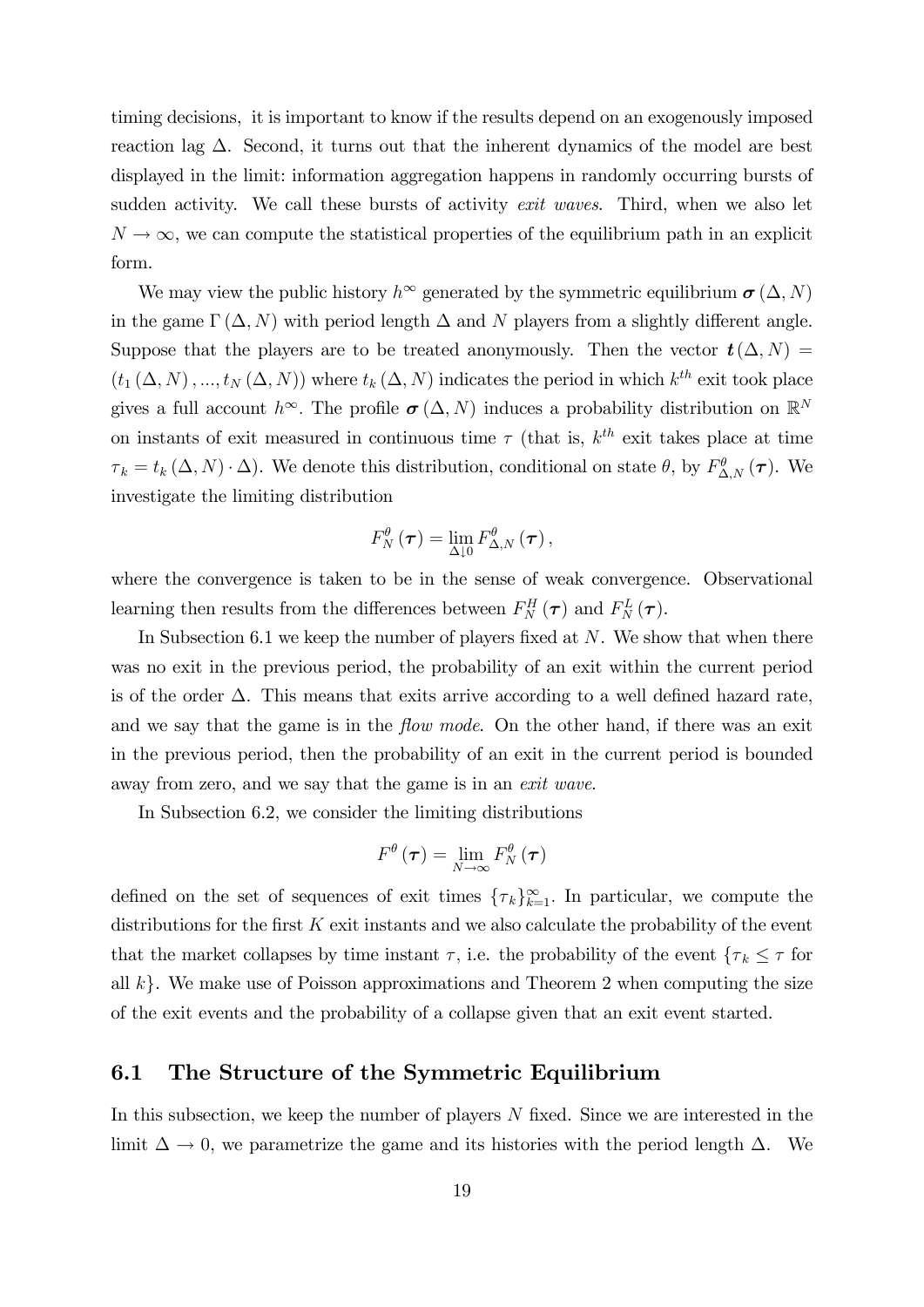say that the game is in the *flow mode* at history  $h^t$  if no players exited at history  $h^{t-1}$ , i.e. if  $X(h^{t-1}) = 0$ . The game is in an exit wave at history  $h^t$  if  $X(h^{t-1}) > 0$ . Finally, we say that the game collapses at history  $h^t$  if  $\sigma(h^t) = 1$ . Collapse is an absorbing state: since all uninformed players exit, the game is effectively over, and  $\pi(h^s) = 0$  for all  $s > t$ . This means that for a game with a given  $\Delta$ , we have three mutually exclusive sets of histories, corresponding to flow mode, exit wave, and collapse, respectively:

$$
H^{f}(\Delta) : = \{ h^{t} : X (h^{t-1}) = 0 \text{ and } \pi (h^{t}) > 0 \}
$$
  

$$
H^{w}(\Delta) : = \{ h^{t} : X (h^{t-1}) > 0 \text{ and } \pi (h^{t}) > 0 \}
$$
  

$$
H^{c}(\Delta) : = \{ h^{t} : \pi (h^{t}) = 0 \}
$$

In order to relate the discrete decision periods to real time instants, we define

$$
p^* := \lim_{\Delta \downarrow 0} p^* (\Delta),
$$
  

$$
\tau^* := \lim_{\Delta \downarrow 0} t^* (\Delta) \cdot \Delta,
$$

where  $p^*(\Delta)$  and  $t^*(\Delta)$  denote the belief threshold and the corresponding exit time as defined in Section 4.1.

We start by showing that the beliefs of the uninformed players are qualitatively different in the two active modes. When the game is in the flow mode and  $\Delta$  is small, beliefs are close to  $p^*$  while in an exit wave, they are bounded away from  $p^*$ .

**Lemma 3** i) For all  $\varepsilon > 0$ , there is a  $\overline{\Delta} > 0$  such that

$$
p(h^t) \in (p^* - \varepsilon, p^* + \varepsilon)
$$

for all  $h^t \in H^f(\Delta)$ ,  $t \geq t^*(\Delta)$ ,  $\Delta < \overline{\Delta}$ .

ii) There is an  $v > 0$  and  $\overline{\Delta} > 0$  such that

$$
p\left(h^t\right) < p^* - \upsilon
$$

for all  $h^t \in H^w(\Delta)$ ,  $\Delta < \overline{\Delta}$ .

The following Proposition shows that active players also behave differently in the two modes.

**Proposition 5** i) There is a  $\kappa > 0$  such that

$$
P_H\left(X\left(h^t\right) > 0\right) < P_L\left(X\left(h^t\right) > 0\right) < \kappa \Delta \text{ for all } h^t \in H^f\left(\Delta\right), \Delta > 0.
$$

ii) There is a  $p > 0$  and a  $\overline{\Delta} > 0$  such that

$$
P_L\left(X\left(h^t\right) > 0\right) > P_H\left(X\left(h^t\right) > 0\right) > \underline{p} \text{ for all } h^t \in H^w\left(\Delta\right), 0 < \Delta < \overline{\Delta}.
$$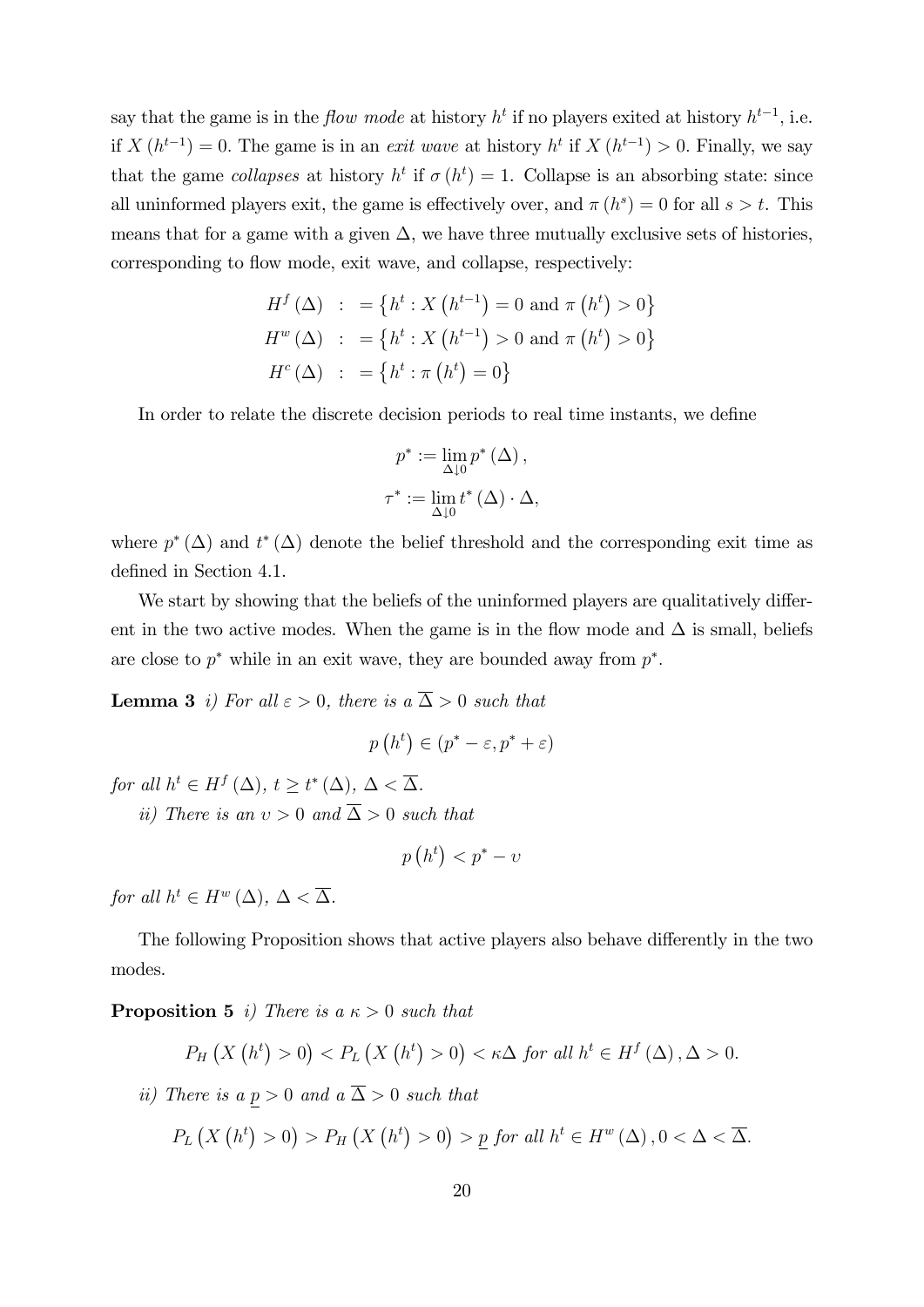The first claim in the above Proposition justifies our use of the term *flow mode*. The flow mode comes to an end with a well-defined hazard rate. The actual computation of the equilibrium hazard rate is not hard in principle. Nevertheless, the formula will depend on the evolution of  $\pi^{\theta}(h^{t})$  and it is not possible to give a closed-form solution for the continuous-time limit of the updating formula  $(9)^{15}$ . In the following subsection, we compute the explicit hazard rate in the limit as  $N \to \infty$ .

The second point to note is that for all finite  $N$ , any exit wave ends in a finite number of periods. Hence the real time that an exit wave lasts is bounded from above by  $\Delta N$  and vanishes as  $\Delta \rightarrow 0$ . As a result, we may view the limit exit waves as (rather complicated) randomization events between the flow mode and collapse.

Finally, every exit wave results in a collapse with a strictly positive probability. Since an exit wave takes only a vanishing amount of real time, learning from own experience during the wave can be ignored. Recall that  $p(h^t)$  is a martingale, and its value in exit wave mode is bounded away from  $p^*$  by part ii) of Lemma 3. Therefore, we conclude that a return to the flow mode cannot happen with probability 1. If the number of players is small, then the first exit starting a wave may in fact lead to an immediate collapse. Then the exit wave lasts only one period and ends up in collapse with probability one. If this is not the case, then a martingale argument establishes that the game must return to the flow mode with a strictly positive probability.

### 6.2 Exit Events in Large Games

The large game limit  $N \to \infty$  simplifies the computations for a number of reasons. First, we can use Poisson approximations of the Binomial distribution for the number of exits within each period of an exit wave. Second, conditional on the game not having collapsed, we know that  $\pi_i^{\theta}(h^t) \approx \pi_t^{\theta}$  for all t, which allows us to use the continuous time limit of equation (10) instead of equation (9) to compute the conditional probabilities for the players to be uninformed. This follows from the fact that with a large number of players, each individual player exits with a negligible probability (until collapse). Third, we can apply Theorem 2, which implies that the game collapses in state  $\theta = H$  before  $\tau_H$  with a vanishing probability as  $N \to \infty$ .

<sup>&</sup>lt;sup>15</sup>The computation is somewhat complicated because the updating of  $\pi^{\theta}(h^t)$  depends on the equilibrium randomization probabilities  $\sigma(h^t)$ .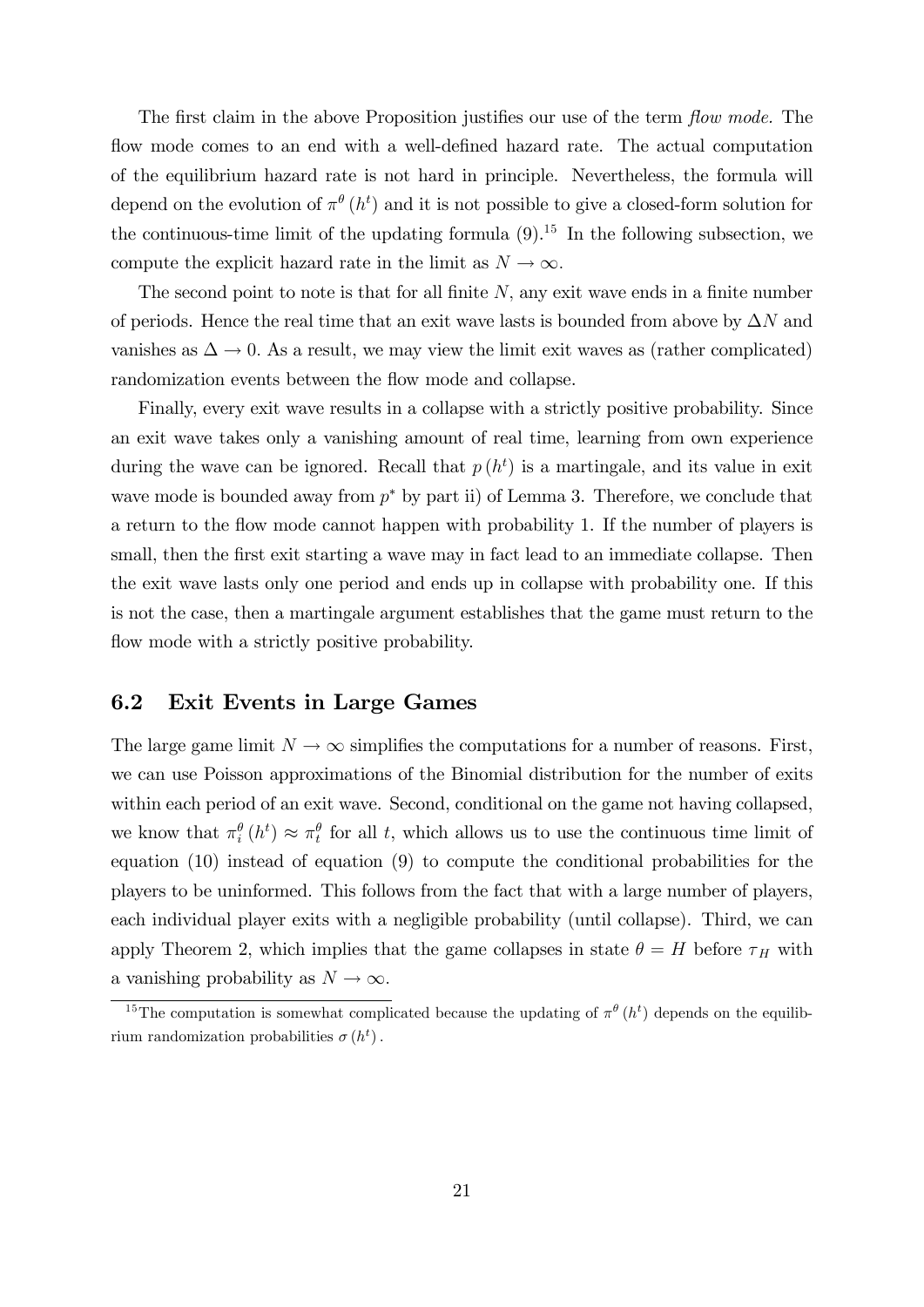Let  $p^{\theta}(\tau)$  and  $\pi^{\theta}(\tau)$  denote the continuous time limits of (3) and (10):

$$
p^{\theta}(\tau) \quad : \quad = \frac{\rho^{\theta} e^{-\lambda \tau}}{(1 - \rho^{\theta}) + \rho^{\theta} e^{-\lambda \tau}},
$$

$$
\pi^{\theta}(\tau) \quad : \quad = (1 - \rho^{\theta}) + \rho^{\theta} e^{-\lambda \tau},
$$

and let  $q^*(\tau)$  denote the belief on aggregate state that corresponds to the critical private belief  $p^*$ :

$$
q^{\ast}(\tau) := \frac{p^{\ast} - p^{L}(\tau)}{p^{H}(\tau) - p^{L}(\tau)}, \tau_{L} \leq \tau \leq \tau_{H}.
$$

Note that  $q^*(\tau)$  is strictly increasing within  $[\tau_L, \tau_H]$  and  $q^*(\tau_L) = 0$  and  $q^*(\tau_H) = 1$ .

We compute first the hazard rate of exits in the flow mode. In particular, assume that k players have exited the game at real times  $\tau_1, ..., \tau_k$ , and the game is in flow mode at real time  $\tau$ . Using the fact that the likelihood ratio of exit across states is given by  $\pi^L(\tau)/\pi^H(\tau)$ , and the fact that the belief of an uninformed player must stay close to  $p^*$ as long as no player exits (as required by Lemma 3), we can calculate the hazard rate with which an additional player exits:

**Proposition 6** In the limit  $N \to \infty$ , the instantaneous hazard rate of  $k + 1$ <sup>st</sup> exit at some  $\tau \in (\tau_k, \tau_H)$ , conditional on the first k exit times  $\tau_1, ..., \tau_k$ , is given by

$$
\frac{f_{k+1}^{\theta}(\tau \mid \tau_{1}, \ldots, \tau_{k})}{1 - F_{k+1}^{\theta}(\tau \mid \tau_{1}, \ldots, \tau_{k})} = \pi^{\theta}(\tau) \,\lambda \frac{p^{*} \,(1 - p^{*}) \,(p^{H}(\tau) - p^{L}(\tau))}{(p^{*} - p^{L}(\tau)) \,(p^{H}(\tau) - p^{*}) \,(\pi^{L}(\tau) - \pi^{H}(\tau))} := \psi^{\theta}(\tau) \,.
$$
\n(19)

The notation  $\psi^{\theta}(\tau)$  is appropriate, because the expression (19) does not depend on  $\tau_1, \ldots, \tau_k$ . Note that (19) applies also in the case where no player has yet exited. Hence, irrespective of the number of players that have already exited,  $\psi^{\theta}(\tau)$  gives the hazard rate with which an exit wave starts at time  $\tau$ , conditional on the game being in flow mode.

Every exit wave leads either to collapse or a return to flow mode. With a large number of players, it is easy to compute the probabilities with which either possibility occurs. To see this, consider the posterior after the first exit of an exit wave that takes place at real time  $\tau$ . Since the belief just before the exit is  $q^*(\tau)$  and the exit reveals one player to be uninformed, the posterior after the first exit is given by Bayes' rule:

$$
q^{-}(\tau) = \frac{\pi^{H}(\tau) q^{*}(\tau)}{\pi^{H}(\tau) q^{*}(\tau) + \pi^{L}(\tau) (1 - q^{*}(\tau))} < q^{*}(\tau).
$$

By Theorem 2, the game returns to the flow mode with a probability that converges to 1 as  $N \to \infty$  in state  $\theta = H$ . Therefore, if the game collapses,  $q(\tau+) = 0$ . On the other hand, we know from Lemma 3 that if the game returns to the flow mode, we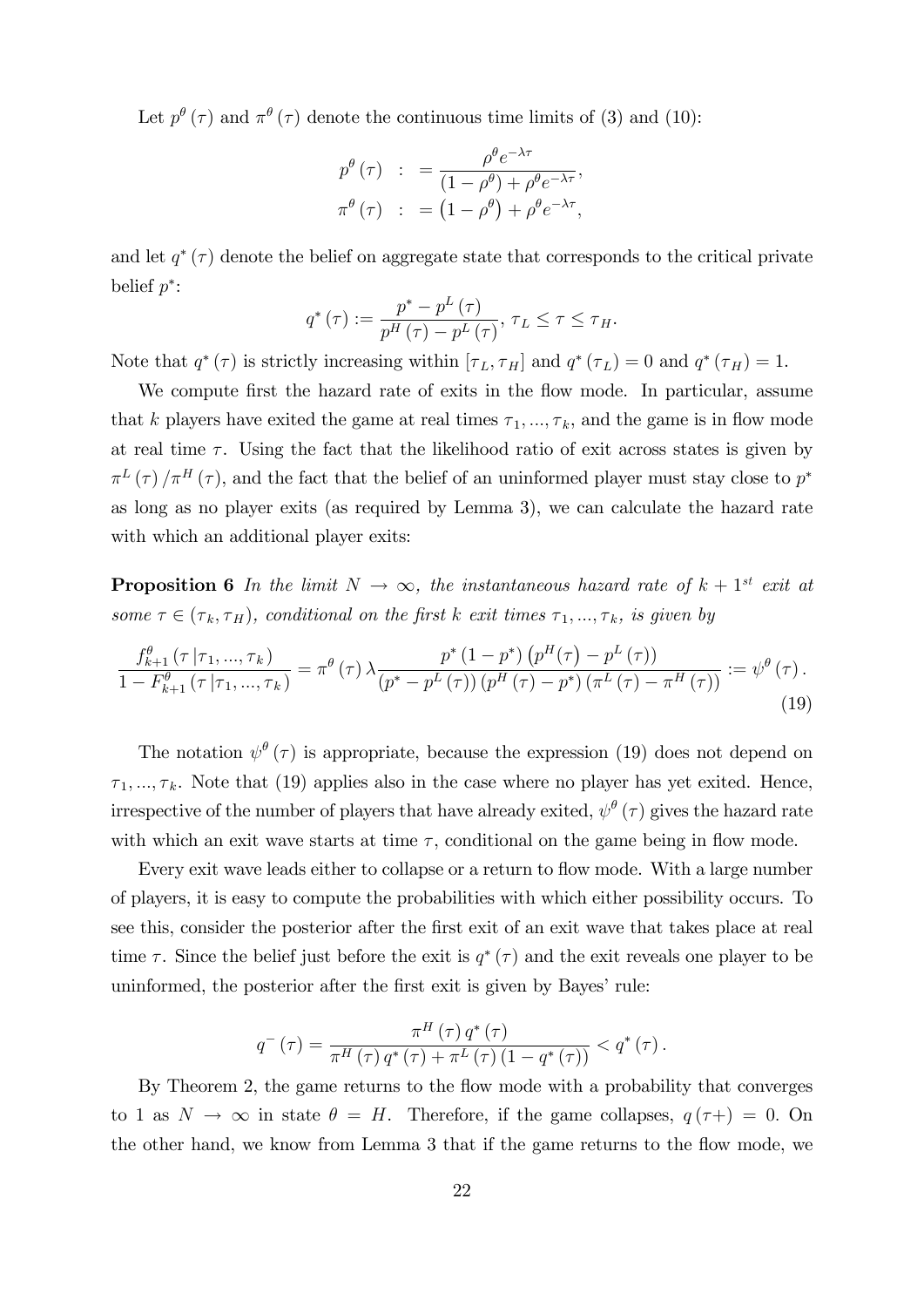have  $q(\tau+) = q^*(\tau)$ . Let  $\phi^{\theta}(\tau)$  denote the probability of collapse given an exit event at  $\tau < \tau_H$ , conditional on state  $\theta$ . By Theorem 2,

$$
\phi^{H}(\tau)=0,
$$

so the probability of collapse estimated by a player with belief  $q^-$  ( $\tau$ ) is  $(1 - q^-$  ( $\tau$ ))  $\phi^L$  ( $\tau$ ). Therefore, by the martingale property of belief for this player we have:  $16$ 

$$
q^{-}(\tau) = (1 - (1 - q^{-}(\tau)) \phi^{L}(\tau)) q^{*}(\tau),
$$

which gives

$$
\phi^{L}(\tau) = \frac{q^{*}(\tau) - q^{-}(\tau)}{q^{*}(\tau)(1 - q^{-}(\tau))} = \frac{\pi^{L}(\tau) - \pi^{H}(\tau)}{\pi^{L}(\tau)}.
$$
\n(20)

Since (19) gives the hazard rate with which an exit wave starts, and (20) gives the probability with which a given exit wave leads to collapse, we get the hazard rate of collapse by multiplying them:

**Corollary 1** In the limit  $N \to \infty$ , the instantaneous hazard rate of collapse at time  $\tau \in (\tau_L, \tau_H)$ , conditional on state, and conditional on being in flow mode at  $\tau$ , is:

$$
\chi^H(\tau) = 0,\tag{21}
$$

$$
\chi^{L}(\tau) = \lambda \frac{p^{*} (1 - p^{*}) (p^{H}(\tau) - p^{L}(\tau))}{(p^{*} - p^{L}(\tau)) (p^{H}(\tau) - p^{*})}.
$$
\n(22)

Note that equations (21) and (22) tell us how an outside observer learns from the actions of the players. Since the game collapses only in state L, an outside observer becomes gradually more optimistic over time about the aggregate state if there is no collapse. By Bayes' rule, the belief dynamics of the outside observer is given by:

$$
\frac{d\widehat{q}(\tau)}{d\tau} = \widehat{q}(\tau) (1 - \widehat{q}(\tau)) \chi^L(\tau).
$$

If  $\rho^H < 1$ ,  $p^H(\tau)$  falls to  $p^*$  at  $\tau = \tau_H$ . We see from (22) that

$$
\lim_{\tau \to \tau_H} \chi^L(\tau) = \infty.
$$

In words, the hazard rate of collapse in state L explodes at  $\tau_H$ . This is to be expected, because  $\tau_H$  is an upper bound for all exit times. As a result, the state is eventually fully revealed to the outside observer: if the game collapses strictly before  $\tau_H$ , then  $\theta = L$ , otherwise  $\theta = H$ .

<sup>&</sup>lt;sup>16</sup>If the game has  $N < \infty$  players, then collapse will take place at a posterior  $q^C > 0$  and as a consequence, the probability of a collapse is higher than in equation (20).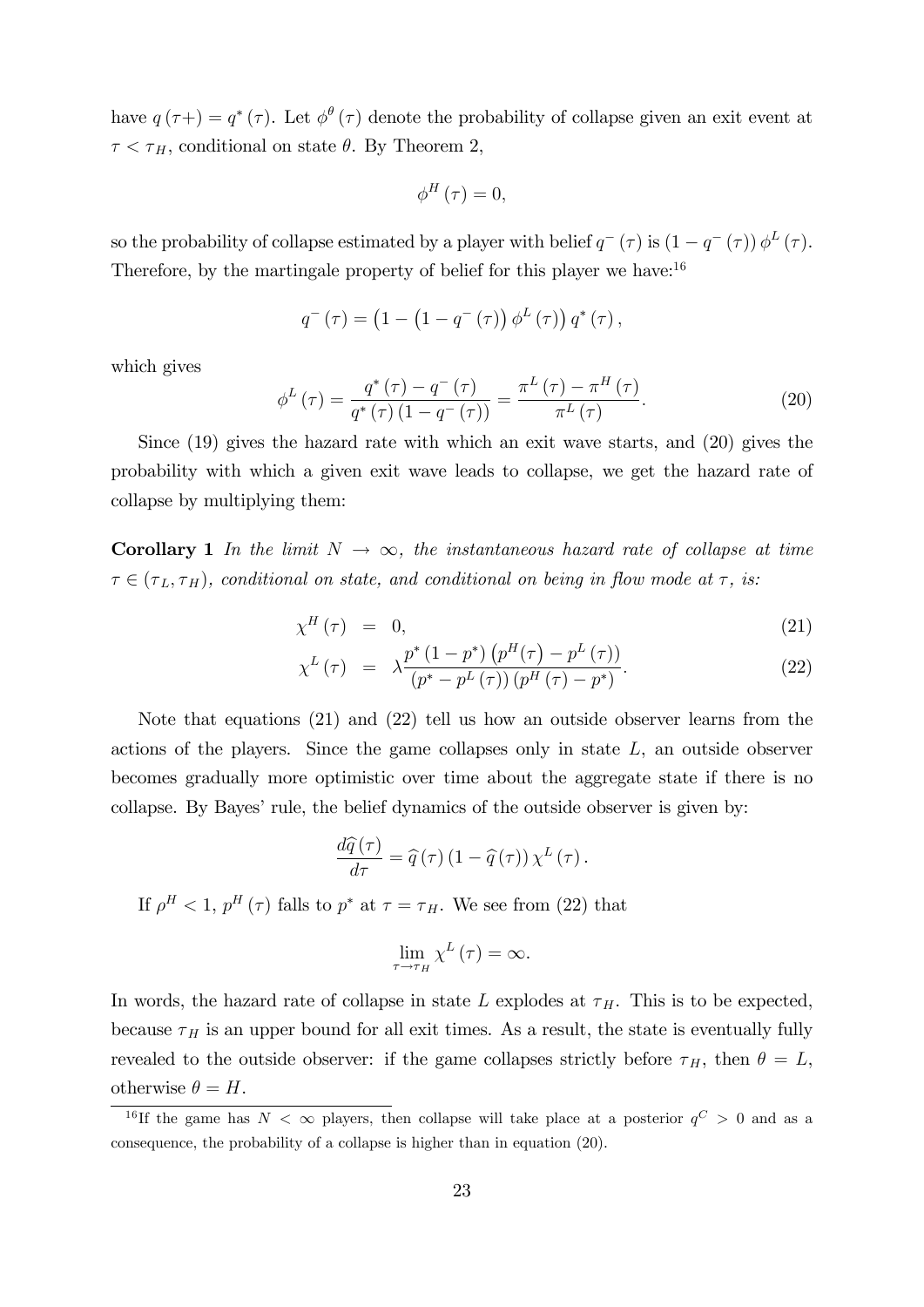Corollary 1 applies also to the special case of perfectly correlated types (i.e.  $\rho^H = 1$ ) and  $\rho^L = 0$ ). In that case,  $p^H(\tau) \equiv 1$  and  $p^L(\tau) \equiv 0$ , and hence Equation (22) reduces to  $\chi^L(\tau) = \lambda$ . To understand this simple formula, note that an uninformed player learns fully her own type from either receiving a good private signal (in which case she must be a good type) or by observing the game collapse (in which case she must be a bad type). Lemma 3 requires that her belief stay constant as long as none of these two events occur. This is possible only if both events arrive at the same rate conditional on state. Note that in this special case  $\tau_H = \infty$ , and hence if  $\theta = H$ , the game never collapses and the outside observer learns only asymptotically the true state.

We end this section by describing the sequence of events within a given exit wave that takes place at real time  $\tau$ . We use index  $s = 1, 2, ...$  to refer to the consecutive periods within the exit wave and  $S$  to denote the total number of periods within the wave. Let  $q_s$  denote the belief in the s<sup>th</sup> period of the wave, and let  $X_s$  denote the number of exits at that period. Note that since we are considering the limit  $\Delta \rightarrow 0$ , the duration of the exit wave in real time is zero in the limit.

Fix a period s and the corresponding belief  $q_s$ . Lemma 3 implies that we must have  $q_s < q^*(\tau)$ . On the other hand, the same lemma implies that if s is the last period of the exit wave (that is, no player exits), then we must have  $q_{s+1} = q^*(\tau)$ .

**Proposition 7** Consider period s of an exit wave taking place at time  $\tau$ . As  $N \to \infty$ ,  $X_s^{\theta}$  converges in distribution to a Poisson random variable with parameter:

$$
\frac{\pi^{\theta}(\tau)}{(\pi^L(\tau) - \pi^H(\tau))} \log \left( \frac{q^*(\tau)}{(1 - q^*(\tau))} \cdot \frac{(1 - q_s)}{q_s} \right) \text{ for } \theta \in \{H, L\}. \tag{23}
$$

If the realized number of exits is  $X_s = k$ , the next period belief is:

$$
q_{s+1}(k) := \frac{\left(\pi^H(\tau)\right)^k q^*(\tau)}{\left(\pi^H(\tau)\right)^k q^*(\tau) + \left(\pi^L(\tau)\right)^k \left(1 - q^*(\tau)\right)}.
$$
\n(24)

Notice from  $(24)$  that the number of exits in the previous stage is a sufficient statistic for the belief in the current stage, which in turn by  $(23)$  is a sufficient statistic for current stage randomization probabilities. Hence the limiting process of beliefs on the state of the world can be though of as a non-homogenous Poisson random walk on the positive integers.

The exit event taking place at real time instant  $\tau$  reverses to flow mode if there is some s such that  $X_s = 0$ . The Poisson approximation formula above in equation (23), gives the probability that the exit event ends after s periods. The total number of exits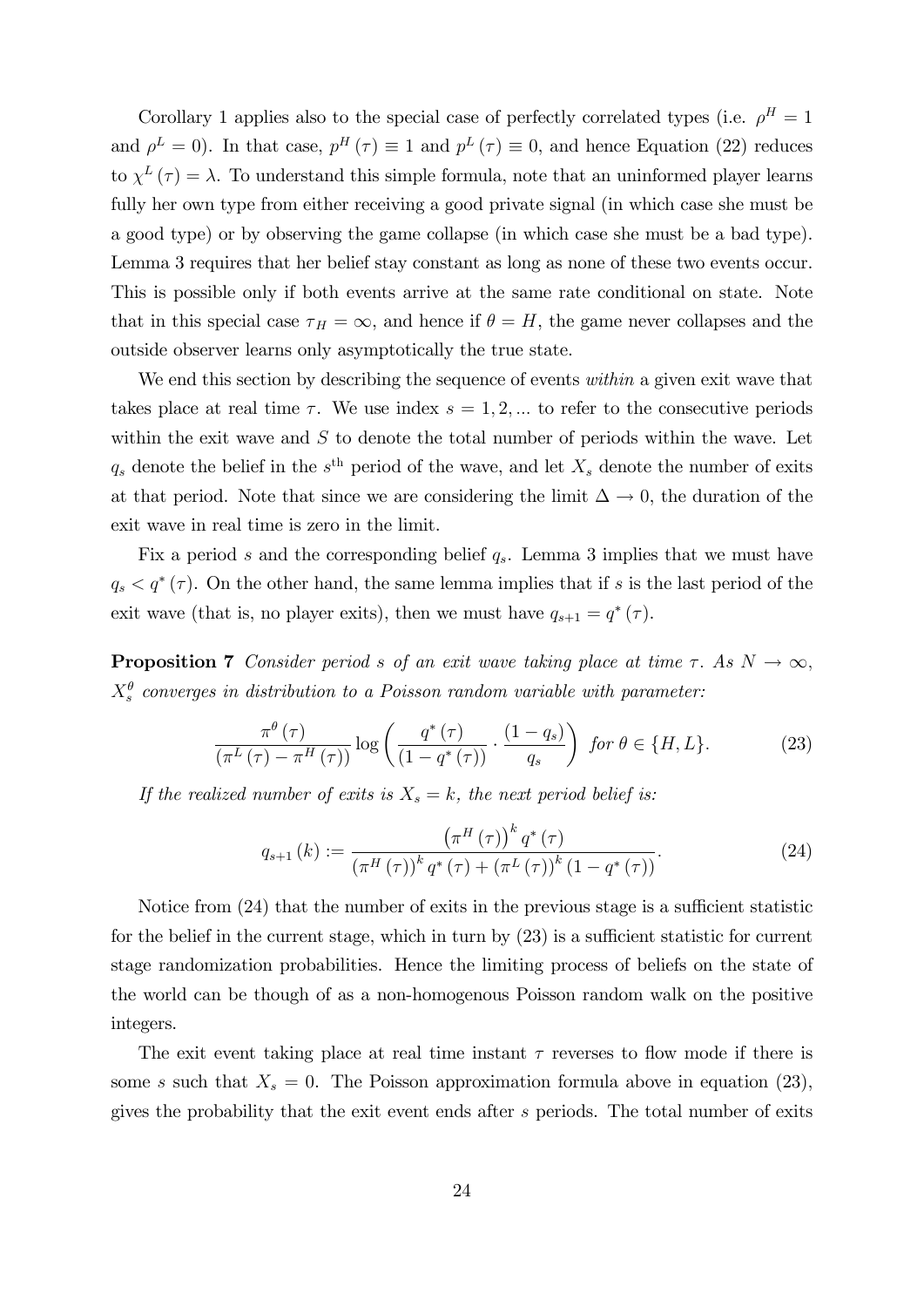at real time instant  $\tau$  is given by

$$
X\left(\tau\right) = 1 + \sum_{s=1}^{S} X_s.
$$

### 7 Discussion

We analyzed a stopping game where the players base their decisions on their privately acquired information and on the behavior of the other players in a similar situation. The ability to observe the actions of others makes the players more likely to postpone their actions. But this, in turn, reduces the informativeness of their actions, thus reducing the incentives to wait. The symmetric equilibrium balances these effects and leads to aggregate delays and randomly arriving exit waves. We showed that even when the number of players gets large, aggregate uncertainty persists in equilibrium. Information is aggregated gradually until a sudden collapse leads to full revelation of the aggregate state.

We kept the model as simple as possible in order to highlight the interplay between individual and social learning. In the following subsections, we discuss a number of extensions of the model.

#### 7.1 Heterogenous Private Values

In the main model, all players have an identical opportunity cost c and an identical value from the signal  $v$ . We could have equally well assumed that  $c_i$  is private information and drawn from a common distribution  $F(c_i)$  at the beginning of the game. With this specification, the game has a pure Perfect Bayesian Equilibrium in symmetric strategies. An isolated player has an optimal policy characterized by a stopping threshold  $p^*(\Delta; c_i)$ and an optimal value given by  $V_m(p(h^t); c_i)$ . With heterogenous private values, the conclusion of Lemma 1 holds only for players with high  $c_i$ . For each history  $(h^t, c_i)$ , there exists a cutoff cost type  $c(h^t)$  such that the symmetric equilibrium value  $V(h^t; c_i)$ is equal to the expected payoff of the isolated player for all  $c_i > c(h^t)$ .

Adjusting the cutoff level  $c(h^t)$  plays the same role as changing the equilibrium randomization probabilities  $\sigma(h^t)$  in the main model. It is no longer true that all players get the same payoff as they would as isolated players (the players with lower  $c$  benefit from observational learning). Nevertheless, the characterization of the equilibrium path remains almost unchanged.

It is perhaps worth noticing that with heterogenous costs, the isolated players' optimal stopping times are continuously distributed as a function of  $c_i$ . In the case where the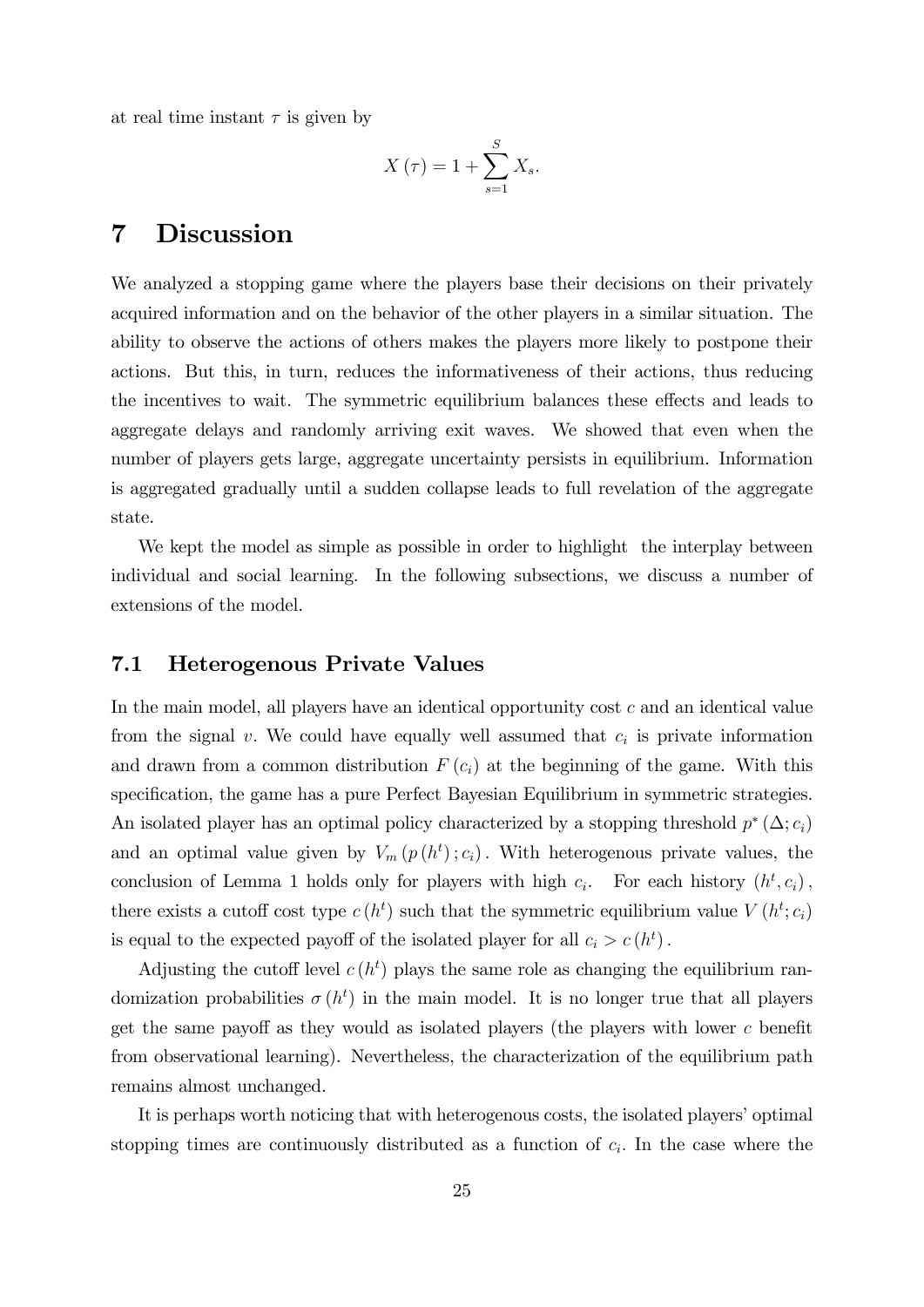individual types are perfectly correlated (i.e.  $\rho^H = 1$  and  $\rho^L = 0$ ) and players observe each others' actions, almost all players exit the game at the same time if the number of players is large.

### 7.2 Bounded Signals

We stressed the importance of our assumption that the players do not become unboundedly pessimistic as a result of their private learning. Yet we allow for the fact that signals are perfectly informative for the good types. In this subsection, we argue that this assumption is purely for notational simplicity.

A more general model would allow for two Poisson rates of signal arrivals,  $\lambda^G$  if the player is a good type, and  $\lambda^B$  for a bad type. The players' private histories are now summed by  $k_i^t$ , the number of signals that player i has observed up to period t. The optimal stopping policy of the isolated player is still characterized by a cutoff rule  $p^*(\Delta)$ . Denote the symmetric equilibrium payoff in this case by  $V(h^t, k_i^t)$ . In analogy to Lemma 1, we can show that for all  $h^t$  such that  $p(h^t, k_i^t) < p^*(\Delta)$  for some active players i, there is a cutoff level of private histories  $k(h^t)$  such that all players with  $k_i^t < k(h^t)$  earn the same expected continuation payoff as an isolated player with the same belief of her own type.

The equilibrium randomization probabilities are determined through the requirement that the players with exactly  $k(h^t)$  signals must be indifferent between continuing and exiting. Those players with fewer than  $k(h^t)$  signals exit with probability one if they have not exited already.

In the modified model, all players are ex ante identical, but they become heterogenous due to their different private experiences. Since only the most pessimistic players exit with positive probability, the ex ante equilibrium value in the model with observational learning exceeds the ex ante expected payoff of the isolated player. Furthermore, with perfectly correlated private types, almost all players exit the game at the same time when the number of players is large.

### 7.3 Payoffs Depending on Aggregate State

We could allow the value of the signal in aggregate state  $\theta$  be  $v^{\theta}$ . In this case, the value of being informed,  $V^{\theta}$ , would also depend on the state.<sup>17</sup> As long as the signals accumulate at the same rate across the two states, the analysis remains similar to the main model.

 $17$ The different values across states could reflect differences in demand conditions in monopolistically competitive markets.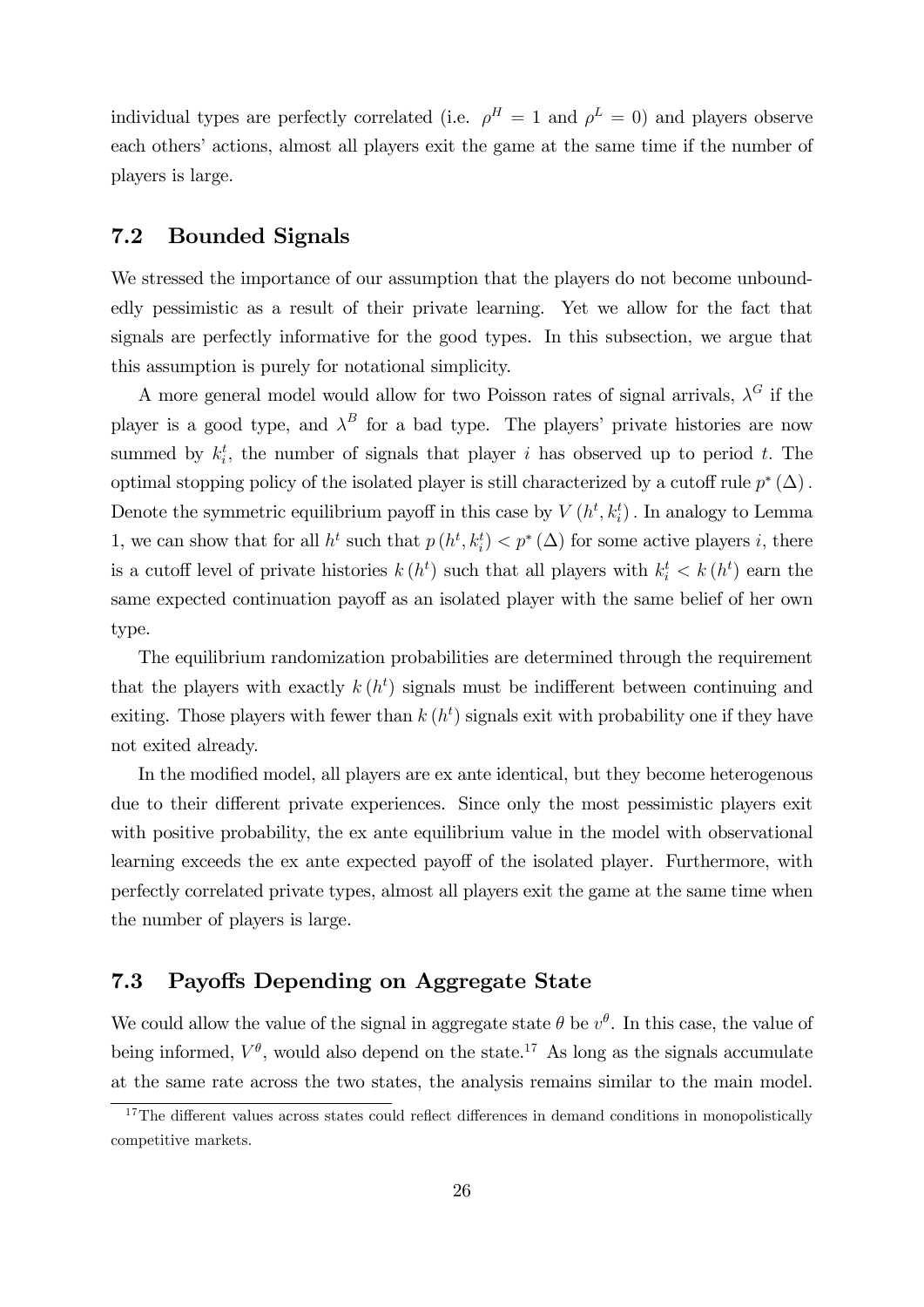Lemma 1 remains unchanged, and therefore the analysis is also almost identical to the current case.

The main difference compared to the current model is in the characterization of the indifference condition of the uninformed players. In the current paper, indifference requires (in the continuous time limit) that  $p(\tau) = p^*$ . In the extended model the analogous requirement would be that

$$
\lambda [q(\tau) p^{H}(\tau) V^{H} + (1 - q(\tau)) p^{L}(\tau) V^{L}] = c,
$$

where

$$
V^{\theta} = v^{\theta} + \frac{\lambda v^{\theta} - c}{r}.
$$

#### 7.4 Payoff Externalities

Finally, a more challenging extension would be to incorporate payoff externalities in the model. The payoff could for example depend on the number of players present in the market. It seems to us that beyond the two-player case, quite different analytical techniques would be needed to cover this case. Lemma 1 has no analogue in this extension, and as a result, the analysis will have to be quite different. In our view, this is an interesting and challenging direction for further research.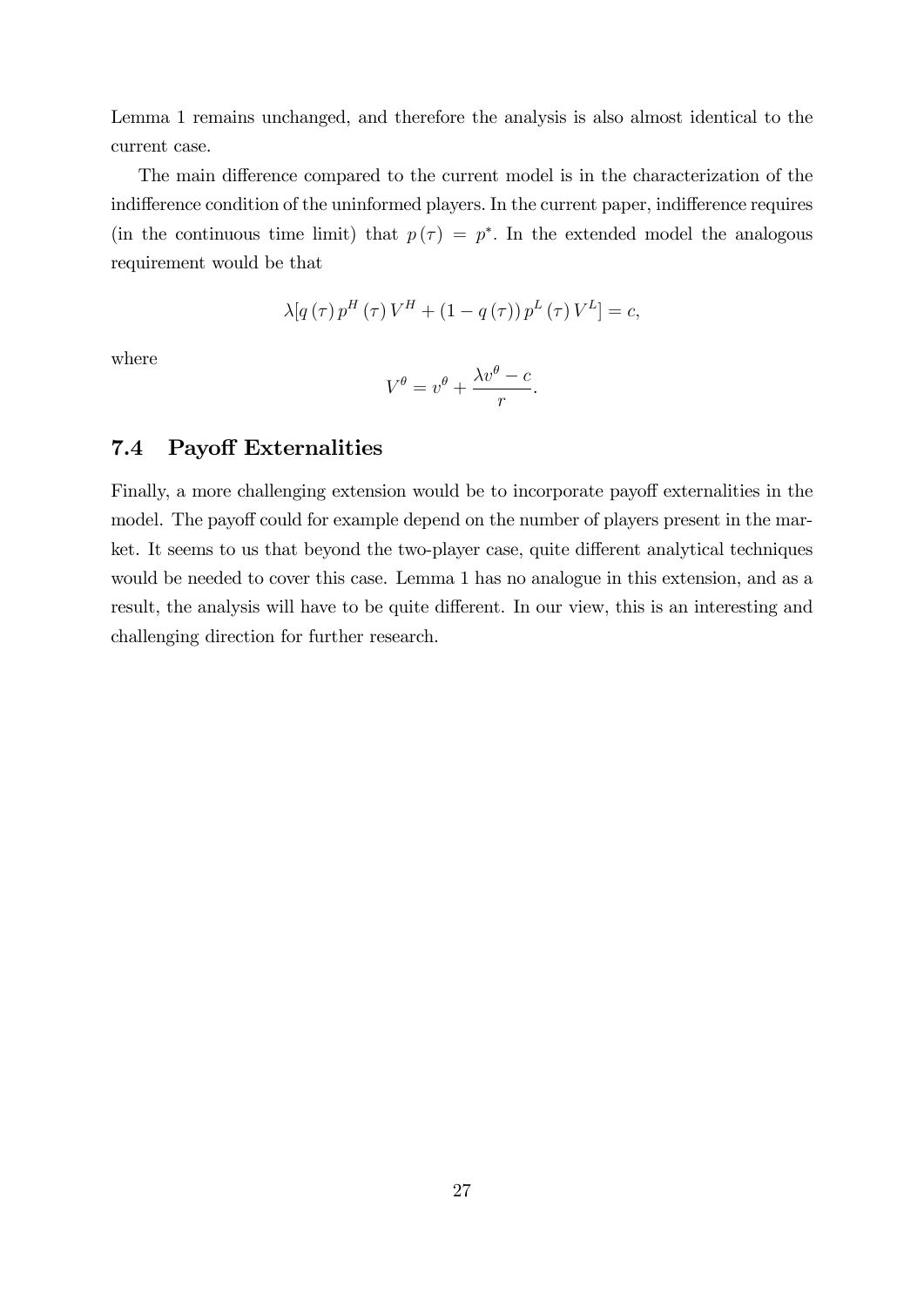# Appendix A: Shorter Proofs

**Proof of Proposition 1.** Since  $\xi_i^{\theta}$  $\theta_i^{\theta}(h^t) = \sigma_i(h^t) \pi_i^{\theta}(h^t)$ , all we have to do is to show that

$$
\frac{\pi_i^L(h^t)}{\pi_i^H(h^t)} \ge \frac{\pi_t^L}{\pi_t^H}
$$
\n(25)

for all  $t > 0$  (note that  $\pi_t^L / \pi_t^H > 1$  follows from (13)).

We use induction. As an induction hypothesis, assume that (25) holds for some  $t \geq 0$ . Using  $(9)$  and  $(25)$ , we then have

$$
\frac{\pi_i^L(h^{t+1})}{\pi_i^H(h^{t+1})} = \left(\frac{\pi_i^L(h^t)}{\pi_i^H(h^t)}\right) \left(\frac{1-\sigma_i(h^t)\pi_i^H(h^t)}{1-\sigma_i(h^t)\pi_i^L(h^t)}\right) \left(\frac{1-p_t^L\lambda\Delta}{1-p_t^H\lambda\Delta}\right)
$$
\n
$$
\geq \frac{\left(1-p_t^L\lambda\Delta\right)\pi_t^L}{\left(1-p_t^H\lambda\Delta\right)\pi_t^H}.\tag{26}
$$

On the other hand, using (3) and (10), we have:

$$
\pi_{t+1}^{\theta} = \left(1 - p_t^{\theta} \lambda \Delta\right) \pi_t^{\theta}, \, \theta = H, L.
$$

Combining this with (26) gives us the induction step:

$$
\frac{\pi_i^L (h^{t+1})}{\pi_i^H (h^{t+1})} \ge \frac{\pi_{t+1}^L}{\pi_{t+1}^H}.
$$

Noting that  $\pi_i^L(h^0) = \pi_i^H(h^0) = \pi_0^L = \pi_0^H = 1$  gives us:

$$
\frac{\pi_i^L(h^0)}{\pi_i^H(h^0)} \ge \frac{\pi_0^L}{\pi_0^H}
$$

;

and therefore, the proof by induction is complete.  $\blacksquare$ 

**Proof of Proposition 2.** Construct an experiment  $X_i$  on  $\Theta = \{H, L\}$  with outcomes in  $S^{X_i} = \{0,1\}$ . The joint probabilities on the states and outcomes are given by the following stochastic matrix  $P^{X_i}$ 

| $P^{X_i}$   | $\theta = H$                                    | $\theta = L$                     |
|-------------|-------------------------------------------------|----------------------------------|
| $s^{X_i}=1$ | $\left  1 - \sigma_i(h^t) \pi_i^H(h^t) \right $ | $1 - \sigma_i(h^t) \pi_i^L(h^t)$ |
| $s^{X_i}=0$ | $\sigma_i(h^t) \pi_i^H(h^t)$                    | $\sigma_i(h^t) \pi_i^L(h^t)$     |

We interpret the event  $\{\theta = H\}$  as the event that the state is good and the event  $\{s^{X_i} = 1\}$  as the decision of player i to stay in the game. The joint probability over  $(\theta, s^{X_i})$  simply reflects the conditional exit probabilities given strategy  $\sigma$ .

Consider next another experiment  $Y_i$  on  $\Theta$  with outcomes in  $S^{Y_i} = \{0,1\}$  and the associated stochastic matrix  $P^{Y_i}$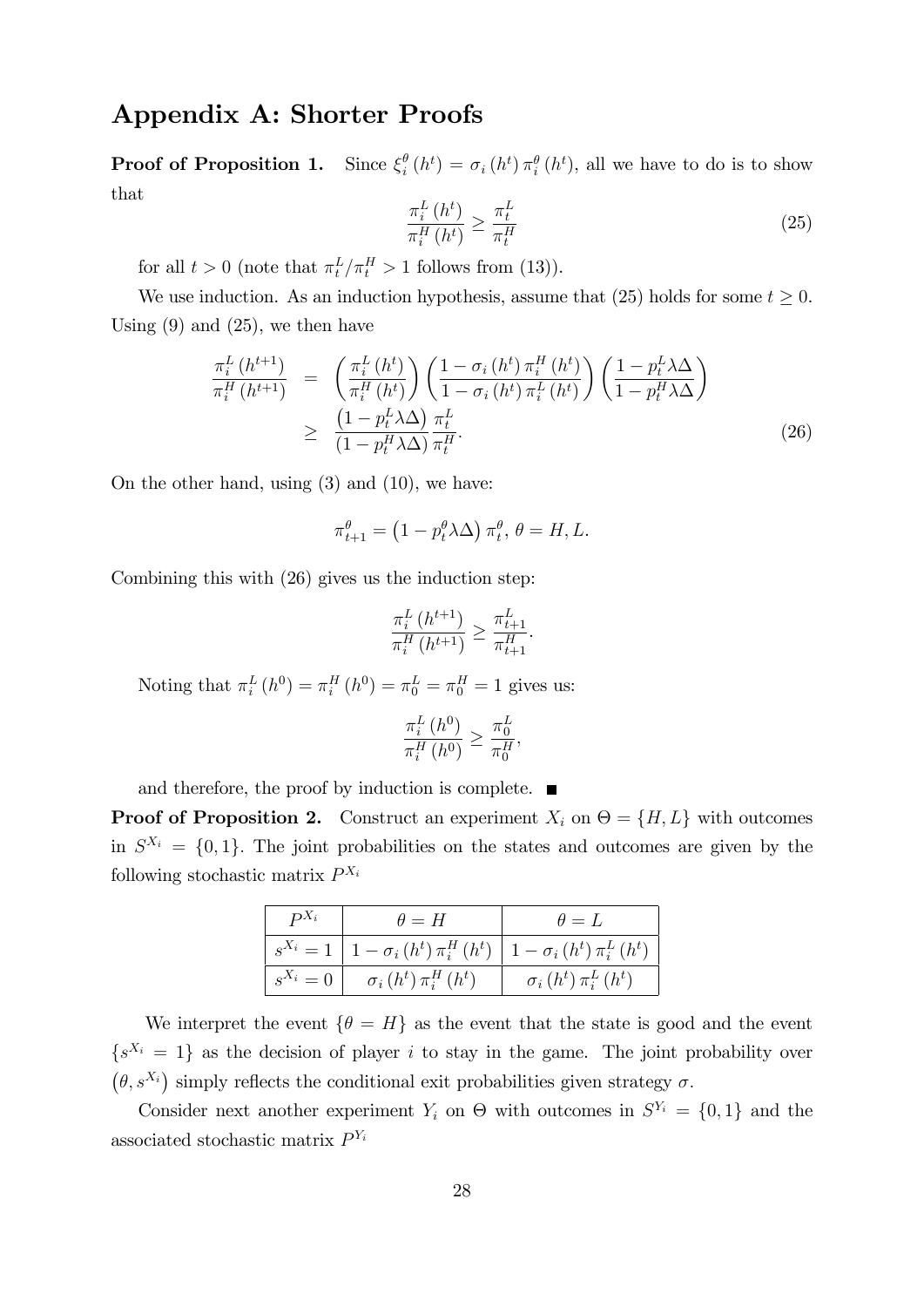| $\mathbb{P}^{Y_i}$ | $\theta = H$                             | $\theta = L$                                            |
|--------------------|------------------------------------------|---------------------------------------------------------|
| $s^{Y_i}=1$        | $1-\sigma'_{i}(h^{t})\pi_{i}^{H}(h^{t})$ | $\left  1-\sigma'_{i}(h^{t})\pi^{L}_{i}(h^{t}) \right $ |
| $s^{Y_i}=0$        | $\sigma'_{i}(h^{t})\pi_{i}^{H}(h^{t})$   | $\sigma'_{i}(h^{t})\pi_{i}^{L}(h^{t})$                  |

with  $\sigma'_{i}(h^{t}) > \sigma_{i}(h^{t})$ . Then we can write

$$
P^{X_i} = \Phi P^{Y_i},
$$

where the stochastic matrix  $\Phi$  is given by:

| Φ           | $s^{Y_i}=1$ | $s^{Y_i}=0$                                                        |
|-------------|-------------|--------------------------------------------------------------------|
| $s^{X_i}=1$ |             | $\sigma'_{i}(h^{t})-\sigma_{i}(h^{t})$<br>$\sigma'_i(h^{\bar{t}})$ |
| $s^{X_i}=0$ |             | $\sigma_i$<br>(h <sup>t</sup> )                                    |

Since  $\Phi$  is a stochastic matrix that is independent of  $\theta$ ,  $X_i$  is a garbling of  $Y_i$ , and therefore  $Y_i$  is sufficient for  $X_i$ .

Since the individual exit decisions  $X_i$  are independent (conditional on the informational status of the players), the same argument as above applies for the joint experiments  $X := \times_{i=1}^{n(h^t)} X_i$  and  $Y = \times_{i=1}^{n(h^t)} Y_i$ .

Finally, consider two experiments  $X^{\omega} = (X, Z)$  and  $Y^{\omega} = (Y, Z)$  on  $\Omega = \{G, B\}$ where X and Y are as above and Z is an experiment with outcomes in  $S^Z = \{0, 1\}$ . Since  $\theta$  is correlated with  $\omega$ , the information contained in X and Y is also information on  $\Omega$ . We interpret  $Z$  as the individual learning experiment on own type and hence the matrix of conditional probabilities for that experiment is given by  $P^Z$ :

| $P^{\pmb{Z}}$ | $\omega = G$      | $\omega = B$ |
|---------------|-------------------|--------------|
| $s^Z=1$       | $\lambda \Delta$  |              |
| $s^Z=0$       | $1-\lambda\Delta$ |              |

Since  $(X, Z)$  is a garbling of  $(Y, Z)$  by the argument above, we know that  $(Y, Z)$  is sufficient for  $(X, Z)$  with respect to  $\Omega$ . The assertion that  $P_i^{t+1}$  $p_i^{t+1}\left(h^t, \boldsymbol{\sigma}\left(h^t\right)\right)$  second order stochastically dominates  $P_i^{t+1}$  $i_t^{t+1}(h^t, \sigma'(h^t))$  follows from Blackwell's theorem.

**Proof of Lemma 1.** i) Assume that  $\sigma$  is a symmetric equilibrium profile and  $p(h^t)$  $p^*(\Delta)$ . If i continues for one period and then exits, her payoff is:

$$
p(ht) \lambda \Delta (v + \delta V^+(\Delta)) - c\Delta > 0,
$$

where the inequality follows from (15). This implies that  $\sigma(h^t) = 0$  if  $p(h^t) > p^*(\Delta)$ .

ii) Assume that  $p(h^t) < p^*(\Delta)$ . Note from (15) that for such a belief we have:

$$
p(h^t) \lambda (v + \delta V^+(\Delta)) < c. \tag{27}
$$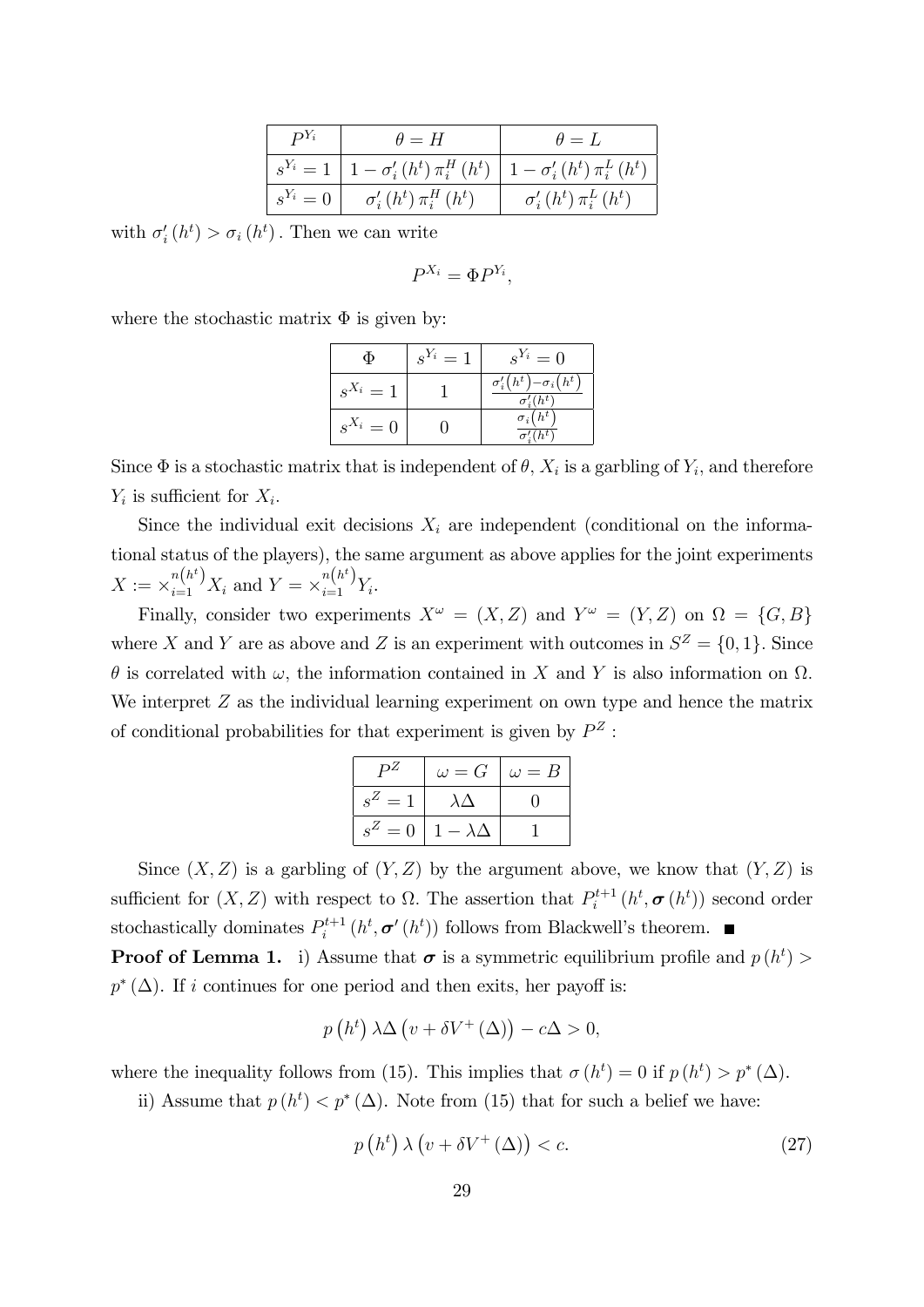We show that  $\sigma(h^t) > 0$ . Assume on the contrary that  $\sigma(h^t) = 0$ . Let  $h^{\tau}$  be the first continuation history of  $h^t$  on the equilibrium path such that  $\sigma(h^{\tau}) > 0$ . In other words,  $h^{\tau} = (h^t, a^t, ..., a^{\tau-1})$  where  $a^s = (1, ..., 1)$  and  $\sigma(h^s) = 0$  for all  $s \in \{t, t+1, ..., \tau-1\}$ , and  $\sigma(h^{\tau}) > 0$ .

First, note that if no such  $h^{\tau}$  exists, then the players never exit, and their value calculated at history  $h^t$  is given by:

$$
V\left(h^t\right) = \frac{p\left(h^t\right)\lambda v \Delta - c\Delta}{1 - \delta} < 0,
$$

where the inequality follows from  $(27)$ . This is a contradiction, because equilibrium value must be at least zero due to the exit option.

Since exiting is in the support of the equilibrium strategy at  $h^{\tau}$ , we have

$$
V\left( h^{\tau}\right) =0,
$$

and hence the value in period  $\tau - 1$  is given by

$$
V\left(h^{\tau-1}\right) = -c\Delta + p\left(h^{\tau-1}\right)\lambda\Delta\left(v + \delta V^+\left(\Delta\right)\right) < 0,
$$

which contradicts optimal behavior at  $h^{\tau-1}$ . It follows that  $\sigma(h^t) > 0$  if  $p(h^t) < p^*(\Delta)$ . This implies that  $V(h^t) = 0$  if  $p(h^t) < p^*(\Delta)$ . If  $p(h^t) = p^*(\Delta)$ , we have

$$
V(ht) = \max \{0, p^*(\Delta) \lambda \Delta (v + \delta V^+(\Delta)) - c\Delta \} = 0.
$$

iii) Since  $V(h^t) = 0$  whenever  $p(h^t) \leq p^*$ , and since  $\sigma(h^t) = 0$  for  $p(h^t) > p^*$ , the pure strategy  $a_m(p(h^t))$  is a best response for each player after each history  $h^t$ , given the strategy profile  $\sigma$ . For any  $h^t$  such that  $p(h^t) > p^*(\Delta)$ ,  $p(h^{t+1})$  is updated on the equilibrium path using the isolated player's belief updating formula in equation  $(2)$  since  $\sigma(h^t) = 0$ . Therefore,  $V(h^t) = V_m(p(h^t))$  for each  $h^t$ .

Proof of Lemma 2. By Lemma 1,

$$
\mathbb{E}V\left(h^{t+1}\right) = \mathbb{E}V_m\left(P^{t+1}\left(h^t; \sigma\left(h^t\right)\right)\right).
$$

Furthermore,  $V_m(p)$  is convex in p and  $P^{t+1}(h^t; \sigma(h^t))$  is second order stochastically decreasing in  $\sigma(h^t)$  by Proposition 2 and hence the first claim follows.

To prove the second claim, suppose that  $p(h^t) < p^*(\Delta)$  and that there exists a  $\sigma(h^t)$ such that

$$
\delta \mathbb{E} V_m \left( P^{t+1} \left( h^t; \sigma \left( h^t \right) \right) \right) = c \left( h^t \right) \Delta. \tag{28}
$$

We claim that for all  $\sigma'(h^t) > \sigma(h^t)$ ,

$$
\mathbb{E}V_m\left(P^{t+1}\left(h^t;\sigma'\left(h^t\right)\right)\right)>c\left(h^t\right)\Delta.\tag{29}
$$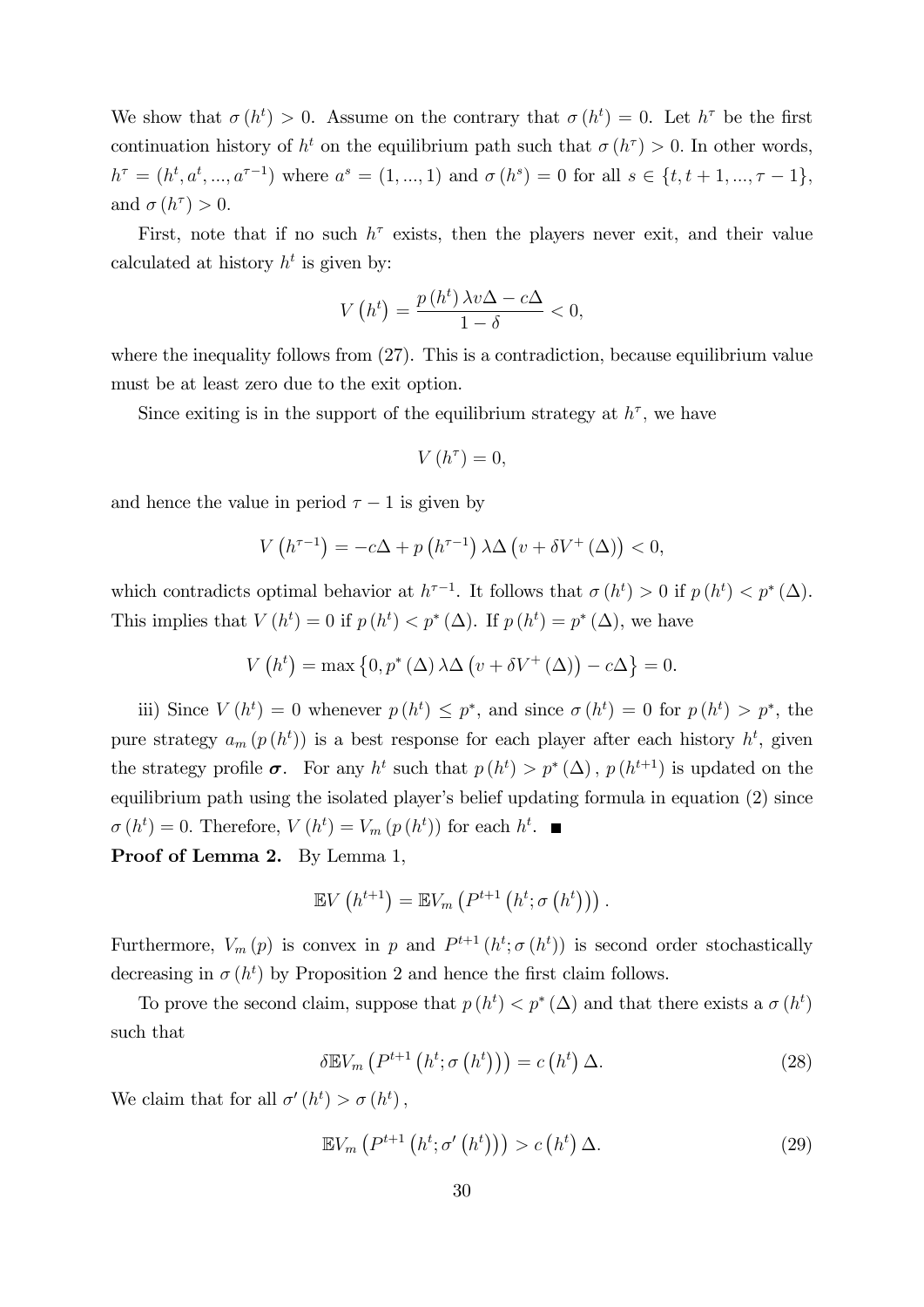To see this, consider the exit decision of player  $i$  when all players use the symmetric strategy  $\sigma(h^t)$  and (28) holds. Since  $p(h^t) < p^*(\Delta)$ , there must be an exit decision vector  $\hat{a}_{-i}^{t}$  for players other than i that makes player i's exit decision  $a_i^{t}$  pivotal in the following sense. In what follows, we use the notation  $p(h^t; \sigma(h^t))$  and  $V(h^t; \sigma(h^t))$  to emphasize the dependence of these quantities on the equilibrium strategies. For  $h_0^{t+1} := (h^t, (\hat{a}_{-i}^t, 0))$ ,

$$
p\left(h_0^{t+1}; \sigma\left(h^t\right)\right) < p^*\left(\Delta\right),\tag{30}
$$

and for  $h_1^{t+1} := (h^t, (\hat{a}_{-i}^t, 1))$ ,

$$
p\left(h_1^{t+1}; \sigma\left(h^t\right)\right) > p^*\left(\Delta\right). \tag{31}
$$

Furthermore,

$$
\Pr\{A_{-i}\left(h^{t}\right) = \hat{a}_{-i}^{t}\} > 0.
$$

Suppose next that player *i* exits with probability  $\sigma'_i > \sigma(h^t)$  and all other players exit with probability  $\sigma(h^t)$  after history  $h^t$ . We consider the beliefs of an arbitrary player  $j \neq i$  following this change in the strategy profile at history  $h^t$ .

Denote the profile where all players but *i* exit with probability  $\sigma(h^t)$  and *i* exits with probability  $\sigma'_i$  by  $(\sigma_{-i}, \sigma'_i)$ . By Proposition 2, and by the convexity of  $V_m(p)$ , we know that for every  $a_{-i}^t$ 

$$
\delta \mathbb{E}_{a_i} V\left(\left(h^t, \left(a_{-i}^t, a_i\right)\right); \left(\sigma_{-i}, \sigma_i'\right)\right) \geq \delta \mathbb{E}_{a_i} V\left(\left(h^t, \left(a_{-i}^t, a_i\right)\right); \sigma\left(h^t\right)\right).
$$

Therefore, the payoff of players other than i is strictly increasing in  $\sigma_i'$ , if for the exit vector  $\hat{a}_{-i}^{t}$ , the previous inequality is strict, i.e.:

$$
\delta \mathbb{E}_{a_i} V\left(\left(h^t, \left(\widehat{a}^t_{-i}, a_i\right)\right); \left(\sigma_{-i}, \sigma'_i\right)\right) > \delta \mathbb{E}_{a_i} V\left(\left(h^t, \left(\widehat{a}^t_{-i}, a_i\right)\right); \sigma\left(h^t\right)\right).
$$

But this follows immediately from (30) - (31) and the strict convexity of the isolated player value function  $V_m$  in the neighbourhood of  $p^*(\Delta)$ . To see this, note that

$$
p(h_0^{t+1}; (\sigma_{-i}, \sigma'_i)) = p(h_0^{t+1}; \sigma(h^t)) < p^*(\Delta),
$$
  

$$
p(h_1^{t+1}; (\sigma_{-i}, \sigma'_i)) > p(h_1^{t+1}; \sigma(h^t)) > p^*(\Delta),
$$

and:

$$
0=\frac{\partial^{-}V_{m}\left(p\left(h_{0}^{t+1};\sigma\left(h^{t}\right)\right)\right)}{\partial p}<\frac{\partial^{-}V_{m}\left(p\left(h_{1}^{t+1};\sigma\left(h^{t}\right)\right)\right)}{\partial p},
$$

where  $\frac{\partial^{-}V_m(p)}{\partial p}$  denotes the derivative from the left (which exists by the convexity of  $V_m(p)$ ) of  $V_m$  at  $p$ .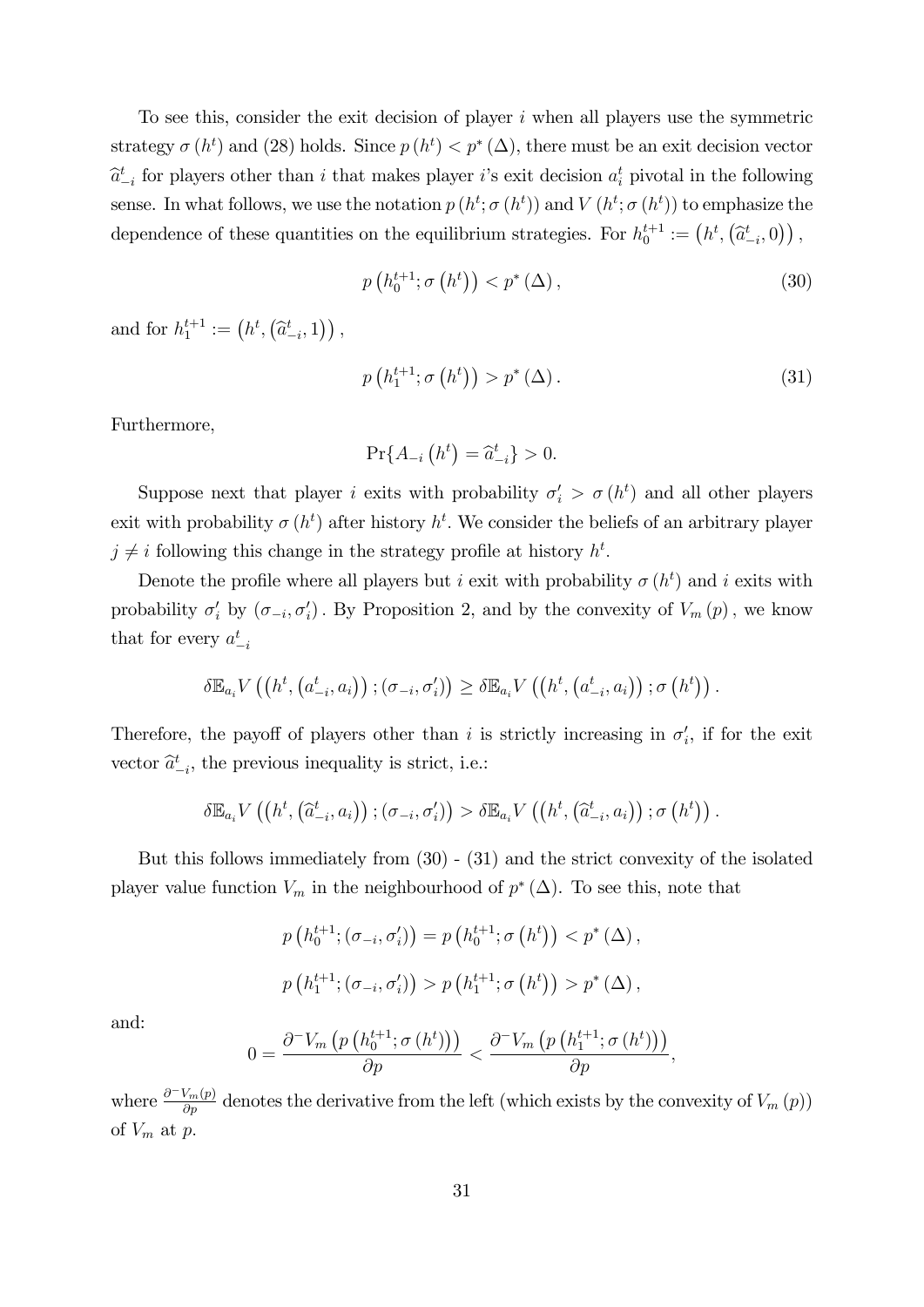Starting with the strategy profile  $(\sigma_{-i}, \sigma'_i)$ , change the exit probability of all players  $j \neq i$  to  $\sigma'_j = \sigma'_i$ , and denote the resulting symmetric profile by  $\sigma'(h^t)$ . By Proposition 2, the payoff to all players is weakly increased. Therefore for all  $j$ ,

$$
\mathbb{E}V_{j}(h^{t+1};\sigma'(h^{t})) = \mathbb{E}V_{m}(P^{t+1}(h^{t};(\sigma'_{-i},\sigma'_{i})) \geq \mathbb{E}V_{m}(P^{t+1}(h^{t};(\sigma_{-i},\sigma'_{i})) > \mathbb{E}V_{m}(P^{t+1}(h^{t};\sigma(h^{t}))) = \mathbb{E}V_{j}(h^{t+1};\sigma(h^{t})).
$$

**Proof of Theorem 1.** All we have to do is to check that  $\sigma(h^t)$  is optimal for all players under all three cases given in the Theorem, and that this is the only symmetric exit probability with this property.

Lemma 1 implies that it is optimal to stay (exit) at  $h^t$  iff  $\sigma(h^t)$  satisfies

$$
\delta \mathbb{E} V_m \left( P^{t+1} \left( h^t; \sigma \left( h^t \right) \right) \right) \geq \left( \leq \right) c \left( h^t \right) \Delta. \tag{32}
$$

Consider now cases i) - iii) below. These cases cover all possibilities and are mutually exclusive, because  $\mathbb{E}V_m(P^{t+1}(h^t; \sigma(h^t)))$  is increasing in  $\sigma(h^t)$  by Lemma 2.

i) Assume that

$$
\delta \mathbb{E} V_m\left(P^{t+1}\left(h^t;0\right)\right) > c\left(h^t\right)\Delta.
$$

Then it is strictly optimal for all the players to stay in the game if  $\sigma(h^t) = 0$ . Moreover, by Lemma 2,  $\delta \mathbb{E} V_m(P^{t+1}(h^t; x)) > c(h^t) \Delta$  for all  $x \geq 0$ , so  $\sigma(h^t) = 0$  is the unique symmetric equilibrium action in that case.

ii) Assume that

$$
\delta \mathbb{E} V_m\left(P^{t+1}\left(h^t;0\right)\right) \leq c\left(h^t\right)\Delta \leq \delta \mathbb{E} V_m\left(P^{t+1}\left(h^t;1\right)\right).
$$

First note that  $\mathbb{E}V_m(P^{t+1}(h^t; \sigma(h^t)))$  is continuous in  $\sigma(h^t)$  as a result of the continuity of the Bayes' rule in  $\sigma(h^t)$ . Lemma 2 implies that there is a unique value  $\sigma^*(h^t)$  for which

$$
\delta \mathbb{E} V_m\left(P^{t+1}\left(h^t; \sigma^*\left(h^t\right)\right)\right) = c\left(h^t\right) \Delta.
$$

Moreover, for all  $\sigma(h^t) < \sigma^*(h^t)$  the strictly optimal action is to exit, and for all  $\sigma(h^t) > \sigma^*(h^t)$  the strictly optimal action is to stay. Thus,  $\sigma^*(h^t)$  is the unique symmetric equilibrium action in this case.

iii) Assume that

$$
\delta \mathbb{E} V_m\left(P^{t+1}\left(h^t;1\right)\right) < c\left(h^t\right)\Delta.
$$

Then it is strictly optimal for all the players to exit if  $\sigma(h^t) = 1$ . Moreover, by Lemma 2,  $\delta \mathbb{E} V_m(P^{t+1}(h^t; x)) < c(h^t) \Delta$  for all  $x \leq 1$ , so  $\sigma(h^t) = 1$  is the unique symmetric equilibrium action in that case.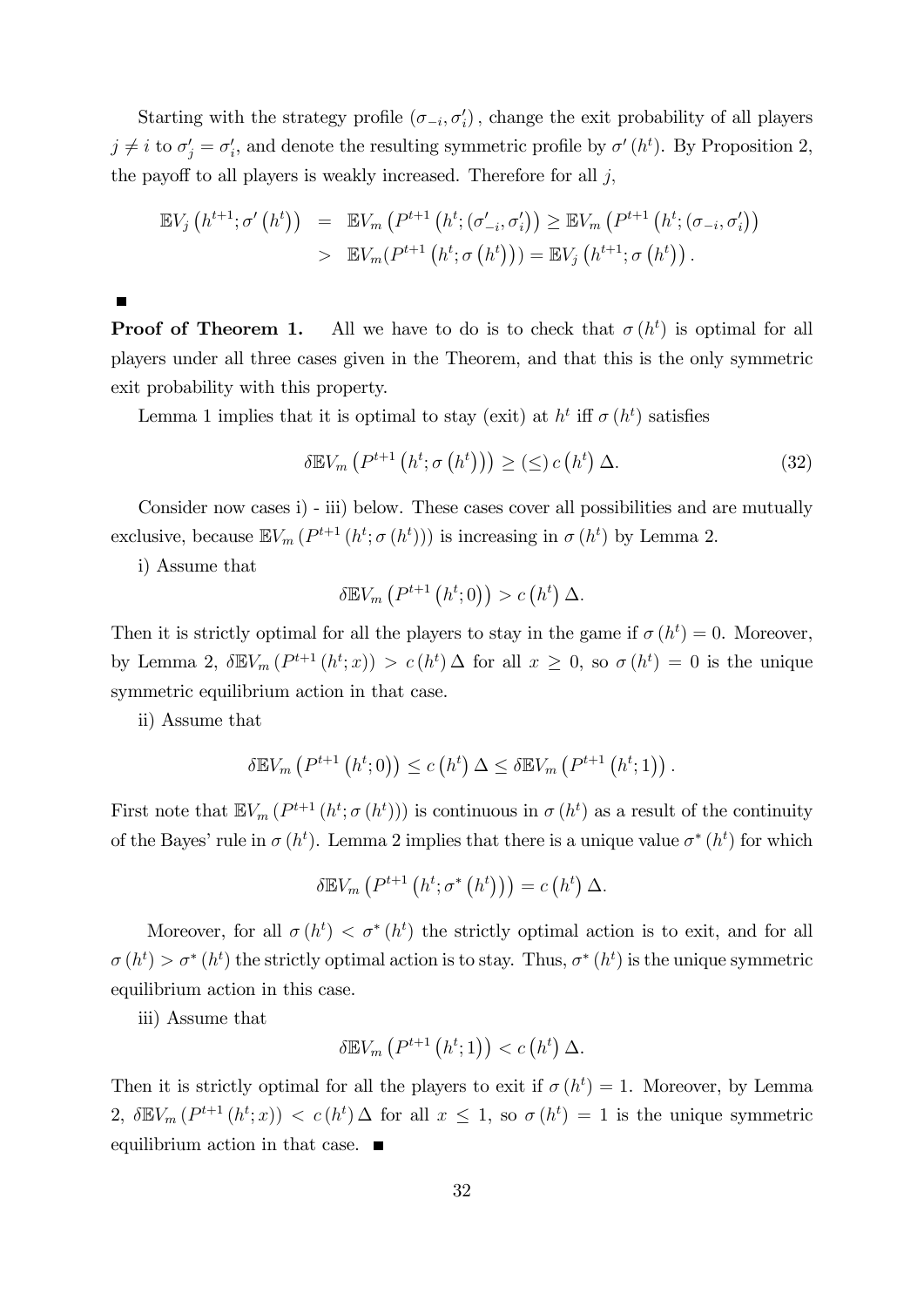**Proof of Lemma 3.** i) We claim first that for each  $\varepsilon > 0$  there exists a  $\overline{\Delta} > 0$  such that for all  $\Delta < \overline{\Delta}$ ,

$$
p(h^t) < p^*(\Delta) + \varepsilon
$$
 for all  $h^t$  such that  $t \ge t^*(\Delta)$ .

Fix an  $\varepsilon > 0$  and suppose that the claim does not hold. Then, with an arbitrarily small  $\Delta$ , we must be able to find some history  $h^t$  such that if there are no exits, the belief jumps above  $p^*(\Delta) + \varepsilon$ :

$$
p(h^t, 1) > p^*(\Delta) + \varepsilon,\tag{33}
$$

where we denote by  $(h^t, 1)$  the history at  $t + 1$  with no exits at  $h^t$ .

Consider the continuation value of an arbitrary uninformed player *i* at  $V(h<sup>t</sup>)$ . Clearly, this value is bounded from below by the payoff of the event that no player exits at  $h<sup>t</sup>$ weighted by the probability of that event, which gives us:

$$
V(h^{t}) \geq -c\Delta + \Pr\{A_{-i}^{t} = 1\} e^{-r\Delta} V_{m}(p_{t+1}(h_{t}, 1)), \qquad (34)
$$

where  $Pr{A_{-i}^t = 1}$  is the probability that i assigns to the event that no players  $j \neq i$ exits at  $h^t$ . But since the players are willing to randomize at  $h^t$ , we must have  $V(h^t) = 0$ . Using this fact and (33), we can write (34) as

$$
c\Delta > \Pr\{A_{-i}^t = 1\}e^{-r\Delta}V_m(p^*(\Delta) + \varepsilon).
$$

Since  $V_m(p)$  is strictly increasing for  $p > p^*(\Delta)$ , there is an  $\eta > 0$  such that

$$
e^{-r\Delta}V_m(p^*(\Delta)+\varepsilon) > \eta.
$$

Hence we have:

$$
\Pr\{A_{-i}^t = 1\} < \frac{c\Delta}{e^{-r\Delta}V_m\left(p^*\left(\Delta\right) + \varepsilon\right)} < \frac{c}{\eta}\Delta. \tag{35}
$$

On the other hand, a natural lower bound for  $Pr{A^t_{-i} = 1}$  is given by:

$$
\Pr\{A_{-i}^t = 1\} \ge \Pr\{\text{all players } j \in \mathcal{N}\left(h^t\right) \setminus i \text{ are informed}\}.
$$

To evaluate this lower bound, note that for an arbitrary  $j \neq i$ ,

$$
\Pr\{j \text{ is informed}\} \ge 1 - \pi_t^L,
$$

and therefore,

$$
\Pr\{A_{-i}^t = 1\} \ge \left(1 - \pi_t^L\right)^{n\left(h^t\right) - 1}.\tag{36}
$$

Since  $\pi_t^L < 1$  and  $n(h^t) \leq N$ , (36) contradicts (35) for small enough  $\Delta$ , and the claim is established.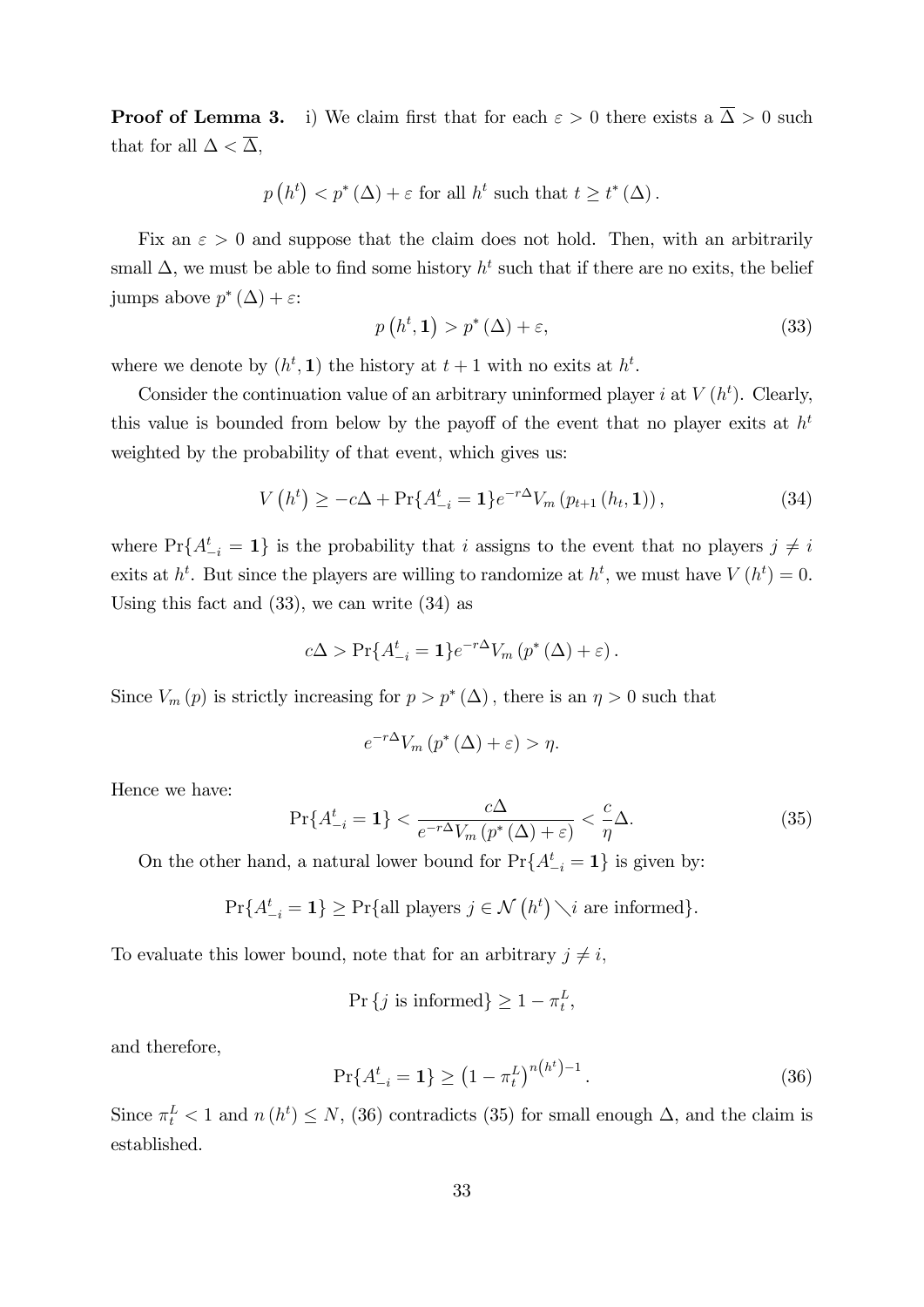It remains to show that if  $h^t \in H^f(\Delta)$ , then  $p(h^t) > p^*(\Delta) - \varepsilon$  for sufficiently small  $\Delta$ . Note that  $h^t \in H^f(\Delta)$  means that  $h^t = (h^{t-1}, 1)$ . If  $p(h^{t-1}) < p^*(\Delta)$ , then  $p(h^{t-1}, 1) >$  $p^*(\Delta)$ , otherwise the players would strictly prefer to exit at  $h^{t-1}$ . If  $p(h^{t-1}) \geq p^*(\Delta)$ , then the players stay with probability one and  $p(h^{t-1}, 1) > p^*(\Delta) (1 - \lambda \Delta)$  by (2). Hence there exists an  $\eta > 0$  such that

$$
p(ht) > p^*(\Delta) - \eta \Delta.
$$
 (37)

Together with the above claim, this establishes part i) of the Lemma.

ii) Let

$$
h^{t}(k) = (h^{t-1}, a^{t}(k)),
$$

where  $a^t(k)$  is a vector of exit decisions where exactly k active players exit at history  $h^{t-1}$ . By Bayes' rule, we know that

$$
\frac{1-q(h^{t}(k))}{q(h^{t}(k))} = \frac{1-q(h^{t}(0))}{q(h^{t}(0))} \left(\frac{\pi^{L}(h^{t-1})}{\pi^{H}(h^{t-1})}\right)^{k}.
$$

By Proposition 1, there is an  $\eta > 0$  such that  $\frac{\pi^L(h^{t-1})}{\pi^H(h^{t-1})} > 1 + \eta$ . Therefore, for all  $k \ge 1$ , there is an  $\eta'$  such that

$$
q\left(h^{t}\left(k\right)\right) < q\left(h^{t}\left(0\right)\right) - \eta'.
$$

By equation (12), there exists a  $v > 0$  such that

$$
p\left(h^{t}\left(k\right)\right) < p\left(h^{t}\left(0\right)\right) - \nu.
$$

By part i), for all  $\varepsilon > 0$ , there exists a  $\overline{\Delta} > 0$  such that for all  $\Delta < \overline{\Delta}$ ,

$$
p\left(h^t\left(0\right)\right) < p^* + \varepsilon.
$$

Since  $\varepsilon > 0$  can be chosen arbitrarily small, the claim follows.  $\blacksquare$ 

**Proof of Proposition 5.** i) Take an arbitrary  $h^t \in H^f(\Delta)$ . If  $p(h^t) > p^*(\Delta)$ , then no player wants to exit and we have  $P_L(X(h^t) > 0) = 0$ . Suppose therefore that  $p(h^t) \leq p^*(\Delta)$ . Since  $h^t \in H^f(\Delta)$ , we know from (37) in the proof of the previous Lemma that

$$
p(ht) > p^*(\Delta) - \eta \Delta
$$
 (38)

for some  $\eta$ .

Since  $p(h^t) \leq p^*(\Delta)$  and  $h^t \in H^f(\Delta)$ , the players must be indifferent between staying and exiting. In the absence of observational learning, the loss from staying in the game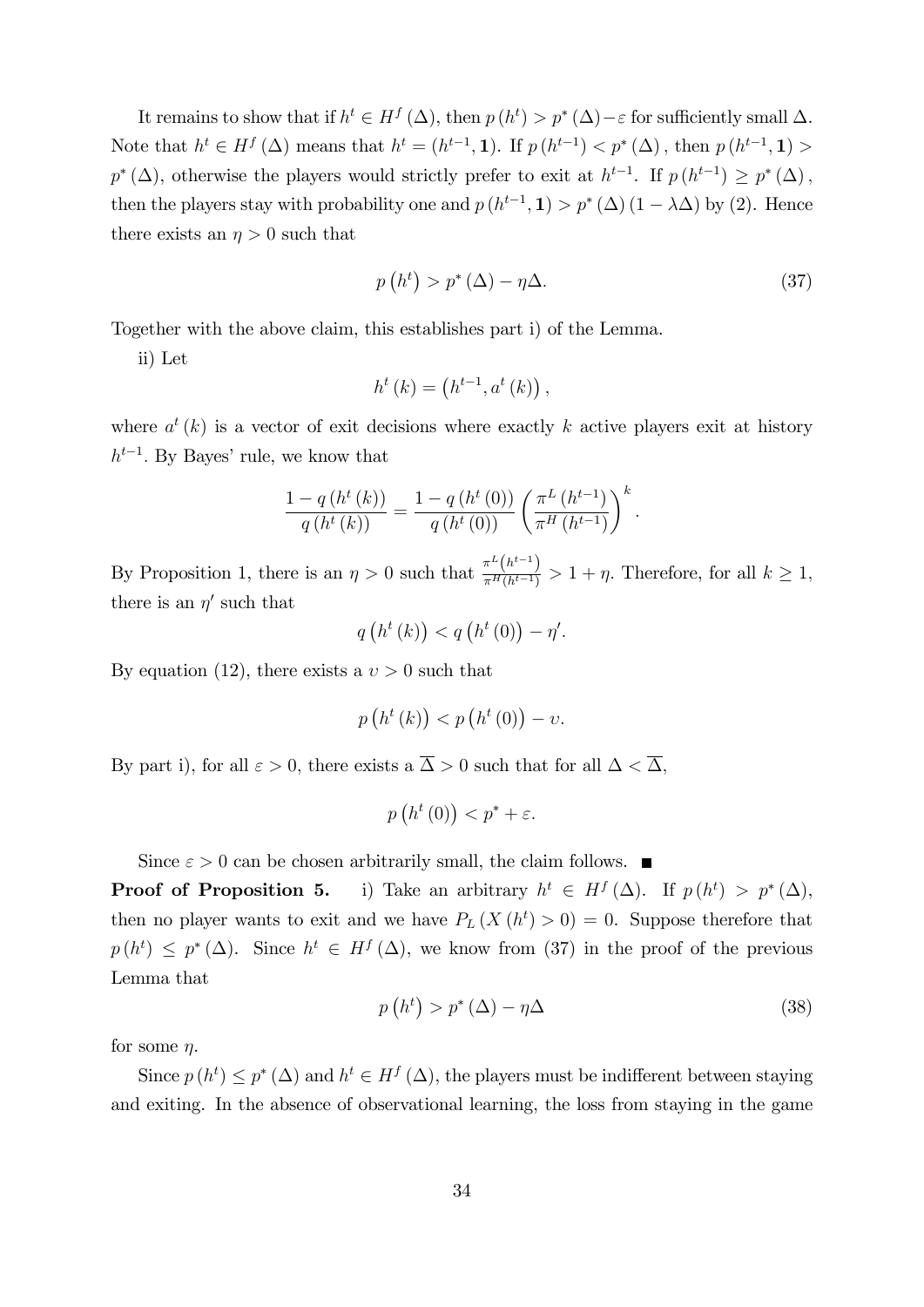for an additional period to an uninformed player is

$$
c\Delta - \lambda \Delta p \left( h^t \right) \left( v + e^{-r\Delta} V^+ \left( \Delta \right) \right)
$$
  
=  $\Delta \left[ c - \lambda p \left( h^t \right) \left( v + e^{-r\Delta} V^+ \left( \Delta \right) \right) \right]$   
<  $\Delta \left[ c - \lambda \left( p^* \left( \Delta \right) - \eta \Delta \right) \left( v + e^{-r\Delta} V^+ \left( \Delta \right) \right) \right]$   
=  $\Delta \lambda \eta \Delta \left( v + e^{-r\Delta} V^+ \left( \Delta \right) \right) := \hat{\kappa} \left( \Delta \right)^2,$  (39)

where the inequality uses  $(38)$  and the last line uses  $(15)$ . Hence the loss is at most quadratic in  $\Delta$ . This loss must be compensated by the gain from observational learning, which by the same logic as in part i) of the previous Lemma, is bounded from below by

$$
\Pr\{A_{-i}^{t} = 1\} e^{-r\Delta} V_m\left(p\left(h_n^{t}, 1\right)\right),\tag{40}
$$

where  $p(h^t, 1)$  is the belief at  $t+1$  with no exits at  $h^t$ , and  $Pr{A^t = 1}$  is the probability of no exits at  $h^t$  as estimated by an arbitrary uninformed player. A lower bound for the value at at  $p(h^t, 1)$  is given by:

$$
V_m\left(p\left(h^t,1\right)\right) \ge \left(p\left(h^t,1\right)-p^*\left(\Delta\right)\right)\lambda\Delta\left(v+e^{-r\Delta}V^+\left(\Delta\right)\right). \tag{41}
$$

Combining  $(39)$ ,  $(40)$ , and  $(41)$ , we have

$$
p(h^{t}, \mathbf{1}) - p^{*}(\Delta) < \frac{\widehat{\kappa}(\Delta)^{2}}{\lambda \Delta \left(v + e^{-r\Delta}V^{+}(\Delta)\right) \Pr\{A^{t}_{-i} = \mathbf{1}\} e^{-r\Delta}}.
$$

Noting that  $Pr{A_{-i}^t = 1}$  is bounded away from 0 for the same reason as in the proof of Lemma 3, we can conclude that there is a  $\eta' > 0$  such that

$$
p(h^t, 1) < p^*(\Delta) + \eta' \Delta. \tag{42}
$$

Combining (38) and (42), we can conclude that

$$
\frac{p(h^t,1)}{1-p(h^t,1)} \cdot \frac{1-p(h^t)}{p(h^t)} < \frac{p^*(\Delta)+\eta'\Delta}{1-p^*(\Delta)-\eta'\Delta} \cdot \frac{1-p^*(\Delta)+\eta\Delta}{p^*(\Delta)-\eta\Delta} < 1+\eta''\Delta \tag{43}
$$

for some  $\eta'' > 0$ .

Let  $\xi^{\theta}(h^{t})$  denote the probability with which an arbitrary player exits at  $h^{t}$ , conditional on  $\theta$ . Bayes' rule gives:

$$
\frac{p(h^{t}, \mathbf{1})}{1 - p(h^{t}, \mathbf{1})} = \frac{\left(1 - \xi^{H}(h^{t})\right)^{n(h^{t}) - 1}}{\left(1 - \xi^{L}(h^{t})\right)^{n(h^{t}) - 1}} \frac{p(h^{t})}{1 - p(h^{t})} > \frac{1 - \xi^{H}(h^{t})}{1 - \xi^{L}(h^{t})} \frac{p(h^{t})}{1 - p(h^{t})}.
$$
(44)

,

By Proposition 1, there is some  $\alpha < 1$  such that

$$
\xi ^{H}\left( h^{t}\right) <\alpha \xi ^{L}\left( h^{t}\right)
$$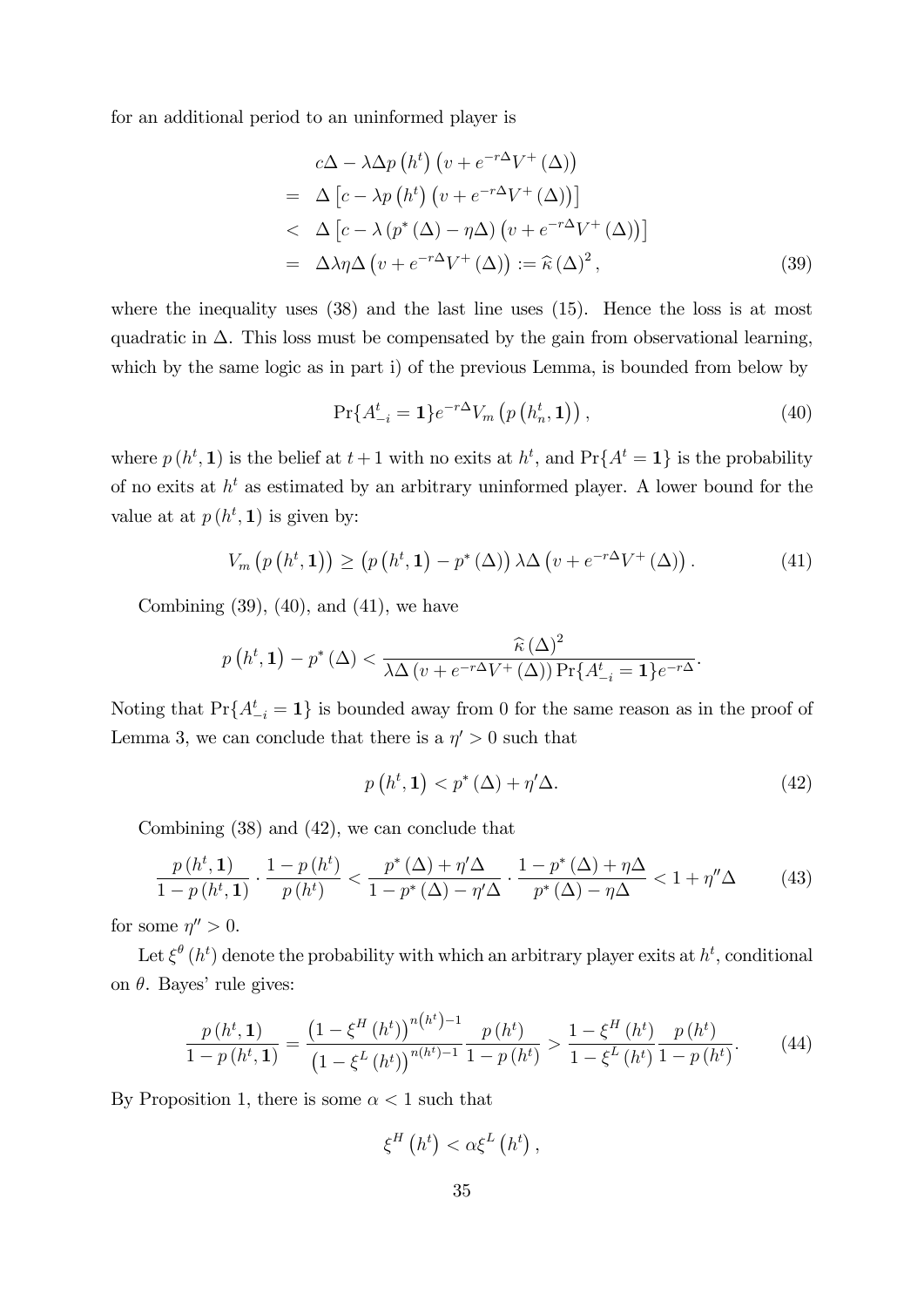and therefore by (44),

$$
\frac{p(h^{t}, 1)}{1 - p(h^{t}, 1)} \cdot \frac{1 - p(h^{t})}{p(h^{t})} > \frac{1 - \alpha \xi^{L}(h^{t})}{1 - \xi^{L}(h^{t})}.
$$
\n(45)

Combining (43) and (45) gives:

$$
\xi^L\left(h_n^t\right) < \frac{\eta''}{2\left(1-\alpha\right)}\Delta.
$$

Therefore,

$$
P_L\left(X\left(h^t\right)>0\right)< N\xi^L\left(h^t\right)<\frac{N\eta''}{2\left(1-\alpha\right)}\Delta:=\kappa\Delta.
$$

ii) From part ii) of Lemma 3, we know that there is a  $\overline{\Delta} > 0$  and  $v > 0$  such that  $p(h^t) < p^*(\Delta) - \nu$  for all  $h^t \in H^w(\Delta)$ ,  $\Delta < \overline{\Delta}$ . Indifference requires that  $p(h^{t+1}, 1) >$  $p^*(\Delta)$ . The result follows then from Bayes' rule.

**Proof of Proposition 6.** By Proposition 5, the probability of exit per period in flow mode is at most proportional  $\Delta$ . Therefore, we know that in the limit  $\Delta \to 0$ , there is a well defined hazard rate for the exits. Moreover, by (1) the probability of exit for an individual player is proportional to the probability with which that player is uninformed, and therefore in the limit  $N \to \infty$ , the hazard rate of exit conditional on state must be proportional to  $\pi^{\theta}(\tau)$ :

$$
\frac{f_{k+1}^{\theta}(\tau | \tau_1, ..., \tau_k)}{1 - F_{k+1}^{\theta}(\tau | \tau_1, ..., \tau_k)} = \pi^{\theta}(\tau) K,
$$

where  $K$  is a number that we determine using Lemma 3.

Consider the change in beliefs within short  $d\tau$  induced by a given exit intensity K. Denote by  $q(\tau)$  the belief of an uninformed player on the aggregate state at real time instant  $\tau$ . Within  $d\tau$ , this belief changes for two reasons. First, a good signal arrives with probability  $p^{\theta}(\tau) \lambda d\tau$ , and second, an exit takes place with probability  $\pi^{\theta}(\tau) K d\tau$ . Therefore, Bayes' rule gives:

$$
q\left(\tau + d\tau\right) =
$$
\n
$$
q\left(\tau\right)\left(1 - p^{H}\left(\tau\right)\lambda d\tau\right)\left(1 - \pi^{H}\left(\tau\right)Kd\tau\right)
$$
\n
$$
q\left(\tau\right)\left(1 - p^{H}\left(\tau\right)\lambda d\tau\right)\left(1 - \pi^{H}\left(\tau\right)Kd\tau\right) + \left(1 - q\left(\tau\right)\right)q\left(\tau\right)\left(1 - p^{L}\left(\tau\right)\lambda d\tau\right)\left(1 - \pi^{L}\left(\tau\right)Kd\tau\right)
$$
\nWith  $d\tau$  small this can be expressed as:

With  $d\tau$  small, this can be expressed as:

$$
\frac{dq\left(\tau\right)}{d\tau} = q\left(\tau\right)\left(1 - q\left(\tau\right)\right) \left[\left(\pi^L\left(\tau\right) - \pi^H\left(\tau\right)\right)K + \left(p^L\left(\tau\right) - p^H\left(\tau\right)\right)\lambda\right].\tag{46}
$$

On the other hand, we know by Lemma 3 that when  $\Delta \to 0$ , the belief of an uninformed player on aggregate state must be given by

$$
q\left(\tau\right) = \frac{p^* - p^L\left(\tau\right)}{p^H\left(\tau\right) - p^L\left(\tau\right)}.\tag{47}
$$

: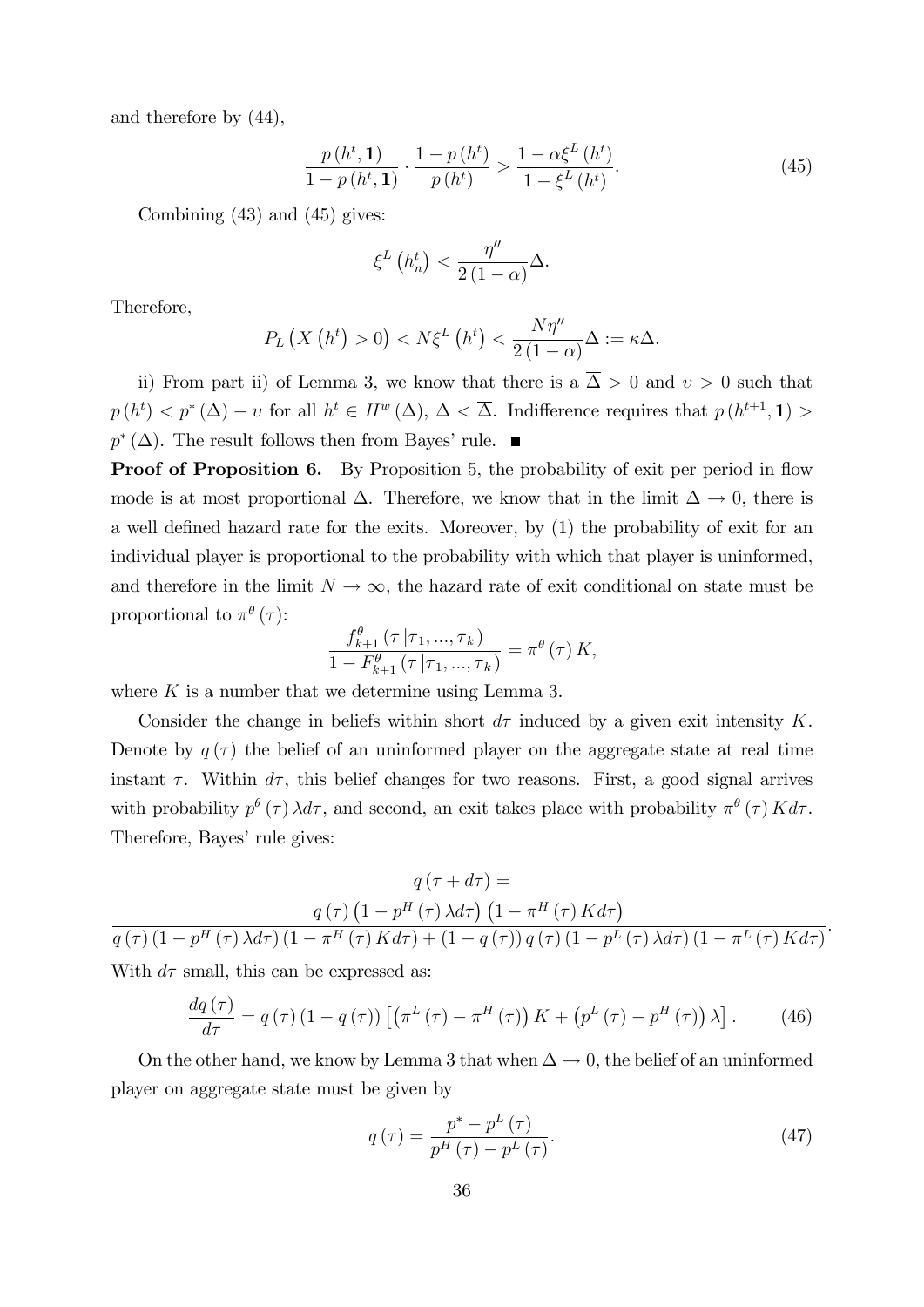Differentiating this with respect to  $\tau$  gives us:

$$
\frac{dq\left(\tau\right)}{d\tau} = \lambda \frac{p^{H}\left(\tau\right)\left(1 - p^{H}\left(\lambda\right)\right)\left(p^{*} - p^{L}\left(\tau\right)\right) + p^{L}\left(\tau\right)\left(1 - p^{L}\left(\lambda\right)\right)\left(p^{H}\left(\tau\right) - p^{*}\right)}{\left(p^{H}\left(\tau\right) - p^{L}\left(\tau\right)\right)^{2}},\tag{48}
$$

where we have used:

$$
\frac{dp^{\theta}(\tau)}{d\tau} = -\lambda p^{\theta}(\tau) \left(1 - p^{\theta}(\tau)\right).
$$

Equating (46) and (48), using (47), and solving for  $K$  gives us:

$$
K = \lambda \frac{p^* (1 - p^*) (p^H(\tau) - p^L(\tau))}{(p^* - p^L(\tau)) (p^H(\tau) - p^*) (\pi^L(\tau) - \pi^H(\tau))}.
$$

Proof of Proposition 7. Consider an arbitrary period of an exit wave, where belief is given by  $q_s$ . The number of exits at this period is binomially distributed with parameters  $\sigma_n \pi^{\theta}(\theta)$  and n, where n denotes the number of active players in the game and  $\sigma_n$  denotes the exit probability of an individual uninformed player. In case there is no exit, the next period belief is given by Bayes' rule by:

$$
q_{s+1}(0) = \frac{\left(1 - \sigma_n \pi^H(\tau)\right)^{n-1} q_s}{\left(1 - \sigma_n \pi^H(\tau)\right)^{n-1} q_s + \left(1 - \sigma_n \pi^L(\tau)\right)^{n-1} \left(1 - q_s\right)}.
$$

Lemma 3 requires that

$$
\lim_{n\to\infty}\frac{\left(1-\sigma_n\pi^H\left(\tau\right)\right)^{n-1}q_s}{\left(1-\sigma_n\pi^H\left(\tau\right)\right)^{n-1}q_s+\left(1-\sigma_n\pi^L\left(\tau\right)\right)^{n-1}\left(1-q_s\right)}=q^*\left(\tau\right),
$$

which gives us:

$$
\frac{q^{\ast}(\tau)}{1-q^{\ast}(\tau)}=\frac{q_s}{1-q_s}\lim_{n\to\infty}\frac{\left(1-\sigma_n\pi^H(\tau)\right)^{n-1}}{\left(1-\sigma_n\pi^L(\tau)\right)^{n-1}}.
$$

Taking logarithm on both sides and evaluating limits gives us:

$$
\lim_{n \to \infty} (n-1) \sigma_n = \frac{1}{\pi^L(\tau) - \pi^H(\tau)} \log \left( \frac{q^*(\tau)}{1 - q^*(\tau)} \frac{1 - q_s}{q_s} \right).
$$

Therefore,

$$
\lim_{n \to \infty} n \sigma_n \pi^{\theta}(\theta) = \frac{\pi^{\theta}}{\pi^L(\tau) - \pi^H(\tau)} \log \left( \frac{q^*(\tau)}{1 - q^*(\tau)} \frac{1 - q_s}{q_s} \right),
$$

and the result is given by the Poisson approximation of Binomial distribution.

The second claim is an immediate consequence of the Bayes' rule with k exits.  $\blacksquare$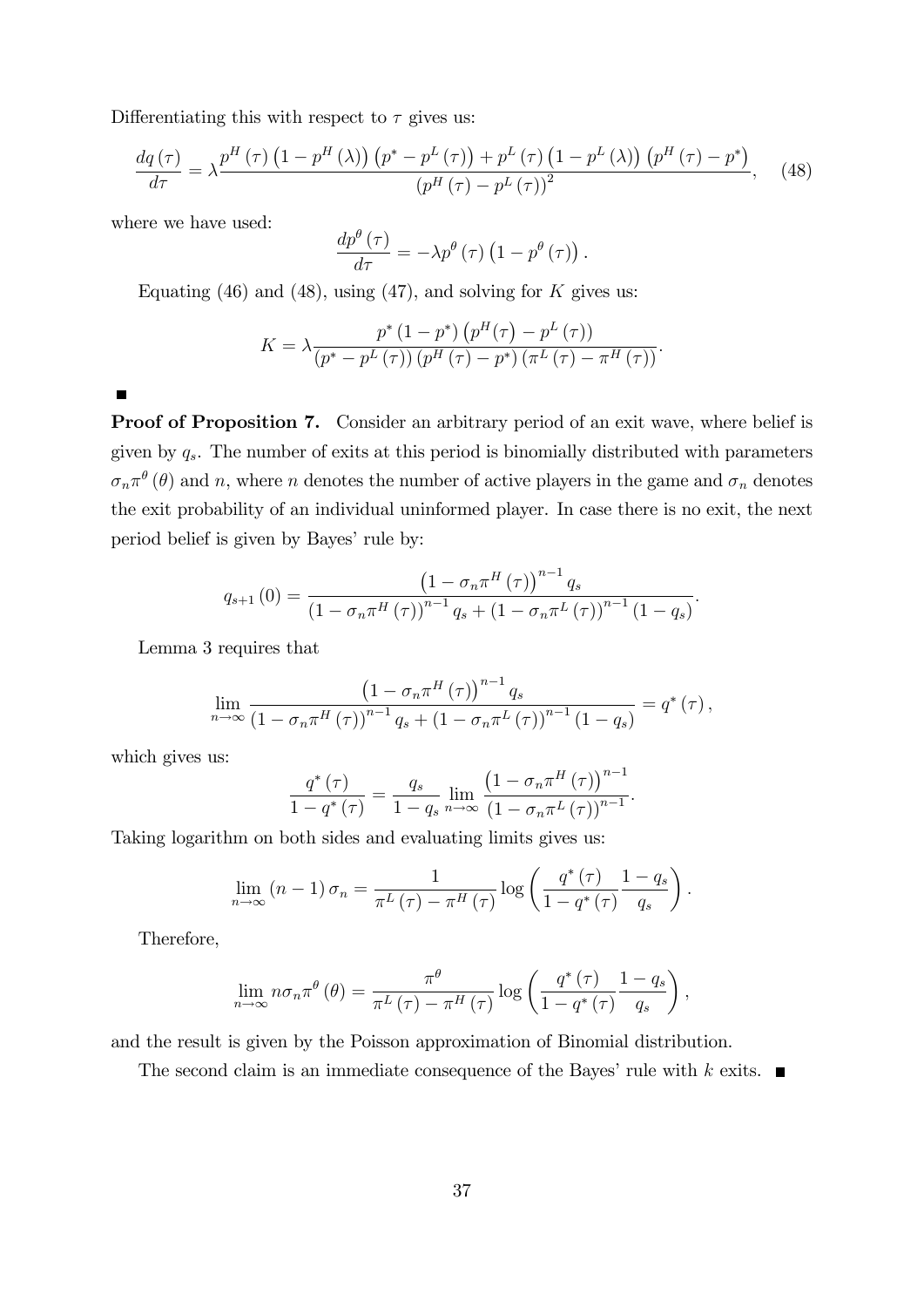### Appendix B: Proofs for Section 5

This appendix contains the proofs for Proposition 3, Proposition 4, and Theorem 2. Our arguments rely on the convergence of the outside observer's belief  $\hat{q}(h^t)$ , which we define as the posterior belief of the event  $\{\theta = H\}$  at public history  $h^t$ :

$$
\widehat{q}(h^{t}) = \frac{q_{0}P_{H}\{h^{t}\}}{q_{0}P_{H}\{h^{t}\} + (1 - q_{0})P_{L}\{h^{t}\}}.
$$

Note that  $\hat{q}(h^t)$  differs slightly from  $\hat{q}_i(h^t)$  that was defined in Section 3.2:  $\hat{q}(h^t)$  is based on actions of all players (and represents therefore a true outside observer), while  $\widehat{q}_i(h^t)$  is based on actions of players other than i.

To link  $\hat{q}(h^t)$  to the beliefs of actual players in the game, note that player *i*'s belief  $q_i(h^t)$  differs from  $\hat{q}(h^t)$  only to the extent that i's private information affects her belief. Lemma 4 below guarantees that player  $i$ 's private history cannot overwhelm a sufficiently strong public history:<sup>18</sup>

**Lemma 4** Suppose that  $\rho^H < 1$ . Then for all  $\varepsilon > 0$ , there is some  $\delta > 0$  such that the following implications hold for all i:

$$
\widehat{q}(h^t) \ge 1 - \delta \Longrightarrow q_i(h^t) \ge 1 - \varepsilon \text{ and } \tag{49}
$$

$$
\widehat{q}\left(h^{t}\right) \leq \delta \Longrightarrow q_{i}\left(h^{t}\right) \leq \varepsilon. \tag{50}
$$

**Proof.** Recall from Section 3.2 the definition of  $\hat{q}_i(h^t)$  as the belief based on public histories of all players other than *i*. In addition to this,  $\hat{q}(h^t)$  also conditions on actions of i. Consider the effect of this additional information. The most favorable piece of evidence in terms of state  $\theta = H$  that could ever be obtained form *i*'s actions is the one that fully reveals  $i$  to be informed. The likelihood ratio of being informed across the states is  $(1 - \pi_t^H) / (1 - \pi_t^L)$ , so Bayesian rule gives us an upper bound for  $\hat{q}(h^t)$  as expressed in terms of  $\widehat{q}_i(h^t)$ :

$$
\frac{\widehat{q}(h^t)}{1-\widehat{q}(h^t)} \le \frac{1-\pi_t^H}{1-\pi_t^L} \frac{\widehat{q}_i(h^t)}{1-\widehat{q}_i(h^t)}.\tag{51}
$$

On the other hand, we can write the relationship between  $q_i(h^t)$  and  $\hat{q}_i(h^t)$  using (11):

$$
\frac{q_i\left(h^t\right)}{1-q_i\left(h^t\right)} = \frac{\pi_t^H}{\pi_t^L} \frac{\widehat{q}\left(h^t\right)}{1-\widehat{q}\left(h^t\right)}.\tag{52}
$$

<sup>&</sup>lt;sup>18</sup>In the pure common values case, where  $\rho^H = 1$ , the ratio  $\frac{\pi_t^H}{\pi_t^L} \to 0$  as  $t \to \infty$ . In that case the statement below holds for all t up to an arbitrary, fixed  $\overline{t}$ . This modification is not essential for any of our results.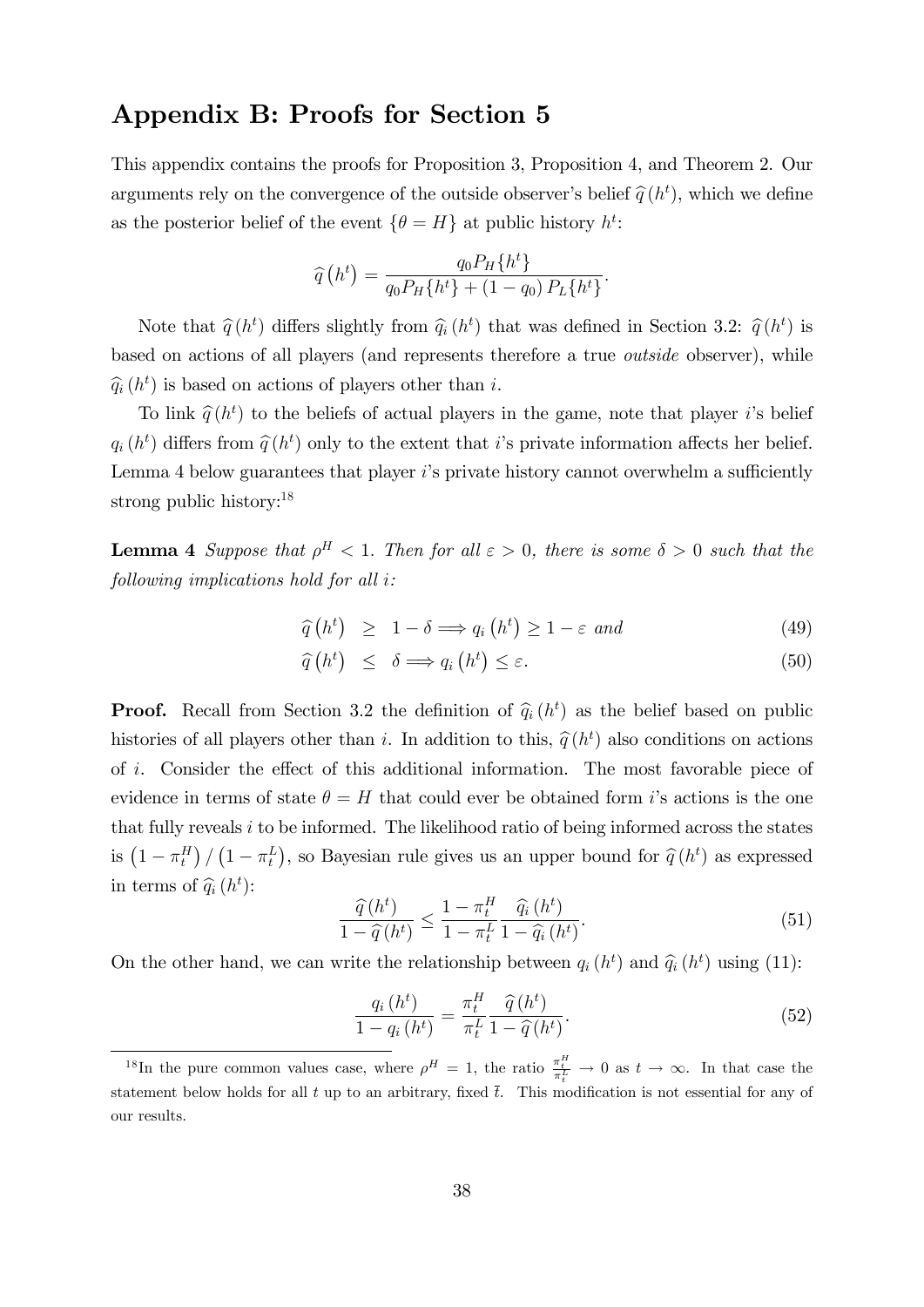Combining  $(51)$  and  $(52)$  gives us:

$$
\frac{q_i(h^t)}{1 - q_i(h^t)} \ge \frac{\pi_t^H}{\pi_t^L} \frac{1 - \pi_t^L}{1 - \pi_t^H} \frac{\widehat{q}(h^t)}{1 - \widehat{q}(h^t)}.
$$
\n(53)

By (10),  $\pi_t^H$  and  $1 - \pi_t^L$  are bounded away from zero, and therefore the first equation of Lemma 4 follows directly from (53). The second equation follows from the fact that  $q_i(h^t) \leq \hat{q}(h^t)$ , which in turn follows directly from (10) and (11).

### Proof of Proposition 3

Our proof strategy is to follow the evolution of the outside observer's belief along a filtration that samples the players' actions sequentially one player at a time. We show that this belief must converge to truth as the number of exits increases. Furthermore this implies the convergence of the actual players' beliefs in the original filtration where all actions within a period are sampled simultaneously. The key step in the argument is Lemma 5 below, which implies that the belief process that we consider has a strong drift towards truth when sampled at the points where any player exits. With this Lemma at hand, the rest of the argument is a relatively straightforward application of Theorem A.1. of Fudenberg & Levine (1992).

We use index  $s \in \mathbb{N}$  to track the moments of observation starting from period  $t^*(\Delta)$  in the following way. At  $s = 1$  the action of player 1 in period  $t^*(\Delta)$  is observed. At  $s = 2$ , the action of player 2 in period  $t^*(\Delta)$  is observed, and so on. Once the decisions of all N players in period  $t^*(\Delta)$  have been sampled, the process moves to the next time period. At  $s = N + 1$  player 1's action in period  $t^*(\Delta) + 1$  is observed, and so on. This means that we map every  $s \in \mathbb{N}$  to the corresponding period  $t(s)$  and player  $i(s)$  as follows:

$$
t(s) : = \left\lfloor \frac{s}{N} \right\rfloor + t^*(\Delta),
$$
  

$$
i(s) : = s - N \cdot \left\lfloor \frac{s}{N} \right\rfloor.
$$

Let  $\xi_s^{\theta}$  denote the exit probability of player  $i(s)$  in period  $t(s)$  with equilibrium strategy profile  $\sigma$  (nothing in the proof requires this to be symmetric):

$$
\xi_s^\theta := \xi_{i(s)}^\theta \left( h^{t(s)} \right),
$$

where we set  $\xi_i^{\theta}$  $\frac{\theta}{i}(h^t) = 0$  if  $a_{i(s)}^{t(s)-1} = 0$  (that is, probability of exit is zero for a player that has already exited). We use  $x_s \in \{0, 1\}$  as an indicator for player  $i(s)$  exiting in period  $t(s)$ :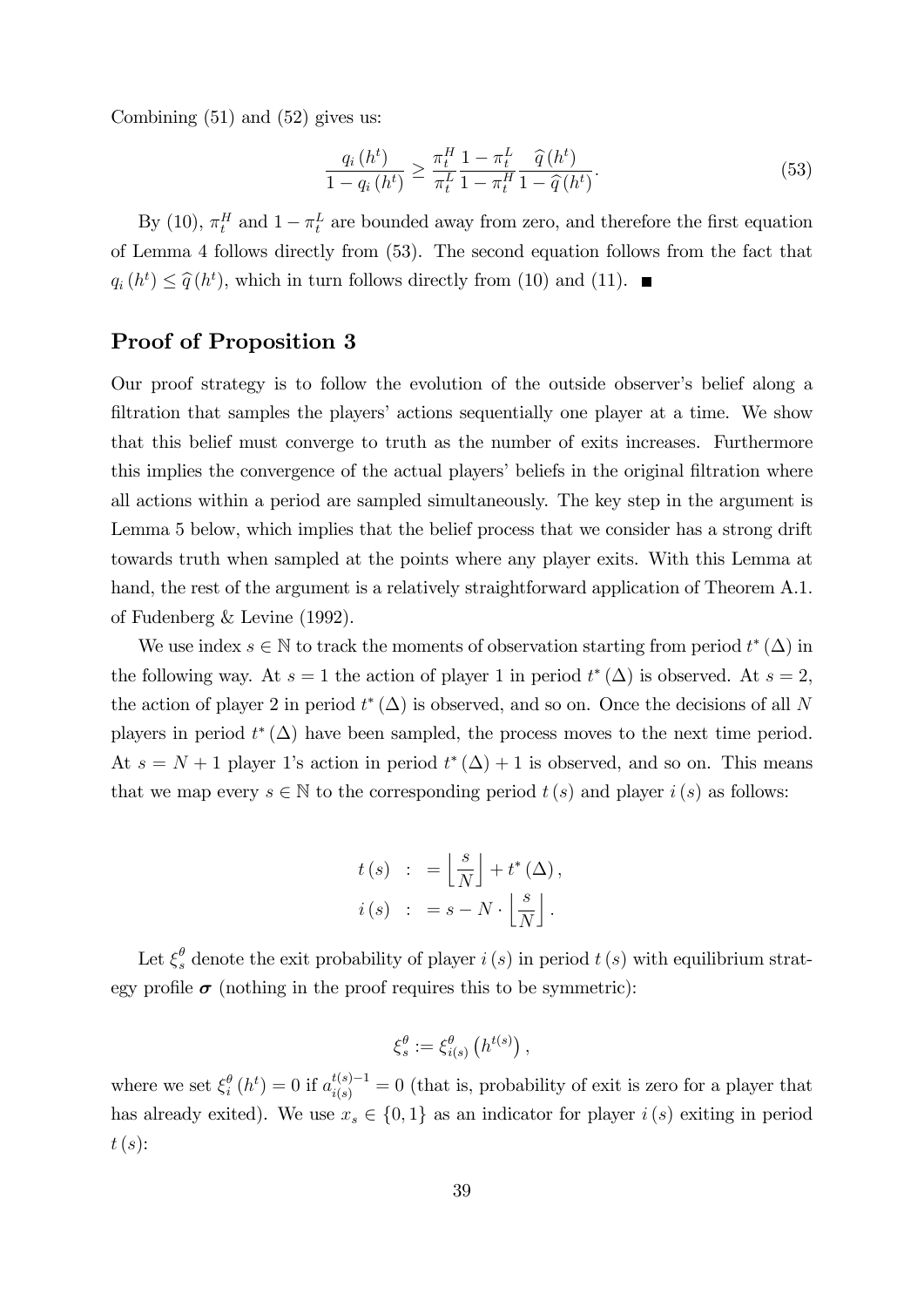$$
x_s = \begin{cases} 1 \text{ if } a_{i(s)}^{t(s)-1} = 1 \text{ and } a_{i(s)}^{t(s)} = 0\\ 0 \text{ otherwise} \end{cases}
$$

We use notation  $h_s$  to refer to the history of exits up to s:

$$
h_s = \left( a_{i(1)}^{t(1)}, \dots, a_{i(s)}^{t(s)} \right),
$$

and we denote by  $\hat{q}_s$  the belief process of the outside observer, who observes the players sequentially:

$$
\widehat{q}_s = \Pr\left\{\theta = H \, | h_s\right\}, \ s \in \mathbb{N}.
$$

By Bayes' rule, this belief evolves according to:

$$
\begin{array}{rcl}\n\widehat{q}_{0} & = & q_{0} \\
\widehat{q}_{s} & = & \begin{cases}\n\frac{\widehat{q}_{s-1}\xi_{s}^{H}}{\widehat{q}_{s-1}\xi_{s}^{H} + (1 - \widehat{q}_{s-1})\xi_{s}^{L}} & \text{if } x_{s} = 1 \\
\frac{\widehat{q}_{s-1}\xi_{s}^{H} + (1 - \widehat{q}_{s-1})\xi_{s}^{L}}{\widehat{q}_{s-1}\left(1 - \xi_{s}^{H}\right) + (1 - \widehat{q}_{s-1})\left(1 - \xi_{s}^{L}\right)} & \text{if } x_{s} = 0\n\end{cases}, s = 1, 2, \dots\n\end{array}\n\tag{54}
$$

:

Note that for all  $s = t \cdot N$ ,  $t \in \mathbb{N}$ , the belief  $\hat{q}_s$  coincides with the belief at period t of an outside observer that observes all players simultaneously at each period:

$$
\widehat{q}_s = \widehat{q}(h^t), \, s = t \cdot N, \, t \in \mathbb{N}.
$$

For all other values of s,  $\hat{q}_s$  is the belief of an outside observer who has observed only a subset of players in the last period.

Let  $X_\infty$  denote the total number of players that exit the game:

$$
X_{\infty} := \sum_{t=0}^{\infty} X\left(h^{t}\right).
$$

We next define an increasing sequence of natural numbers  $\{s(k)\}_{k=1}^{X_{\infty}}$  as follows:

$$
s(0) = 0,
$$
  
\n
$$
s(k) = \min \{ s > s(k-1) | x_s = 1 \}, k = 1, ..., X_{\infty}.
$$

Hence,  $\{\widehat{q}_{s(k)}\}_{k=1}^{X_{\infty}}$  is a subset of  $\{\widehat{q}_{s}\}_{s=1}^{\infty}$  sequence, that samples the beliefs immediately after realized exits.

Define:

$$
L_k := \begin{cases} \frac{1 - \widehat{q}_{s(k)}}{\widehat{q}_{s(k)}} \text{ for } k = 1, \dots, X_{\infty}.\\ 0 \text{ for } k = X_{\infty} + 1, \dots \end{cases}
$$
(55)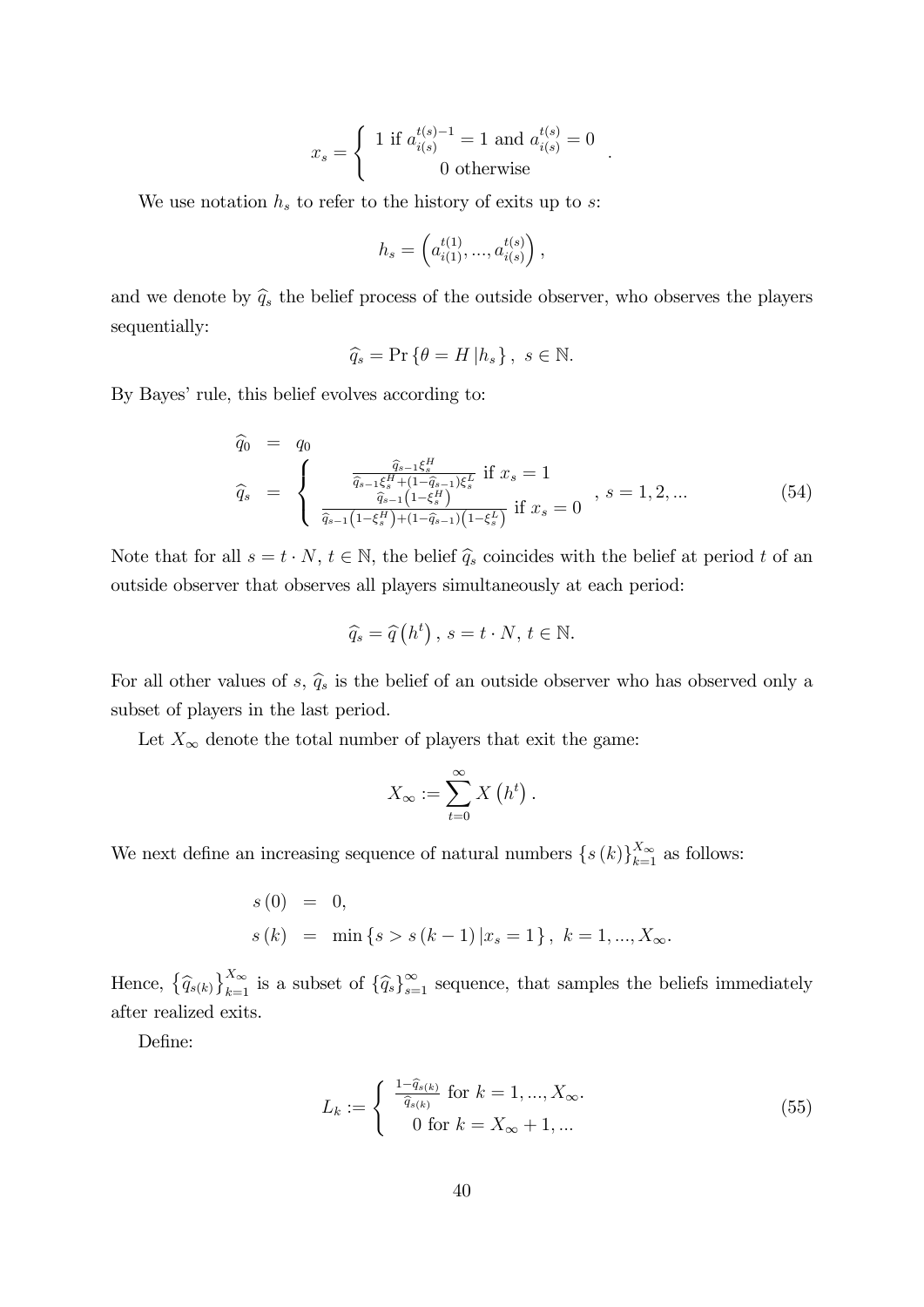In words,  $L_k$  is the likelihood ratio for the event  $\{\theta = L\}$  sampled after realized exits. It is clear that under the event  $\{\theta = H\}$ , this process is a martingale. The next lemma is the key to our argument, and it states that this process is an active supermartingale, as defined in Fudenberg  $&$  Levine (1992).

**Lemma 5** There exists an  $\eta > 0$  such that

$$
P_H\left(|L_{k+1}/L_k - 1| > \eta \, \big| h_{s(k)}\right) > \eta \tag{56}
$$

for all  $L_k > 0$ .

Proof. Note first that

$$
\{|L_{k+1}/L_k - 1| \le \eta\} \Longleftrightarrow (1 - \eta) L_k \le L_{k+1} \le (1 + \eta) L_k. \tag{57}
$$

By Proposition 1 and (13), there is some  $\gamma > 0$  such that

$$
\frac{\xi_s^L}{\xi_s^H} > 1 + \gamma \tag{58}
$$

for all  $s \in \mathbb{N}$ . We choose some  $\eta > 0$  small enough to ensure that

$$
\frac{(1+\eta)}{(1-\eta)^2} < 1+\gamma. \tag{59}
$$

Write

$$
\widetilde{L}_s := \frac{1 - \widehat{q}_s}{\widehat{q}_s}, \ s \in \mathbb{N}.
$$

Note that  $L_k = L_{s(k)}$  for  $k = 1, ..., X_{\infty}$ . Using (54) and (58), we have:

$$
\widetilde{L}_s = \begin{cases}\n\frac{\xi_s^L}{\xi_s^H} \widetilde{L}_{s-1} > (1+\gamma) \widetilde{L}_{s-1} \text{ if } x_s = 1 \\
\frac{(1-\xi_s^L)}{(1-\xi_s^H)} \widetilde{L}_{s-1} < \widetilde{L}_{s-1} \text{ if } x_s = 0\n\end{cases}
$$

By definition of  $s(k)$ , we have  $x_{s(k+1)} = 1$ , and therefore, we have

$$
\widetilde{L}_{s(k+1)} > \left(1+\gamma\right)\widetilde{L}_{s(k+1)-1}.\tag{60}
$$

Noting that  $L_{k+1} = L_{s(k+1)}$  and  $L_k = L_{s(k)}$ , and using (57) and (60), we have:

$$
\{|L_{k+1}/L_k - 1| \leq \eta\} \Longrightarrow \left\{\widetilde{L}_{s(k+1)-1} < \frac{1+\eta}{1+\gamma} \widetilde{L}_{s(k)}\right\}.\tag{61}
$$

Let  $\overline{s}$  be the first observation point after  $s(k)$  at which  $\widetilde{L}_{\overline{s}}$  is below  $\frac{1+\eta}{1+\gamma}\widetilde{L}_{s(k)}$  in case there are no exits:

$$
\overline{s} := \min \left\{ s' > s (k) : \left( \prod_{j=s(k)+1}^{s'} \frac{1 - \xi_j^L}{1 - \xi_j^H} \right) \widetilde{L}_{s(k)} < \frac{1 + \eta}{1 + \gamma} \widetilde{L}_{s(k)} \right\}.
$$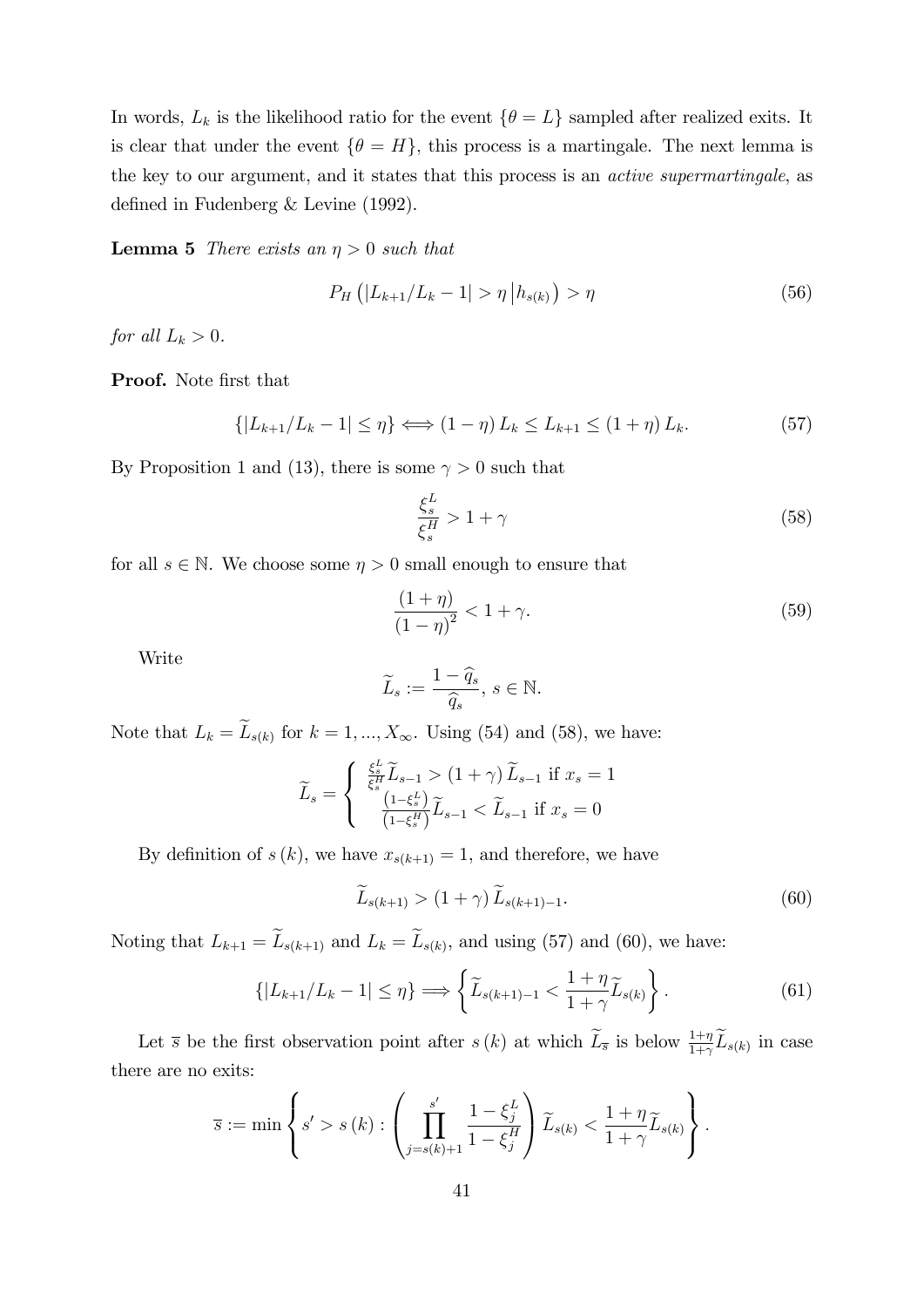Then it follows from (61) and (57) that:

$$
\{|L_{k+1}/L_k - 1| \leq \eta\}
$$
  
\n
$$
\implies \left\{x_s = 0 \forall s = s(k) + 1, ..., \overline{s} \text{ and } \widetilde{L}_{s(k+1)} > \frac{1 - \eta}{1 + \eta} (1 + \gamma) \widetilde{L}_{\overline{s}}\right\}.
$$
 (62)

But, since  $\widetilde{L}_s$  is a supermartingale under  $\theta = H$ , we have

$$
\mathbb{E}\left(\widetilde{L}_{s(k+1)}\left|h^{\overline{s}},\theta=H\right.\right)<\widetilde{L}_{\overline{s}},
$$

which implies the following (using the fact that  $\widetilde{L}_{s(k+1)}$  is bounded from below by 0):

$$
P_H\left(\widetilde{L}_{s(k+1)} < \frac{1-\eta}{1+\eta} \left(1+\gamma\right) \widetilde{L}_{\overline{s}} \left| h^{\overline{s}} \right) \ge 1 - \frac{\left(1+\eta\right)}{\left(1-\eta\right) \left(1+\gamma\right)} > \eta,
$$

where the last inequality follows from  $(59)$ . Combining this with  $(62)$ , we note that

$$
P_H(|L_{k+1}/L_k - 1| > \eta |h_{s(k)}) > \eta.
$$

Lemma 5 says that  $L_k, k \in \mathbb{N}$  is an *active supermartingale* with activity  $\eta$ , as defined in Fudenberg & Levine (1992). We need this property to apply Theorem A.1. of Fudenberg & Levine (1992), which we restate here for convenience:

**Theorem 3 (Fudenberg and Levine)** Let  $l_0 > 0$ ,  $\varepsilon > 0$ , and  $\eta \in (0,1)$  be given. For each  $\underline{L}$ ,  $0 < \underline{L} < l_0$ , there is some  $K < \infty$  such that

$$
\Pr\left(\sup_{k>K} L_k \leq \underline{L}\right) \geq 1-\varepsilon
$$

for every active supermartingale L with  $L_0 = l_0$  and activity  $\eta$ .

With these preliminaries at hand, we are ready to finish the proof of Proposition 3: **Proof of Proposition 3.** Fix an  $\varepsilon > 0$ . Consider the stochastic process  $L_k$ ,  $k \in \mathbb{N}$ , defined in  $(55)$ . Note from  $(55)$  that:

$$
L_k \leq \underline{L} \Longleftrightarrow \left( \left\{ \widehat{q}_{s(k)} \geq \frac{1}{1+\underline{L}} \right\} \text{ or } \left\{ k > X_{\infty} \right\} \right).
$$

We set  $\underline{L}$  small enough to guarantee:

$$
L_k \leq \underline{L} \Longrightarrow \left( \left\{ \widehat{q}_{s(k)} > 1 - \varepsilon \right\} \text{ or } \left\{ k > X_{\infty} \right\} \right). \tag{63}
$$

By Lemma 5, we know that  $L_k$  is an active supermartingale with activity  $\eta$ . By Theorem 3, we can therefore set  $K$  high enough to guarantee that

$$
P_H\left\{h^{\infty} : \sup_{k>K} L_k \le \underline{L}\right\} \ge 1 - \varepsilon. \tag{64}
$$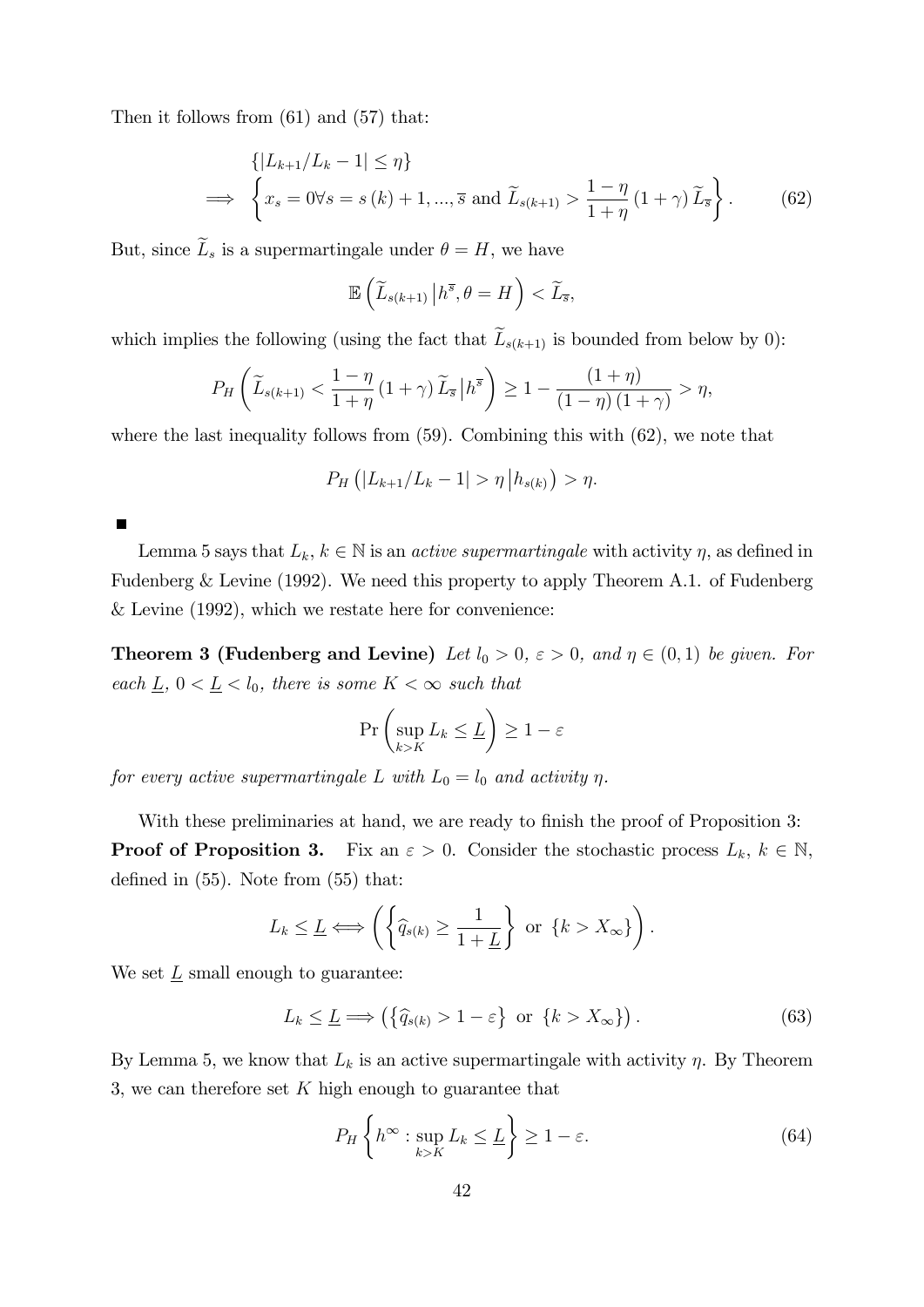Combining this with (63), we have

$$
P_H\{h^{\infty} : n(h^t) \le N - K \text{ and } \hat{q}(h^t) < 1 - \varepsilon \text{ for some } h^t \in h^{\infty}\} < \varepsilon. \tag{65}
$$

We have now proved the Proposition as regards equation (16). Knowing this, the part concerning equation  $(17)$  follows from Bayes' rule as follows. Define the following event:

$$
A(K,\varepsilon) := \left\{ h^{\infty} : n\left(h^{t}\right) < N - K \text{ and } \varepsilon < \widehat{q}\left(h^{t}\right) < 1 - \varepsilon \text{ for some } h^{t} \in h^{\infty} \right\}.
$$

Then, by the definition of  $A(K,\varepsilon)$ , the posterior of  $\{\theta = H\}$  conditional on reaching  $A(K,\varepsilon)$  must be between  $\varepsilon$  and  $1-\varepsilon$ :

$$
\varepsilon < \frac{q_0 P_H\left(A\left(K,\varepsilon\right)\right)}{q_0 P_H\left(A\left(K,\varepsilon\right)\right) + \left(1-q\right) P_L\left(A\left(K,\varepsilon\right)\right)} < 1 - \varepsilon. \tag{66}
$$

Since (65) holds for any  $\varepsilon$  given large enough K, we know that  $P_H(A(K,\varepsilon))$  can be made arbitrarily small by increasing K. Therefore, for (66) to hold, also  $P_L(A(K,\varepsilon))$  must go to zero as K is increased, which implies that for any  $\varepsilon > 0$ , we can find K large enough to ensure that

$$
P_L\{h^{\infty} : n(h^t) \le N - K \text{ and } \widehat{q}(h^t) < \varepsilon \text{ for some } h^t \in h^{\infty}\} < \varepsilon.
$$

### Proof of Proposition 4

We work through a number of lemmas. First, we formalize the intuitive fact that whenever the probability that a large number of players exit within the current period is nonnegligible, the realized actions generate a precise signal about the state of the world. In particular, if the true state is  $\theta = H$ , then the beliefs of all players must be very close to one after that period:

**Lemma 6** For all  $\varepsilon > 0$  and  $q > 0$ , there is some  $K \in \mathbb{N}$  such that

$$
P_L\left(X\left(h^t\right) > K\right) > \frac{1}{2} \Longrightarrow P_H\left(q\left(h^{t+1}\right) > 1 - \varepsilon\right) > 1 - \varepsilon,
$$

whenever  $q(h^t) > q$  and  $t \geq t^*(\Delta)$ .

Proof. Denote

$$
\mu_{\theta} := \mathbb{E}\left[X\left(h^{t}\right)|\theta\right] = n\left(h^{t}\right)\xi^{\theta}\left(h^{t}\right).
$$

Since  $X(h^t)$  is a random variable that can only take positive values, the following must hold:

$$
P_L\left(X\left(h^t\right) > K\right) > \frac{1}{2} \Longrightarrow \mu_L > \frac{1}{2}K. \tag{67}
$$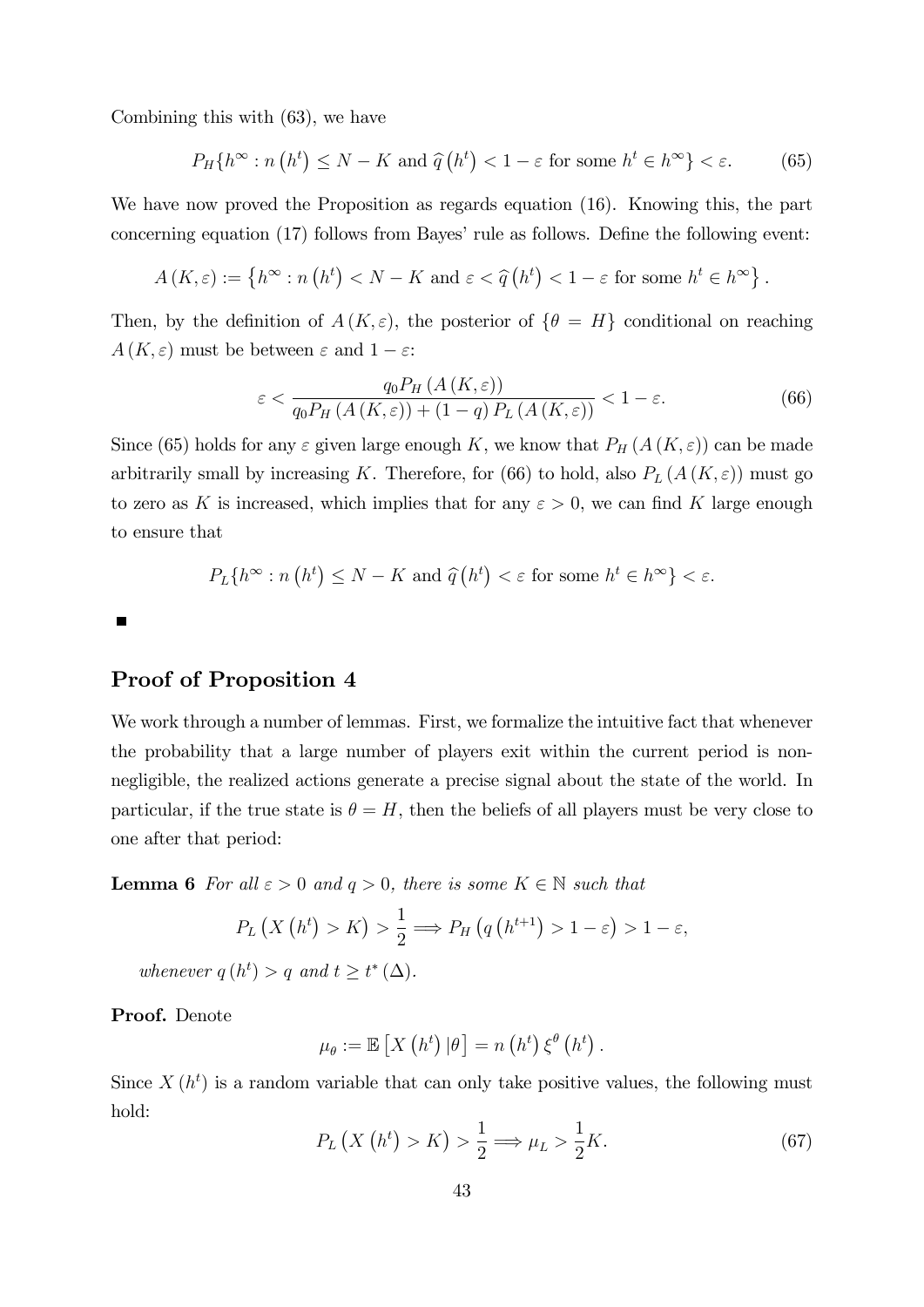By Proposition 1, we know that there is some  $\gamma > 0$  such that

$$
\frac{\xi^L\left(h^t\right)}{\xi^H\left(h^t\right)} > 1 + \gamma
$$

for all  $t \geq t^*(\Delta)$ . Consider the random variable

$$
Z\left(h^t\right) := \frac{X\left(h^t\right)}{\mu_L}.
$$

We have:

$$
\mathbb{E}\left[Z\left(h^{t}\right)|\theta=H\right]=\frac{n\left(h^{t}\right)\xi^{H}\left(h^{t}\right)}{n\left(h^{t}\right)\xi^{L}\left(h^{t}\right)}<\frac{1}{1+\gamma},\tag{68}
$$

$$
\mathbb{E}\left[Z\left(h^{t}\right)|\theta=L\right] = \frac{n\left(h^{t}\right)\xi^{L}\left(h^{t}\right)}{n\left(h^{t}\right)\xi^{L}\left(h^{t}\right)} = 1,\tag{69}
$$

$$
var\left[Z\left(h^{t}\right)|\theta=H\right]=\frac{n\left(h^{t}\right)\xi^{H}\left(h^{t}\right)\left(1-\xi^{H}\left(h^{t}\right)\right)}{\left(n\left(h^{t}\right)\xi^{L}\left(h^{t}\right)\right)^{2}}<\frac{1}{n\left(h^{t}\right)\xi^{L}\left(h^{t}\right)}=\frac{1}{\mu_{L}},\tag{70}
$$

$$
var\left[Z\left(h^{t}\right)|\theta=L\right] = \frac{n\left(h^{t}\right)\xi^{L}\left(h^{t}\right)\left(1-\xi^{L}\left(h^{t}\right)\right)}{\left(n\left(h^{t}\right)\xi^{L}\left(h^{t}\right)\right)^{2}} < \frac{1}{n\left(h^{t}\right)\xi^{L}\left(h^{t}\right)} = \frac{1}{\mu_{L}}.\tag{71}
$$

Consider the event

$$
A = \left(Z\left(h^t\right) \le \frac{1 + \frac{1}{2}\gamma}{1 + \gamma}\right).
$$

The formulas (68) - (71) imply that

$$
\lim_{\mu_L \to \infty} P_H(A) = 1 \text{ and } \lim_{\mu_L \to \infty} P_L(A) = 0.
$$

By (67), assuming  $P_L(X(h^t) > K) > \frac{1}{2}$  $\frac{1}{2}$  and increasing K will increase  $\mu_L$  without bound. Hence, the result follows from Bayes' rule by considering the likelihood ratio across states of event A as K is increased.  $\blacksquare$ 

The next step in the proof, Lemma 7, bounds the probability with which a large number of players may exit within an arbitrary single period. By Lemma 6, a random experiment that induces a large number of players to exit with a non-negligible probability is very informative on the aggregate state. Any uninformed player would like to stay in the game until  $\tau_H$  if she knew the state to be H. Suppose next that the probability of state  $H$  is bounded away from zero. As the period length is reduced towards zero, the players would rather wait and observe the result of an informative experiment than exit immediately. Lemma 7 formalizes this argument.

**Lemma 7** For all  $\tau < \tau_H$  and  $q > 0$ , there exist a  $K \in \mathbb{N}$  and  $a \overline{\Delta} \in \mathbb{R}^+$  such that

$$
q(h^t) > q \Longrightarrow P_L(X(h^t) > K) < \frac{1}{2}
$$

whenever  $\Delta < \overline{\Delta}$  and  $t \leq t(\tau, \Delta)$ .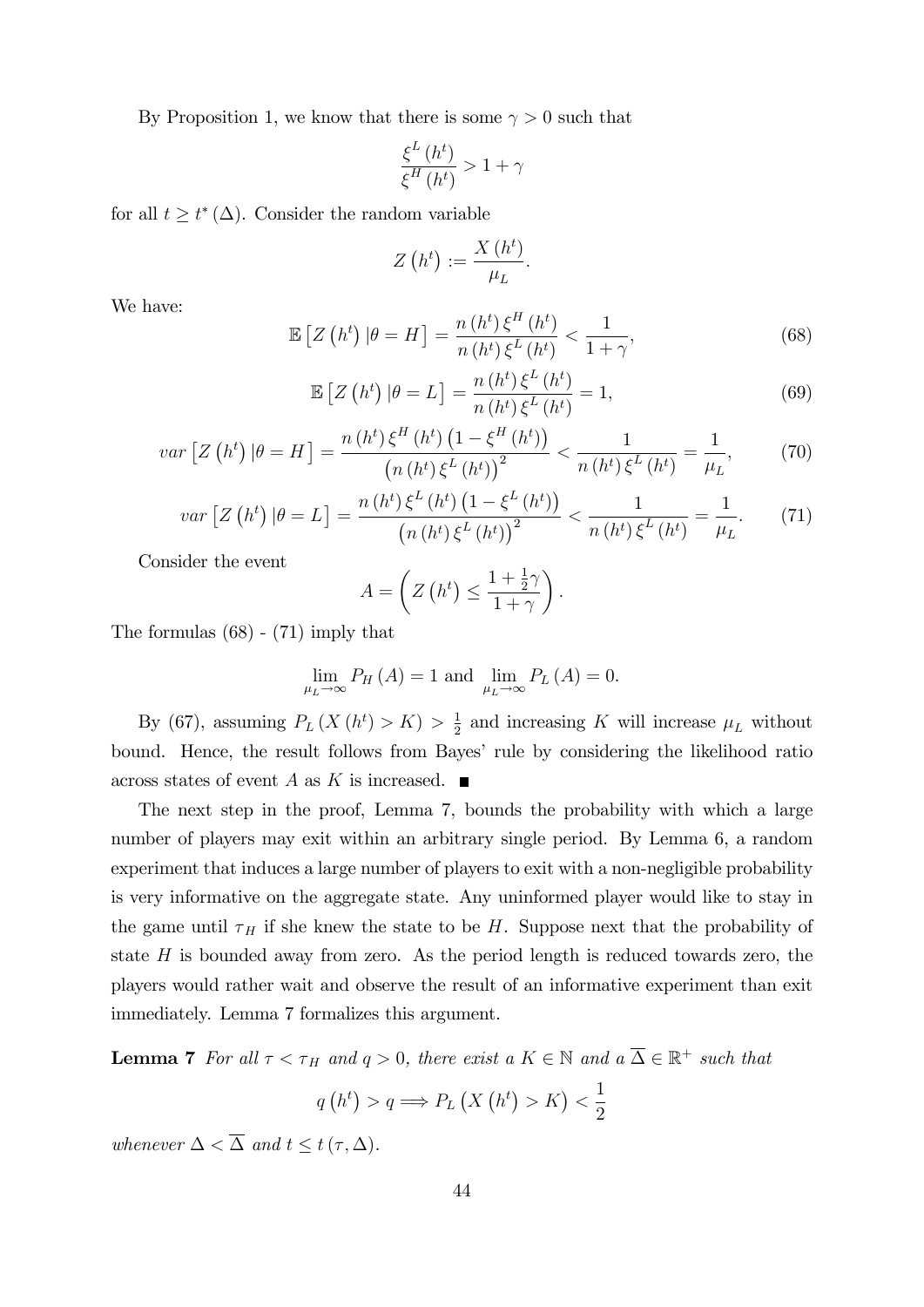**Proof.** Fix a  $\tau < \tau_H$  and a  $q > 0$ . Lemma 6 implies the existence of a function  $\phi : \mathbb{N} \to \mathbb{R}^+$  with

$$
\lim_{K \to \infty} \phi(K) = 0,
$$

such that for all  $h^t$ ,  $t \le t(\tau, \Delta)$ , and  $q(h^t) > q$ :

$$
P_L(X(h^t) > K) > \frac{1}{2} \Longrightarrow P_H(q(h^{t+1}) > 1 - \phi(K)) > 1 - \phi(K). \tag{72}
$$

Recall the definition of  $p_t^H$  in equation (3), i.e. the belief of a player on her own type conditional on state H. If  $\tau < \tau_H$ , we can choose an  $\eta > 0$  and a  $\Delta' > 0$  such that  $p_{t(\tau,\Delta)+1}^H > p^*(\Delta) + \eta$  for all  $\Delta < \Delta'$ . This follows directly from the continuity of  $p^*(\Delta)$ and the definition of  $\tau_H$ . This means that we can choose a K high enough so that

$$
q\left(h^{t+1}\right) > 1 - \phi\left(K\right) \Longrightarrow p\left(h^{t+1}\right) > p^*\left(\Delta\right) + \eta. \tag{73}
$$

We choose a K such that (72) and (73) hold for all  $h^t$ ,  $t \le t(\tau, \Delta)$ , for which  $q(h^t) > q$ . Take any such history, and assume that  $P_L(X(h^t) > K) > \frac{1}{2}$  $\frac{1}{2}$ . Consider next the expected payoff that an uninformed player would get by staying in the game with probability one at that history. We want to find a lower bound for that payoff. Since  $q(h^t) > q$ , the posterior for  $\theta = H$  is bounded from below by q. By (72) and (73),  $1 - \phi(K)$  is a lower bound for the probability that  $p(h^{t+1}) > p^*(\Delta) + \eta$ , conditional on  $\theta = H$ . Finally,  $V_m(p^*(\Delta) + \eta) > 0$  is the value of the isolated player at belief  $p^*(\Delta) + \eta$ . Therefore, the continuation payoff for a player that stays is bounded from below by:

$$
V(h^{t}) \geq -c\Delta + e^{-r\Delta} \cdot q \cdot (1 - \phi(K)) \cdot V_{m}(p^{*}(\Delta) + \eta). \tag{74}
$$

We see from (74) that we guarantee  $V(h^t) > 0$  by setting  $\Delta$  small enough and K large enough. Since then it is strictly optimal for any individual player to stay in the game, this contradicts the presumption that  $P_L(X(h^t) > K) > \frac{1}{2}$  $\frac{1}{2}$ . We thus conclude that for high enough  $K \in \mathbb{N}$  and small enough  $\overline{\Delta} \in \mathbb{R}^+$  the implication

$$
q(h^{t}) > q \Longrightarrow P_{L}(X(h^{t}) > K) < \frac{1}{2}
$$

holds whenever  $\Delta < \overline{\Delta}$  and  $t \leq t(\tau, \Delta)$ .

Lemma 8 shows that if a large number or players exit within a period, then the belief of an uninformed player falls to a very low level.

**Lemma 8** For all  $\tau < \tau_H$  and  $q > 0$ , there exist a  $K \in \mathbb{N}$  and  $a \overline{\Delta} \in \mathbb{R}^+$  such that the following implication holds on the equilibrium path of any game  $\Gamma(\Delta, N)$  with  $\Delta < \overline{\Delta}$ :

$$
\left\{t\leq t\left(\tau,\Delta\right)\wedge q\left(h^{t}\right)>q\wedge X\left(h^{t}\right)>K\right\}\Longrightarrow\left\{q\left(h^{t+1}\right)
$$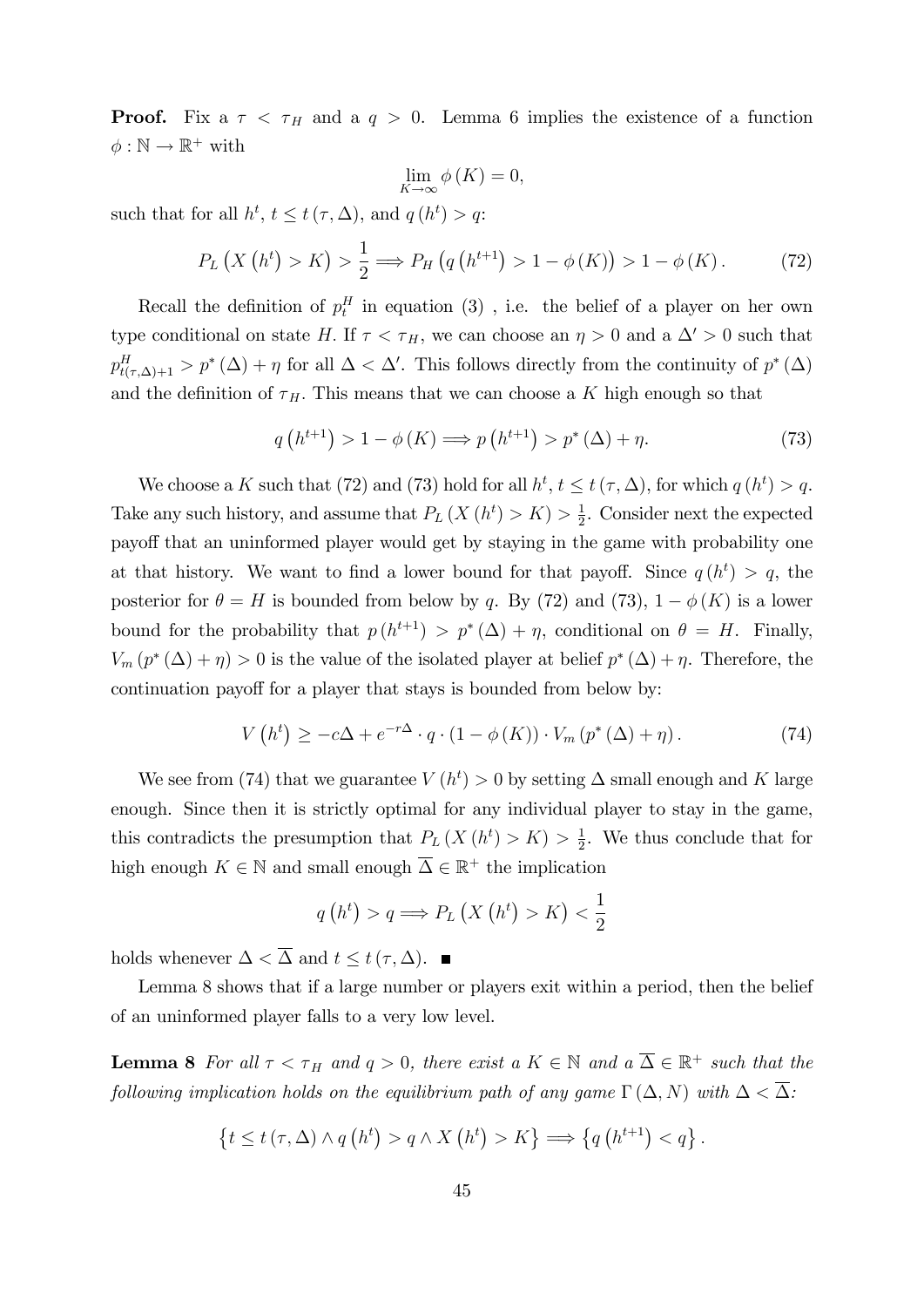**Proof.** Fix a  $\tau < \tau_H$  and a  $q > 0$ . By Lemma 7, fix  $K' \in \mathbb{N}$  and  $\Delta'$  such that

$$
P_L\left(X\left(h^t\right) > K'\right) < \frac{1}{2} \tag{75}
$$

whenever  $\Delta < \Delta'$ ,  $q(h^t) > q$ ,  $t \le t(\tau, \Delta)$ . Since  $\tau < \tau_H$ , the same logic that led to (73) allows us to fix  $\Delta'' > 0$  and  $q^* < 1$  such that whenever  $t \leq t(\tau, \Delta)$  and  $\Delta < \Delta''$ , the following implication holds

$$
q(ht) > q^* \Longrightarrow p(ht) > p^*(\Delta).
$$
 (76)

Define  $\Delta = \min(\Delta', \Delta'')$ . For the rest of the proof we assume that  $\Delta < \Delta$ , and we take an arbitrary history  $h^t$  such that  $t \leq t(\tau, \Delta)$ ,  $q(h^t) > q$ , and  $\xi^H(h^t) > 0$ . Our goal is to find a K such that  $X(h^t) > K$  would imply  $q(h^{t+1}) < q$ .

Consider the expression for the probability of  $k$  exits:

$$
P_{\theta}\left(X\left(h^{t}\right)=k\right)=\binom{n}{k}\left(\xi^{\theta}\left(h^{t}\right)\right)^{k}\left(1-\xi^{\theta}\left(h^{t}\right)\right)^{n\left(h^{t}\right)-k}.\tag{77}
$$

Since  $\xi^H(h^t) < \xi^L(h^t)$ , it follows by straightforward algebra from (77) that

$$
\frac{P_H(X(h^t) = k)}{P_L(X(h^t) = k)} > \frac{P_H(X(h^t) = k')}{P_L(X(h^t) = k')} \text{ for } k < k'.\tag{78}
$$

It then also follows that

$$
\frac{P_H(X(h^t) = K')}{P_L(X(h^t) = K')} < 2. \tag{79}
$$

To see why, assume the contrary. Then, we have

$$
P_H(X(h^t) \le K') = \sum_{k=0}^{K'} P_H(X(h^t) = k) > 2 \cdot \sum_{k=0}^{K'} P_L(X(h^t) = k) > 2 \cdot \frac{1}{2} = 1,
$$

where the first inequality uses  $(78)$  and the presumption that  $(79)$  does not hold, whereas the second inequality follows from (75). But a probability of an event can not be greater than one, so (79) must hold.

Consider next the following expression:

$$
\frac{P_H(X(h^t) = K' + K'')}{P_L(X(h^t) = K' + K'')} = \frac{\binom{n}{K' + K''} (\xi^H(h^t))^{K' + K''} (1 - \xi^H(h^t))^{n(h^t) - K' - K''}}{\binom{n}{K' + K''} (\xi^L(h^t))^{K' + K''} (1 - \xi^L(h^t))^{n(h^t) - K' - K''}}
$$
\n
$$
= \frac{\left(\xi^H(h^t)\right)^{K'}}{\xi^L(h^t)} \left(\frac{1 - \xi^H(h^t)}{1 - \xi^L(h^t)}\right)^{n(h^t) - K'}
$$
\n
$$
\cdot \left(\frac{\xi^H(h^t)}{\xi^L(h^t)}\right)^{K''} \left(\frac{1 - \xi^L(h^t)}{1 - \xi^H(h^t)}\right)^{K''}
$$
\n
$$
= \frac{P_H(X(h^t) = K')}{P_L(X(h^t) = K')} \cdot \left(\frac{\xi^H(h^t)}{\xi^L(h^t)}\right)^{K''} \cdot \left(\frac{1 - \xi^L(h^t)}{1 - \xi^H(h^t)}\right)^{K''}
$$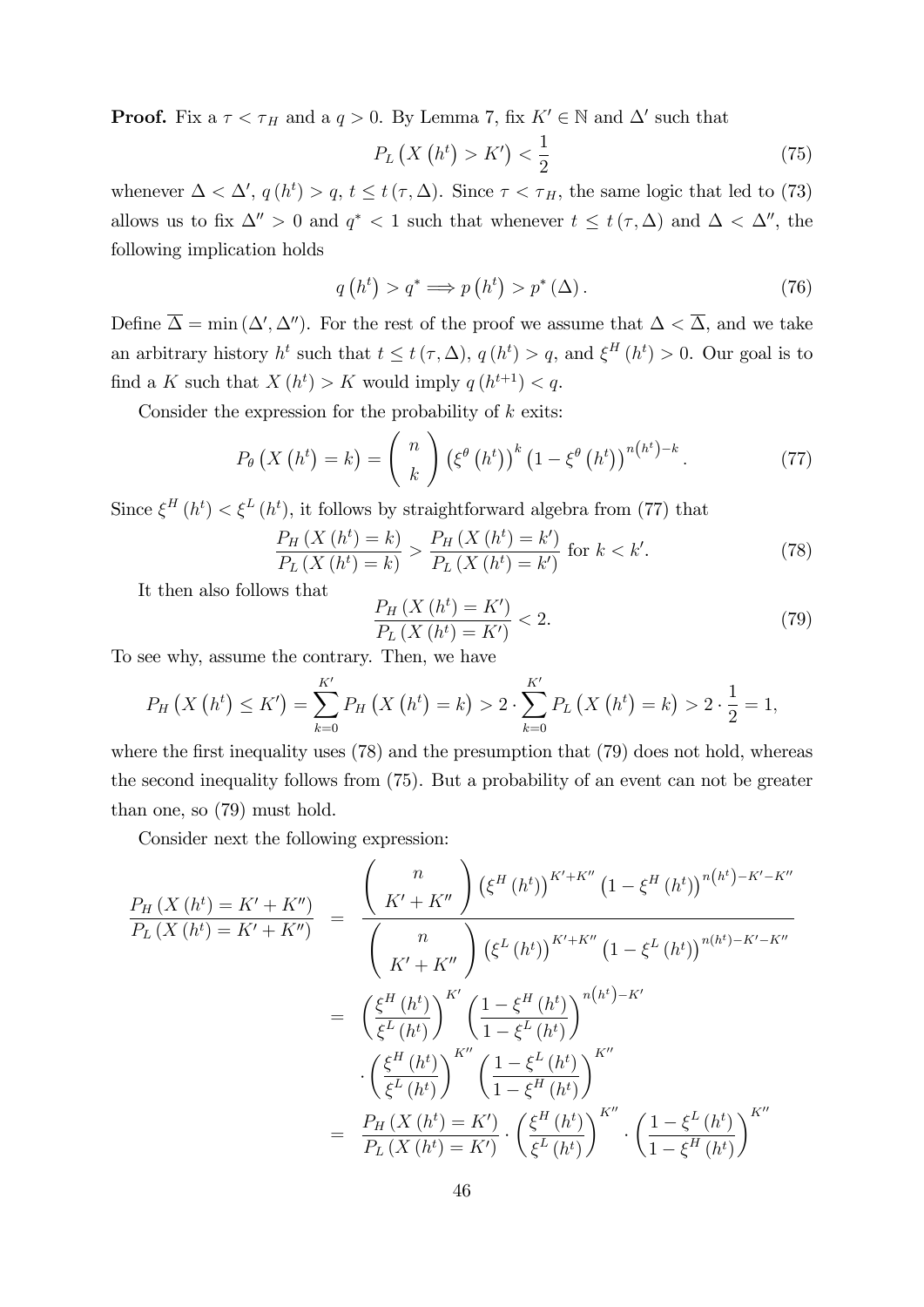By (79),

$$
\frac{P_H(X(h^t) = K')}{P_L(X(h^t) = K')} < 2.
$$

Also, since  $\xi^L(h^t) > \xi^H(h^t)$ , we have

$$
\left(\frac{1-\xi^L\left(h^t\right)}{1-\xi^H\left(h^t\right)}\right)^{K''}<1.
$$

By Proposition 1, we have

$$
\lim_{K'' \to \infty} \left( \frac{\xi^H(h^t)}{\xi^L(h^t)} \right)^{K''} = 0,
$$

and therefore, we can set  $K''$  high enough to ensure

$$
\frac{P_H\left(X\left(h^t\right) = K' + K''\right)}{P_L\left(X\left(h^t\right) = K' + K''\right)} < \frac{1 - q^*}{q^*}q.\tag{80}
$$

Since  $\xi^H(h^t) > 0$ , we know from (76) that  $q(h^t) < q^*$  (otherwise no player would want to exit). Therefore, Bayes' rule and simple algebra leads to:

$$
q\left(h^{t+1} \middle| X\left(h^{t}\right) = K' + K''\right)
$$
\n
$$
= \frac{q\left(h^{t}\right)P_{H}\left(X\left(h^{t}\right) = K' + K''\right)}{q\left(h^{t}\right)P_{H}\left(X\left(h^{t}\right) = K' + K''\right) + \left(1 - q\left(h^{t}\right)\right)P_{L}\left(X\left(h^{t}\right) = K' + K''\right)}
$$
\n
$$
< \frac{q\left(h^{t}\right)}{1 - q\left(h^{t}\right)}\frac{P_{H}\left(X\left(h^{t}\right) = K' + K''\right)}{P_{L}\left(X\left(h^{t}\right) = K' + K''\right)}
$$
\n
$$
\leq \frac{q^{*}}{1 - q^{*}}\frac{P_{H}\left(X\left(h^{t}\right) = K' + K''\right)}{P_{L}\left(X\left(h^{t}\right) = K' + K''\right)} < q,
$$

where the last inequality follows from (80). By (78), this means that

$$
q\left(h^{t+1}\left|X\left(h^{t}\right)=k\right.\right) < q
$$

for any  $k > K$ , where we have set  $K := K' + K''$ .

Finally, we state a lemma that limits the probability with which an outside observer's belief  $\hat{q}(h^t)$  could ever get small values if  $\theta = H$ . This result is simply a formalization of the notion that a Bayesian observer is not likely to be convinced of the untrue state.

**Lemma 9** For all  $\varepsilon > 0$ , there is a  $q > 0$  such that

$$
P_H\left\{h^{\infty}:\widehat{q}\left(h^t\right)\leq q\ for\ some\ h^t\in h^{\infty}\right\}<\varepsilon.
$$

Proof. Consider the event

$$
A = \left\{ h^{\infty} : \widehat{q} \left( h^t \right) \le q \text{ for some } h^t \in h^{\infty} \right\}.
$$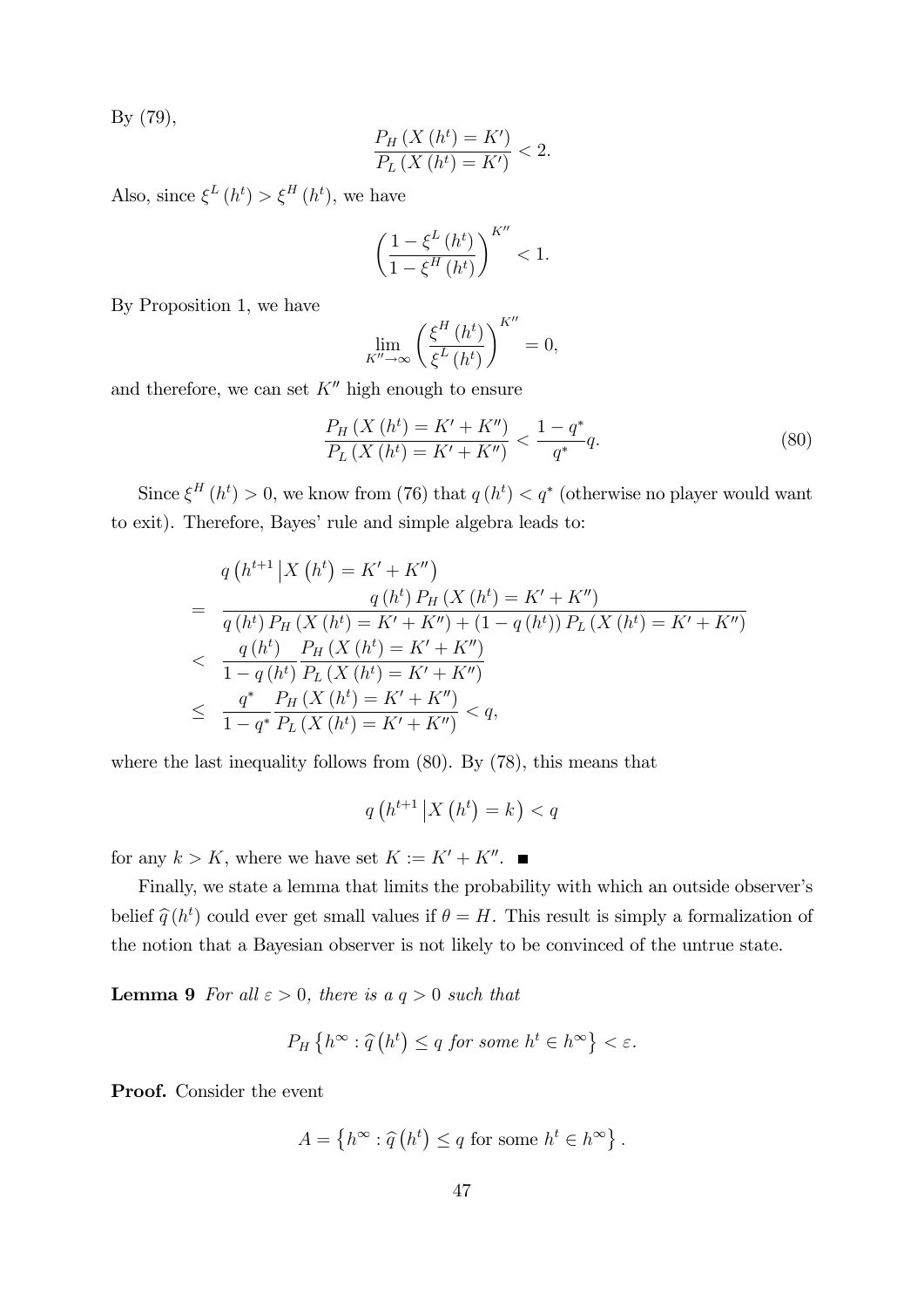The posterior probability of  $\theta = H$  conditional on reaching A is

$$
\frac{q_0 P_H(A)}{q_0 P_H(A) + (1 - q_0) P_L(A)} \le q
$$

by the definition of the event A. Since  $P_L(A) \leq 1$ , we have:

$$
P_H(A) \le \frac{(1 - q_0) q}{q_0 (1 - q)},
$$

which can be made arbitrarily small by decreasing q.  $\blacksquare$ 

With Lemmas  $8$  and  $9$  at hand, it is now easy to finish the proof of Proposition  $4$ : **Proof of Proposition 4.** Fix a  $\tau < \tau_H$  and an  $\varepsilon > 0$ . Using Lemma 9, and noting that the divergence of the uninformed players' belief from outside observer's belief is bounded by Lemma 4, we can choose a  $q > 0$  such that

$$
P_H\left\{h^\infty: q\left(h^t\right) \le q \text{ for some } h^t \in h^\infty\right\} < \varepsilon. \tag{81}
$$

Next, by Lemma 8, we can choose a  $K \in \mathbb{N}$  and  $a \overline{\Delta} \in \mathbb{R}^+$  such that

$$
\{t \le t\,(\tau,\Delta),\,q\left(h^{t}\right) > q\,,\,X\left(h^{t}\right) > K\} \Longrightarrow \{q\left(h^{t+1}\right) < q\},\,
$$

whenever  $\Delta < \overline{\Delta}$ . Thus, if there is some  $h^t$ ,  $t \le t(\tau, \Delta)$ , for which  $X(h^t) > K$ , we must have either  $q(h^t) \leq q$  or  $q(h^{t+1}) \leq q$ . But by (81) this cannot happen with probability greater than  $\varepsilon$ , and as a result, we have

$$
P_H\left\{h^{\infty}: X\left(h^t\right) > K \text{ for some } t \le t\left(\tau, \Delta\right)\right\} < \varepsilon
$$

if  $\Delta < \overline{\Delta}$ . ■

#### Proof of Theorem 2

**Proof of Theorem 2.** Fix a  $\tau < \tau_H$  and an  $\varepsilon > 0$ . Then, by Lemma 4 and equation (12), we can choose a  $q' < 1$  and a  $\Delta' > 0$  such that whenever  $\Delta < \Delta'$  and  $t \leq t(\tau, \Delta)$ , the following holds:

$$
\widehat{q}(h^t) \ge q' \Longrightarrow p(h^t) > p^*(\Delta). \tag{82}
$$

Next, by Proposition 3, we can choose a  $K'$  such that

$$
P_H\{h^{\infty} : n(h^t) \le N - K' \text{ and } \hat{q}(h^t) < q' \text{ for some } h^t \in h^{\infty}\} < \frac{\varepsilon}{2}.\tag{83}
$$

Assume that  $\sum_{t=0}^{t(\tau,\Delta)} X(h^t) \geq K'$  (if not, then there is nothing to prove), and denote by  $t_{K'}$  the first period with fewer than  $N - K'$  active players left in the game:

$$
t_{K'} := \min\left\{ t : n\left(h^t\right) \le N - K' \right\}.
$$
\n(84)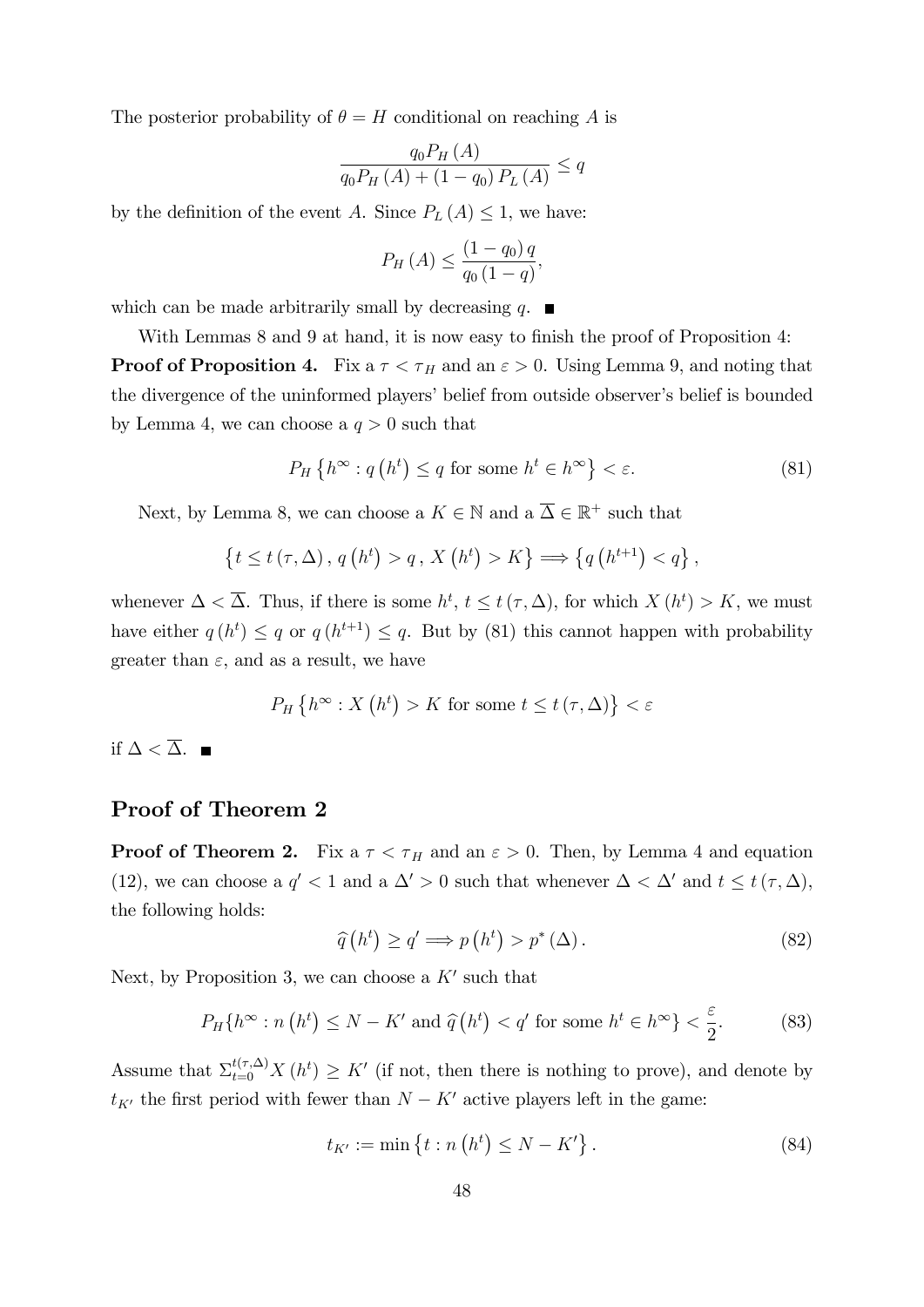Since  $\sum_{t=0}^{t(\tau,\Delta)} X(h^t) \geq K'$ , we must have

$$
t_{K'} \le t\left(\tau,\Delta\right) + 1.\tag{85}
$$

Equations (82) and (83) mean that the probability that any player exits in  $[t_{K'}, ..., t(\tau, \Delta)]$ is less than  $\frac{\varepsilon}{2}$ :

$$
P_H\left\{h^{\infty}:\sum_{t=t_{K'}}^{t(\tau,\Delta)}X\left(h^t\right)>0\right\}<\frac{\varepsilon}{2}.\tag{86}
$$

By the definition of  $t_{K'}$  in (84) we know that

$$
\sum_{t=0}^{t_{K'}-2} X\left(h^{t}\right) < K'.\tag{87}
$$

Finally, by (85) and Proposition 4, we can find a  $\Delta'' \in \mathbb{R}^+$  and a  $K''$  such that

$$
P_H\left\{h^{\infty}: X\left(h^{t_{K'}-1}\right) > K''\right\} < \frac{\varepsilon}{2}.
$$
\n
$$
(88)
$$

Noting that (86) holds when  $\Delta < \Delta'$  and (88) holds when  $\Delta < \Delta''$ , we may set  $K :=$  $K' + K''$  and  $\Delta := \min(\Delta', \Delta'')$ , and combine (86) - (88) to get:

$$
P_H\left\{h^{\infty}:\sum_{t=0}^{t(\tau,\Delta)}X\left(h^t\right)>K\right\}<\varepsilon,
$$

whenever  $\Delta < \overline{\Delta}$ .

# References

- Banerjee, A.V. 1992. "A Simple Model of Herd Behavior." Quarterly Journal of Economics 107:797-817.
- Bikhchandani, S., D. Hirshleifer & I. Welch. 1992. "A Theory of Fads, Fashion, Custom, and Cultural Change as Informational Cascades." Journal of Political Economy  $100:992-1026.$
- Bolton, P. & C. Harris. 1999. "Strategic Experimentation." Econometrica 67:349-374.
- Bulow, J. & P. Klemperer. 1994. "Rational Frenzies and Crashes." Journal of Political  $Economy$  102:1-23.
- Caplin, A.  $\&$  J. Leahy. 1994. "Business as Usual, Market Crashes, and Wisdom After the Fact." American Economic Review 84:548–565.